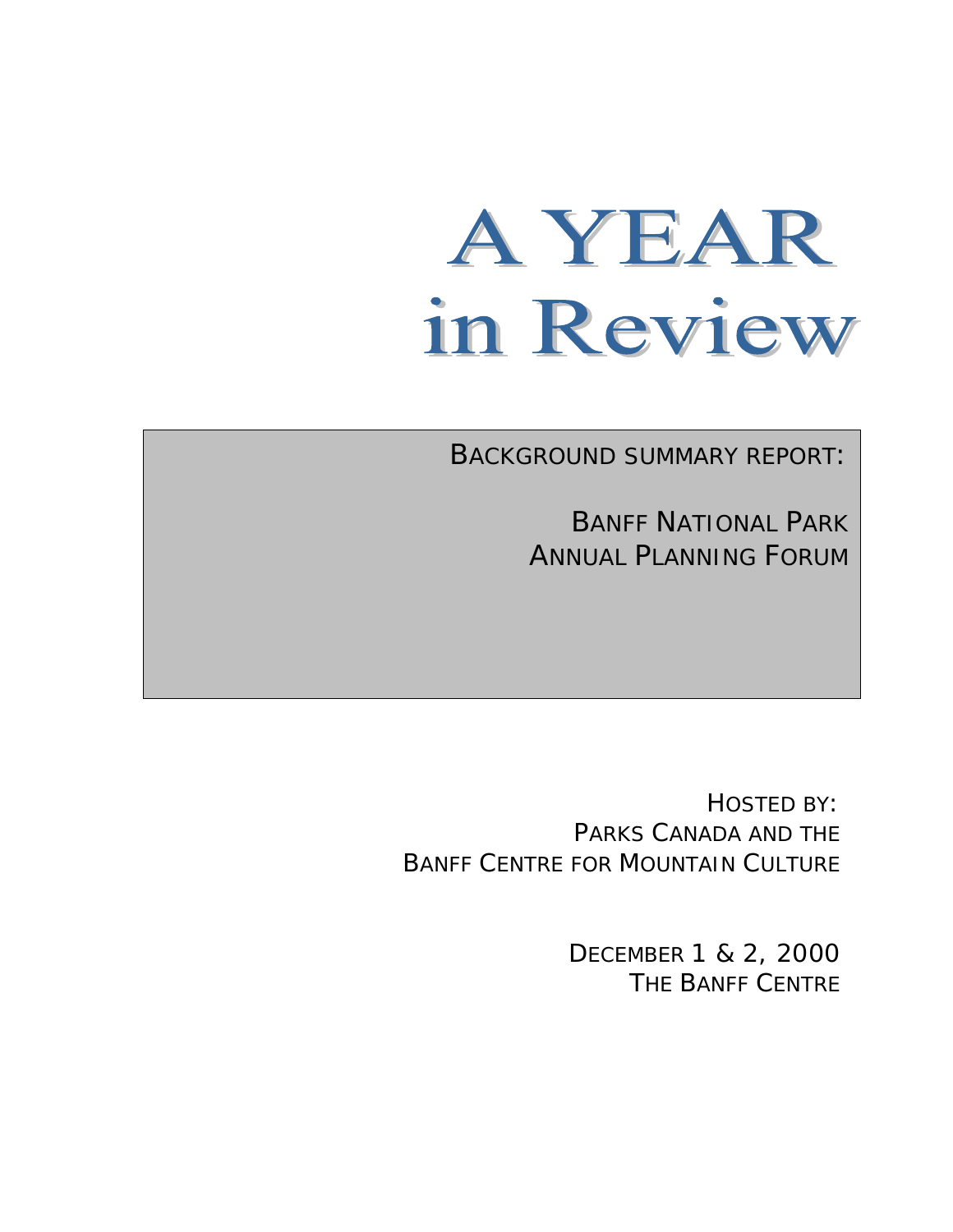| 3.1<br>3.4<br>3.5<br>3.8<br>3.9<br>5.2<br>5.4<br>5.5<br>5.6<br>5.7<br>5.8<br>5.9<br>6.1<br>7.1<br>7.2<br>7.3<br>8.2<br>8.3<br>8.4<br>8.5<br>9.2<br>9.3<br>Appendix A) Key Activities to Implement Minister's Action Plan in Response to the Report of the Panel on the |  |  |
|------------------------------------------------------------------------------------------------------------------------------------------------------------------------------------------------------------------------------------------------------------------------|--|--|
|                                                                                                                                                                                                                                                                        |  |  |
|                                                                                                                                                                                                                                                                        |  |  |
|                                                                                                                                                                                                                                                                        |  |  |
|                                                                                                                                                                                                                                                                        |  |  |
|                                                                                                                                                                                                                                                                        |  |  |
|                                                                                                                                                                                                                                                                        |  |  |
|                                                                                                                                                                                                                                                                        |  |  |
|                                                                                                                                                                                                                                                                        |  |  |
|                                                                                                                                                                                                                                                                        |  |  |
|                                                                                                                                                                                                                                                                        |  |  |
|                                                                                                                                                                                                                                                                        |  |  |
|                                                                                                                                                                                                                                                                        |  |  |
|                                                                                                                                                                                                                                                                        |  |  |
|                                                                                                                                                                                                                                                                        |  |  |
|                                                                                                                                                                                                                                                                        |  |  |
|                                                                                                                                                                                                                                                                        |  |  |
|                                                                                                                                                                                                                                                                        |  |  |
|                                                                                                                                                                                                                                                                        |  |  |
|                                                                                                                                                                                                                                                                        |  |  |
|                                                                                                                                                                                                                                                                        |  |  |
|                                                                                                                                                                                                                                                                        |  |  |
|                                                                                                                                                                                                                                                                        |  |  |
|                                                                                                                                                                                                                                                                        |  |  |
|                                                                                                                                                                                                                                                                        |  |  |
|                                                                                                                                                                                                                                                                        |  |  |
|                                                                                                                                                                                                                                                                        |  |  |
|                                                                                                                                                                                                                                                                        |  |  |
|                                                                                                                                                                                                                                                                        |  |  |
|                                                                                                                                                                                                                                                                        |  |  |
|                                                                                                                                                                                                                                                                        |  |  |
|                                                                                                                                                                                                                                                                        |  |  |
|                                                                                                                                                                                                                                                                        |  |  |
|                                                                                                                                                                                                                                                                        |  |  |
|                                                                                                                                                                                                                                                                        |  |  |
|                                                                                                                                                                                                                                                                        |  |  |
|                                                                                                                                                                                                                                                                        |  |  |
|                                                                                                                                                                                                                                                                        |  |  |
|                                                                                                                                                                                                                                                                        |  |  |
|                                                                                                                                                                                                                                                                        |  |  |
|                                                                                                                                                                                                                                                                        |  |  |
|                                                                                                                                                                                                                                                                        |  |  |
|                                                                                                                                                                                                                                                                        |  |  |
| Appendix C) Vermilion Lakes Wetlands: Restoration of Water Flow and CPR Track Stabilization 33                                                                                                                                                                         |  |  |

A YEAR IN REVIEW - 2000 PLANNING FORUM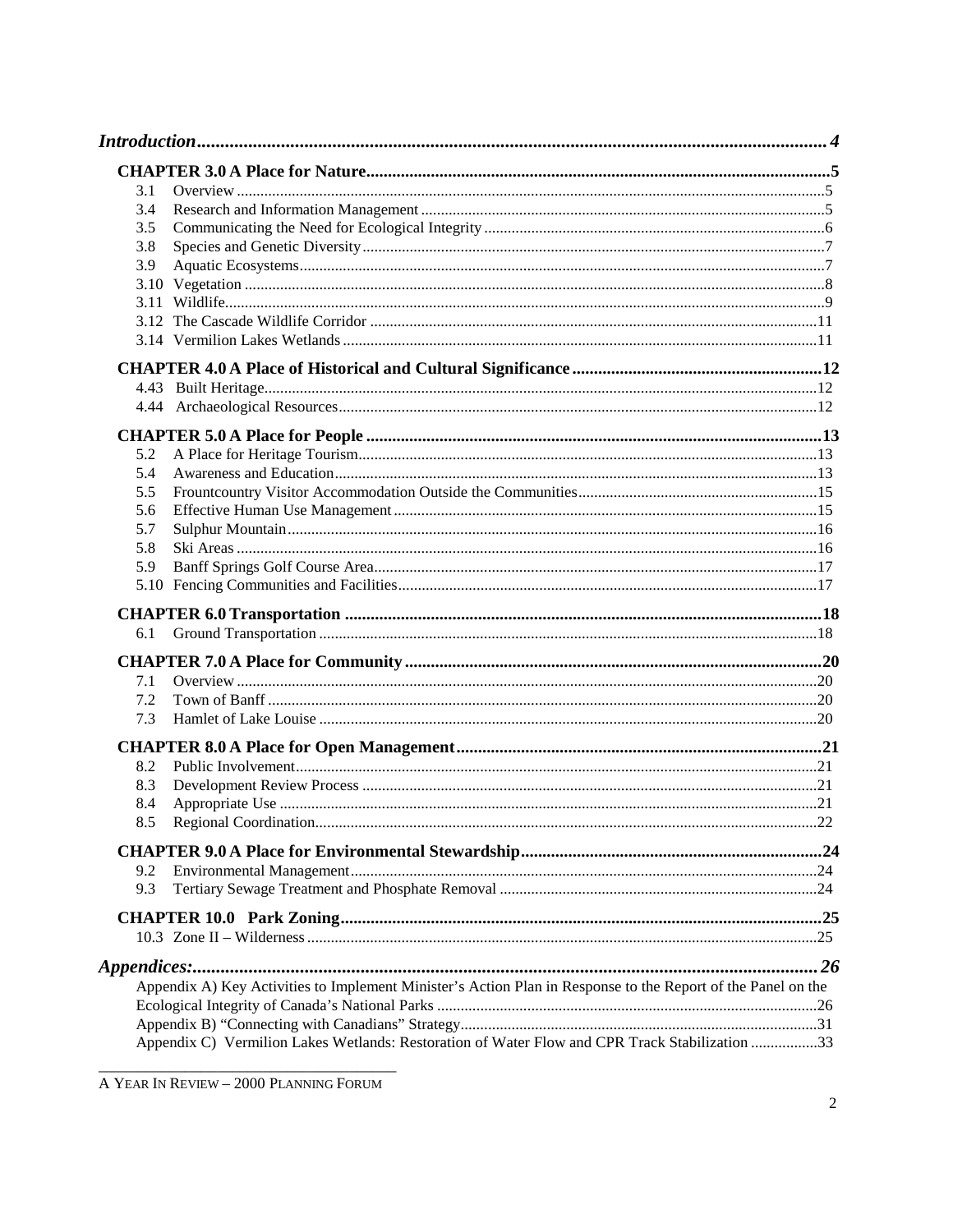| Appendix F) Research and monitoring the effectiveness of Trans-Canada highway mitigation measures in Banff |  |
|------------------------------------------------------------------------------------------------------------|--|
|                                                                                                            |  |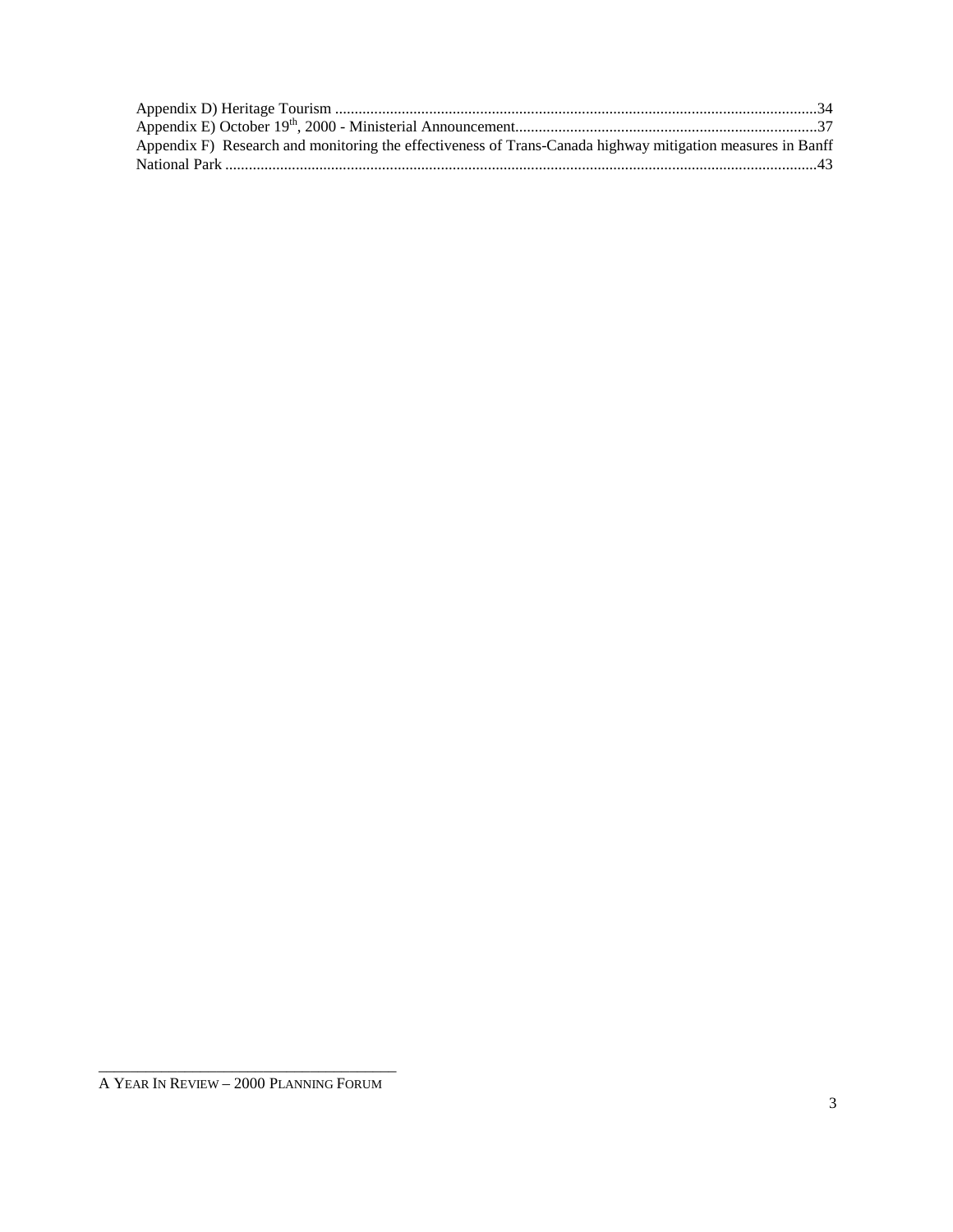# INTRODUCTION

Parks Canada is pleased to report on another year of implementing the *1997 Banff National Park Management Plan.* The Forum and the supporting background summary report provides the public with an opportunity to learn how well the objectives of the plan are being met and to review other projects and proposals. The Forum also provides a meaningful way for round table sector participants to discuss and identify areas of interest related to management plan implementation.

*A Year in Review* background summary is organized according to the chapters in the management plan, with numbers corresponding to sections of the plan. A number of appendices provide more detailed information on the following:

- A) Key Activities to Implement the *Minister's Action Plan in Response to the Report of the Panel on the Ecological Integrity of Canada's National Parks*;
- B) "Connecting with Canadians" Strategy;
- C) Vermilion Lakes Wetlands: Restoration of Water Flow and CPR Track Stabilization;
- D) Heritage Tourism;
- E) October  $19<sup>th</sup>$ , 2000 Ministerial Announcement Research, and;
- F) Research and monitoring the effectiveness of Trans-Canada highway mitigation measures in Banff National Park.

Following the review of last year's management activities, a number of priorities for 2001/2002 have been identified. The key activities that will contribute to the further attainment of management plan goals next year include the following:

- Χ Implementing the Minister's Action Plan on Ecological Integrity;
- Χ Developing an effective human use management strategy for Banff National Park that integrates ecological, social, and cultural goals;
- Χ Contribute to developing a coordinated human use database;
- Χ Continuing with the planning program for the lands peripheral to the Town of Banff;
- Χ Completing and implementing the Moraine Lake Human Use Strategy;
- Χ Continuing to build on existing research and further strengthening partnerships with regional land managers;
- Χ Pursuing public transportation in Lake Louise;
- Χ Continue working with adjacent jurisdictions to mitigate the impacts of major transportation corridors by collaboratively conducting a Regional Transportation Study;
- Χ Enhancing Aboriginal programs as part of the heritage presentation renewal and heritage tourism initiatives, and;
- Χ Implementing Ski Area, Outlying Commercial Accommodation guidelines and the Lake Louise Community Plan once they are finalized.

\_\_\_\_\_\_\_\_\_\_\_\_\_\_\_\_\_\_\_\_\_\_\_\_\_\_\_\_\_\_\_\_\_\_\_\_\_\_ A YEAR IN REVIEW – 2000 PLANNING FORUM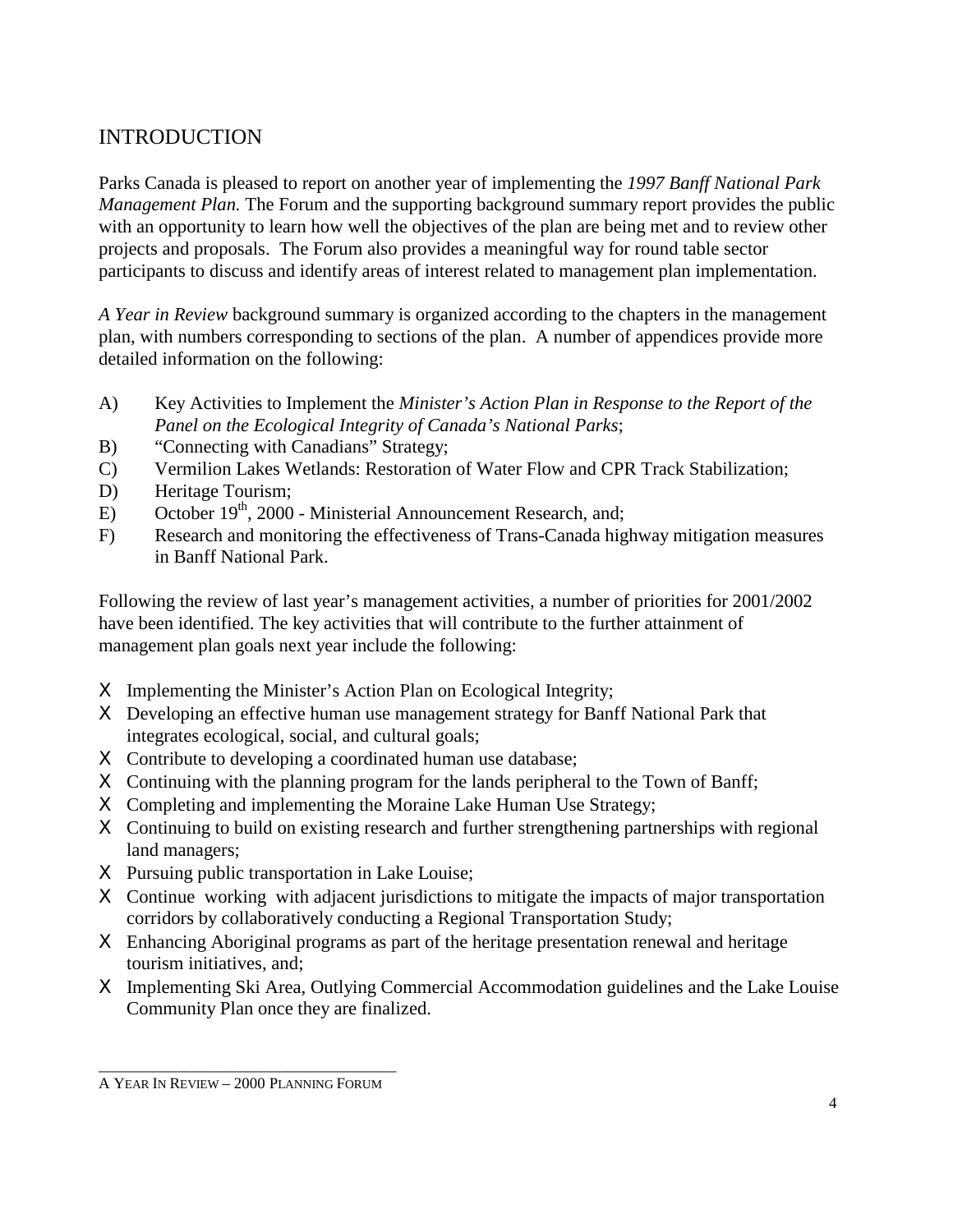# CHAPTER 3.0 A PLACE FOR NATURE

# **3.1 OVERVIEW**

Ensuring ecological integrity in Banff National Park is at the heart of the management plan. Work continues to address the stressors identified in the *1999 State of the Protected Heritage Areas Report* through the implementation of actions identified in the management plan. In addition, steps are being taken to implement the *Minister's Action Plan in Response to the Report of the Panel on the Ecological Integrity of Canada's National Parks*. Key activities to implement the immediate and longer-term actions from the Minister's Action Plan are provided in Appendix A along with a copy of the Minister's Action Plan.

# **3.4 RESEARCH AND INFORMATION MANAGEMENT**

# **STAFFING**

Banff National Park recently hired a Human-Use Database Development Officer to provide a structured, co-ordinated, and accessible method for obtaining social science information. In addition, the Client Research Specialist position, in Yoho, Kootenay, and Lake Louise Field unit, is being re-staffed.

# SOCIAL SCIENCE DATABASE

Work is underway to inventory existing information and to develop a standardized database for storage, retrieval, and analysis of social science information. The database will enable us to improve the use of existing social science data and demonstrate its use in decision making. It will also improve communication of social science information with the public. The database will help to: define information gaps and data requirements; provide enhanced capabilities to analyze trends, monitor changes, and integrate social science data with other ecosystem data; support research design; co-ordinate efficiencies with partners in the public and private sectors, and; increase the public's understanding of the information on which decisions are based.

# COORDINATING RESEARCH AND DATA COLLECTION

To ensure park management decisions are informed with sound science, a collaborative approach to ensuring the necessary expertise is available is being developed. Opportunities for coordinating and sharing data with a number of regional agencies and organizations continue to be sought.

# PATTERNS OF VISITOR USE SURVEY

Parks Canada, in partnership with Alberta Economic Development and the Banff/Lake Louise Hotel/Motel Association initiated an extensive project during the summer of 2000. The objectives of the survey were to measure the levels of visitor use, determine patterns of visitor use, develop a profile of park visitors, evaluate how well key heritage themes are communicated, and measure visitors' satisfaction with their experience. A joint presentation of preliminary results will be made at the Planning Forum.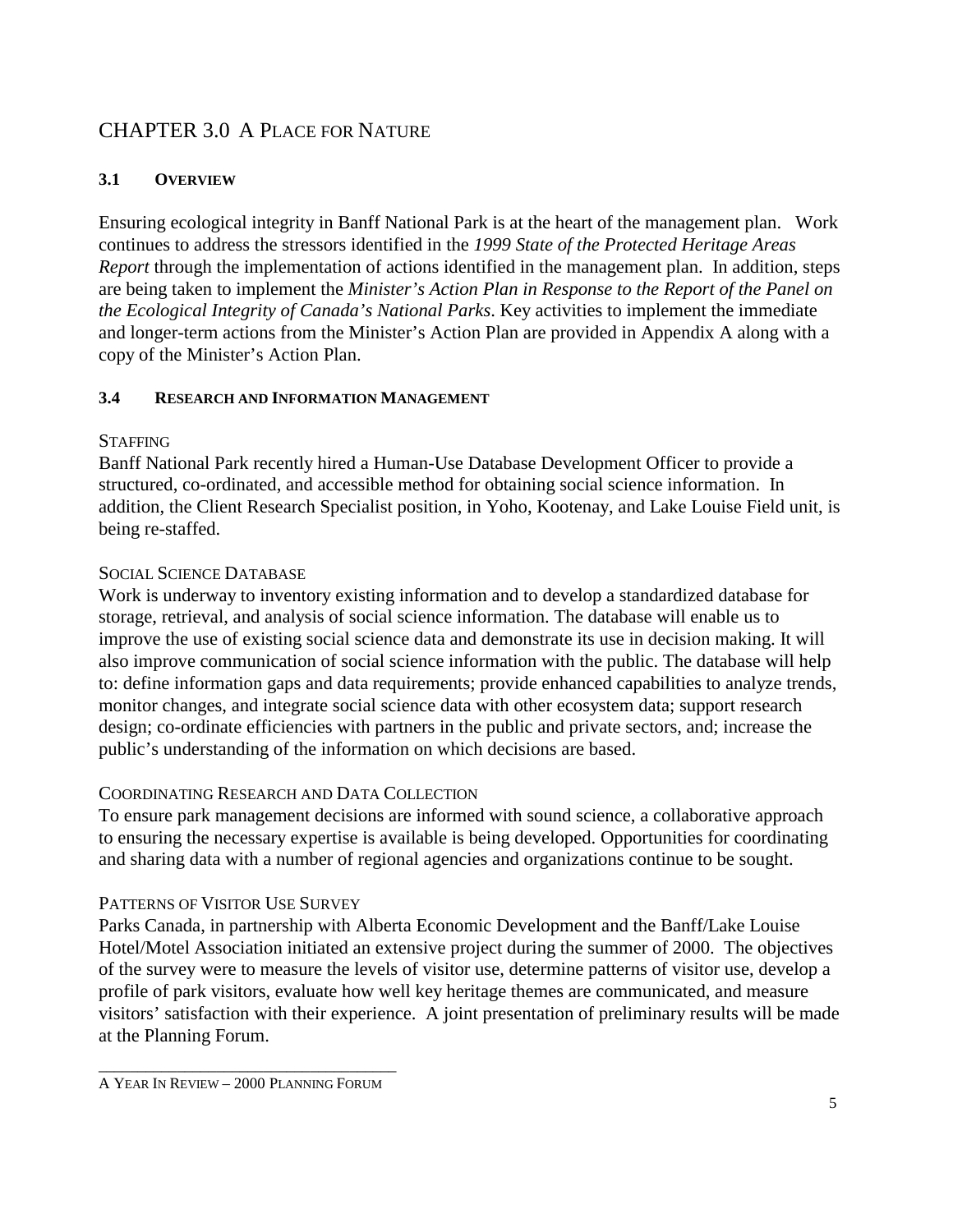#### **3.5 COMMUNICATING THE NEED FOR ECOLOGICAL INTEGRITY**

Banff National Park has tremendous opportunity to shape public understanding, appreciation, enjoyment and support. This makes it essential for communications activities to be well planned, targeted, and effective. A number of programs continue to provide opportunities for visitors and residents to see and learn about the park. These ongoing programs include:

#### FRIENDS OF BANFF OUTREACH PROGRAM

Two bear and one wolf elk education kits (edukit) have been developed to fit the Alberta curriculum for Divisions 1-4. These kits continue to be a valuable vehicle for teaching students concepts such as adaptation, habitat, conservation biology, ecology, and cultural ideals. In the past year, the kits were circulated to approximately 37 schools, with 1,100 students using the kits as an environmental education tool. This year, two new elk edukits have been developed. To extend the outreach program further, the edukits will be posted on the Friends of Banff web-site, linked to the Banff National Park web page.

#### LIVING WITH WILDLIFE PROGRAM

The Friends of Banff and Parks Canada created the Living With Wildlife Program in 1997. The primary objectives of this program are public education, public safety, and reduction of roadside bear habituation. The program includes frequent informal presentations at roadside picnic and rest areas, and formal evening presentations at Baker Creek Bungalows, Castle Mountain Village, and Castle Mountain Hostel. In addition, staff were assigned to rove Tunnel Mountain and Lake Louise campgrounds. This program was beneficial in the delivery of essential information to visitors during the temporary closure of the Lake Minnewanka Loop, because of bear activity.

#### RESEARCH UPDATES

This program has been held each spring and a newsletter produced twice a year for residents and the general public.

#### "CONNECTING WITH CANADIANS" STRATEGY

To improve external communications the park aims to implement a strategy to reach and connect with some of our target audiences: youth, ethno-cultural, and populations in major urban centres. The *Connecting with Canadians Strategy* aims to inform Canadians of ecological integrity and commemorative integrity challenges and, influence understanding and expectations of the national parks and national historic sites. The strategy also endeavors to involve Canadians in the enjoyment of these special places and in the shared responsibility for their conservation and the maintenance of their integrity. Appendix B outlines some proposed communication activities.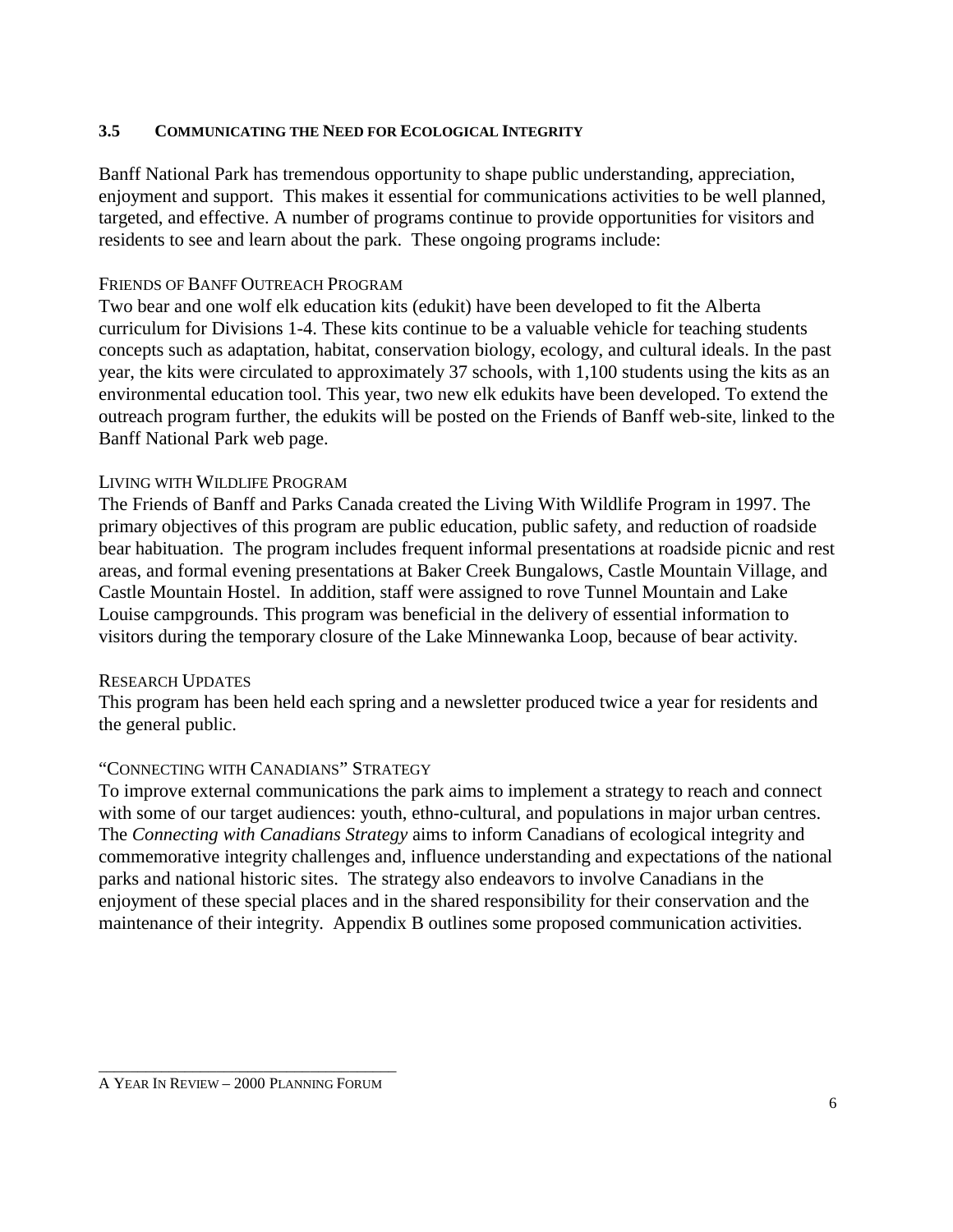#### **3.8 SPECIES AND GENETIC DIVERSITY**

#### BANFF SPRINGS SNAIL

Progress has been made on several fronts on the Banff Springs Snail Research and Recovery (BSSR&R) Program since October 1999. Monitoring of the snail population fluctuations, snail microdistribution, and water physiochemistry continues. All five populations continue to fluctuate seasonally. Statistical analyses continue to reveal interesting associations among snail population fluctuations, snail microdistribution, and water physiochemistry.

After many tweaks and modifications, the flow through aquarium system at the Cave and Basin National Historic Site (C&BNHS) is up and running and snails are reproducing. These snails are providing valuable data on the reproductive biology of the species and will be used in reintroduction attempts. An annual report has been prepared, as were two revisions of the Resource Management Plan (RMP) for the Recovery of the Snail. The RMP will be the blueprint for all future work on the conservation of the snail and its habitat and will be finalized by the end of the year. An options analysis identifies habitat conservation problems and possible solutions at all nine historic thermal spring locations of the snail.

For the second consecutive year funding from the Endangered Species Recovery Fund, sponsored by the World Wildlife Fund-Canada and the Canadian Wildlife Service has been obtained. A presentation on the BSSR&R Program and the RMP was given at the international Wetlands 2000 Conference in Quebec City, in August 2000. Final touches are presently being added to the new interpretive display on the Program at the C&BNHS. A status report was also recently prepared to help assess the status of the species in Alberta.

# **3.9 AQUATIC ECOSYSTEMS**

#### RESTORATION OF NATIVE FISH SPECIES

An ongoing program of fisheries research is directed toward understanding the status of native bull char and cutthroat trout populations in the mountain national parks. The objectives are to determine the genetic divergence across major drainage systems. The results of this study may have implications for issues of biodiversity.

# RESTORATION OF AQUATIC SYSTEMS (FLOW REGIMES)

Researchers continue to investigate the potential to improve fish habitat so that indigenous fish populations can be restored and maintained in the Spray River downstream to Canyon Dam and Goat Creek. Work continues to determine the feasibility of various restoration strategies including TransAlta's capabilities to alter stream flow.

Restoration of water levels flows at Vermilion Lakes Wetlands (see 3.14 and Appendix C).

\_\_\_\_\_\_\_\_\_\_\_\_\_\_\_\_\_\_\_\_\_\_\_\_\_\_\_\_\_\_\_\_\_\_\_\_\_\_ A YEAR IN REVIEW – 2000 PLANNING FORUM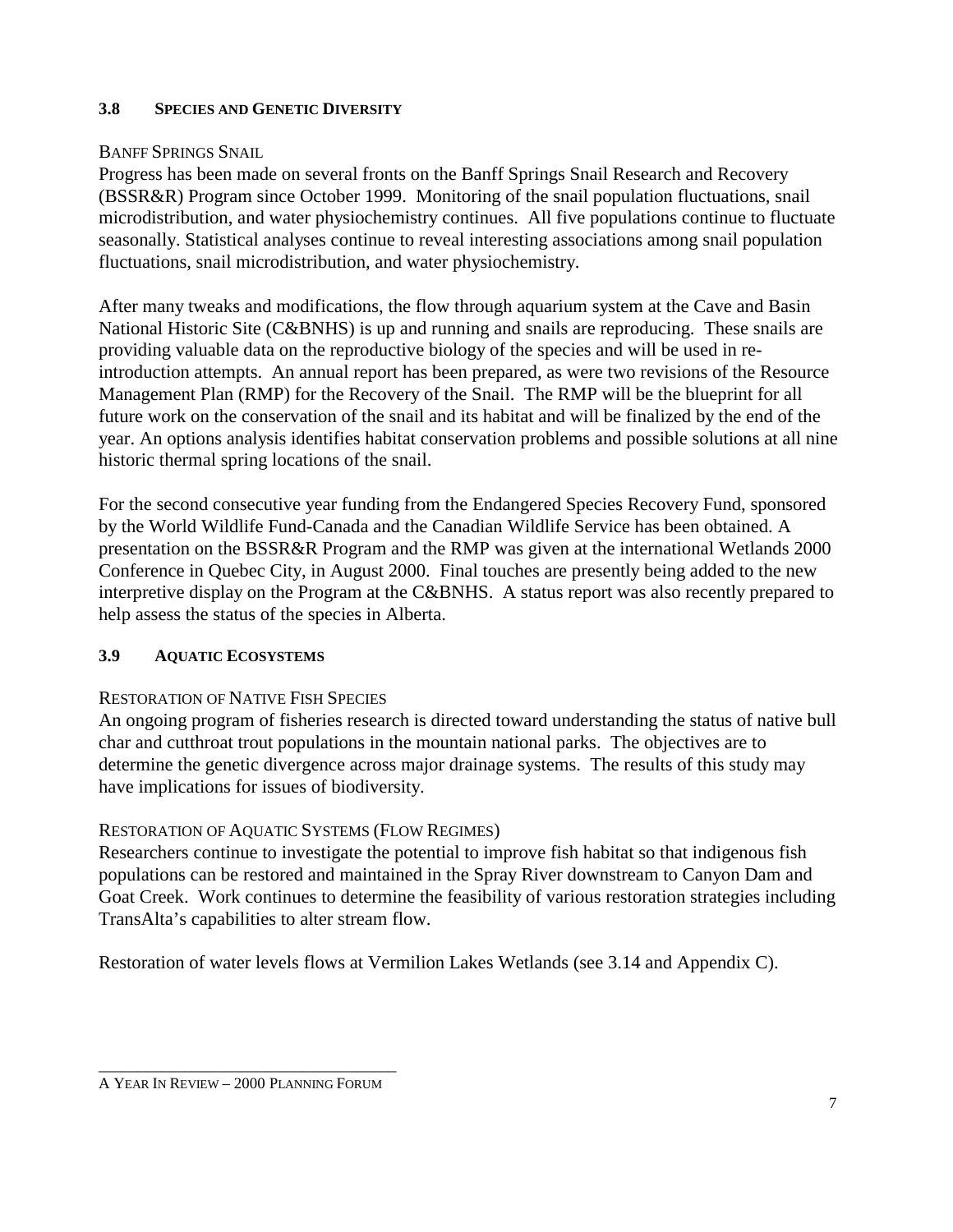#### **RESEARCH**

Approximately fourteen research projects were undertaken in the areas of designating benchmark lakes for research and education, identifying threats to alpine streams and lakes, monitoring water quality and the effects of sewage effluent, restoring water bodies and species research. (e.g. Banff Spring Snail, Bull Char, and Cuthroat Trout).

#### AQUATIC PRIORITIES

The priorities for next year remain relatively consistent with last year. Parks Canada will continue to focus our efforts on amphibian research, the benchmark lake program, the mapping (GIS) of watershed information and research related to the Forty-Mile Creek Dam inventory.

#### AQUATICS ADVISORY GROUP

This group continues to assist Parks Canada in addressing operational issues, regulatory issues and angling, and management of resources.

#### **3.10 VEGETATION**

#### PRESCRIBED BURNS

In the past year four prescribed burns were carried out. These areas include:

- Middle Spray 500 hectares, May 2000;
- Sulphur Mountain fuel break burn, 22 hectares, June 2000;
- Cascade Valley prescribed burn, 80 hectares, September 2000, and;
- Fire behavior research on the Panther River prescribed fire (in progress).

Prescribed burns in Banff National Park have multiple objectives: fuel reduction, maintenance of wildlife habitats, reduction of forest insects and diseases, and maintenance of benchmark ecosystems. They are scheduled for periods when grasses and deciduous leaves are cured, the potential for hot dry weather is minimal and visitation is lower. A presentation on the role of fire in Banff National Park will be made at the Planning Forum

#### EXOTIC VEGETATION

The control of exotic vegetation is another key area of work. In an effort to control non-native plants that threaten native plant communities or species, a number of non-native plants were sprayed or hand pulled. Canada thistle and perennial sowthistle were sprayed along the Trans Canada Highway, from the East Gate to Sunshine Junction. Spot spraying of scentless chamomile and common toadflax was done at frontcountry disturbed sites. To reduce the population of tall buttercup, hand pulling was done at two backcountry sites (i.e.Stoney Creek and Elk Trap), spot spraying was done in the Lake Louise townsite, and at Johnson Creek, Cyclone, and Mystic backcountry cabins.

#### FIRE EFFECTS RESEARCH

Through research, Parks Canada gains a better appreciation of the history and roles of fire. Research was conducted on the fire effects on Hedysarum alpinum, an important grizzly bear food.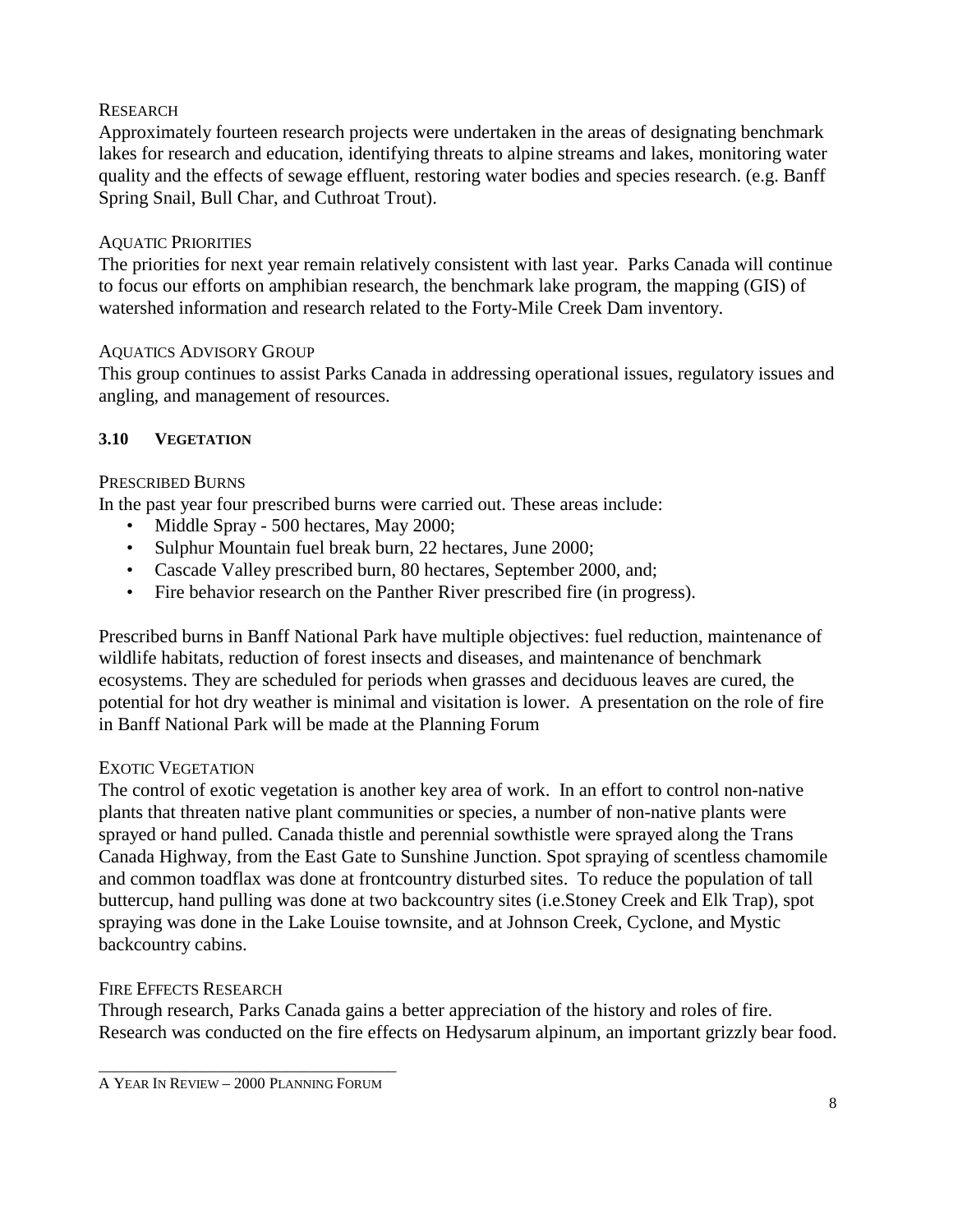First year of data collection was from the Panther River. Additional research plots were established in the Cascade Valley. Preliminary results indicate that grizzly bears prefer to use this plant in burned areas compared to adjacent unburned habitat. A report was completed comparing burned and unburned plots at the Mt. Cory burn (1977) and Hillsdale burn (1998).

As part of the multi-year white bark pine restoration project, which was initiated in 1998, a research transect was established on Mount Weed, near Highway 93 N.

#### HERBIVORY MONITORING

Parks Canada continues to collect data from range enclosures in the Bow Valley. Range enclosures separate out the effect of grazing and browsing from other factors such as changes in weather, water table, and fire effects. Analysis of this data will help to show how ungulate browsing affects vegetation, primarily deciduous trees, shrubs and forbs.

#### FUEL MANAGEMENT

In partnership with Hostelling International, a fuel management plan for Mosquito Creek hostel was completed last fall. Further work is required on the proposed Carrot Creek fuel break. In addition, Parks Canada will be rehabilitating skid trails and landings in the Middle Springs, Banff Springs Hotel, and Johnson Canyon fuel breaks.

# FOREST INSECT

Mountain pine beetle (MPB) is a naturally occurring insect in Banff National Park. It colonizes pine trees that are weak or over eighty years old. Banff National Park and adjacent forest lands contain a considerable number of pine trees. A combination of mild winters, the arrival of some MPB from British Colombia and prime aged stands has caused the Province of Alberta to express concerns about a potential threat to adjacent forest lands. Parks Canada is working collaboratively with the Province of Alberta to assess the MPB hazard to pine forests and to develop a strategy, which includes coordination of planned burns.

# **3.11 WILDLIFE**

# ELK MANAGEMENT

The relocation of 153 elk to areas within the Central Rockies Ecosystem was a major accomplishment for the Elk Management Strategy. This action will assist in restoring natural ecological processes and reducing elk/human conflict. Extensive research and communication work ensured that the capture and relocation of the elk were successful. The Elk Advisory Committee played an important role in improving the implementation strategy. Parks Canada continues to monitor the movement of relocated elk.

# ELK ADVISORY COMMITTEE AND ELK SCIENCE ADVISORY GROUP

The Elk Advisory Committee and the Elk Science Advisory Group assisted Banff National Park in completing an important milestone in wildlife management adjacent to Banff townsite by reviewing the Elk Management Strategy and the related Environmental Assessment. Given the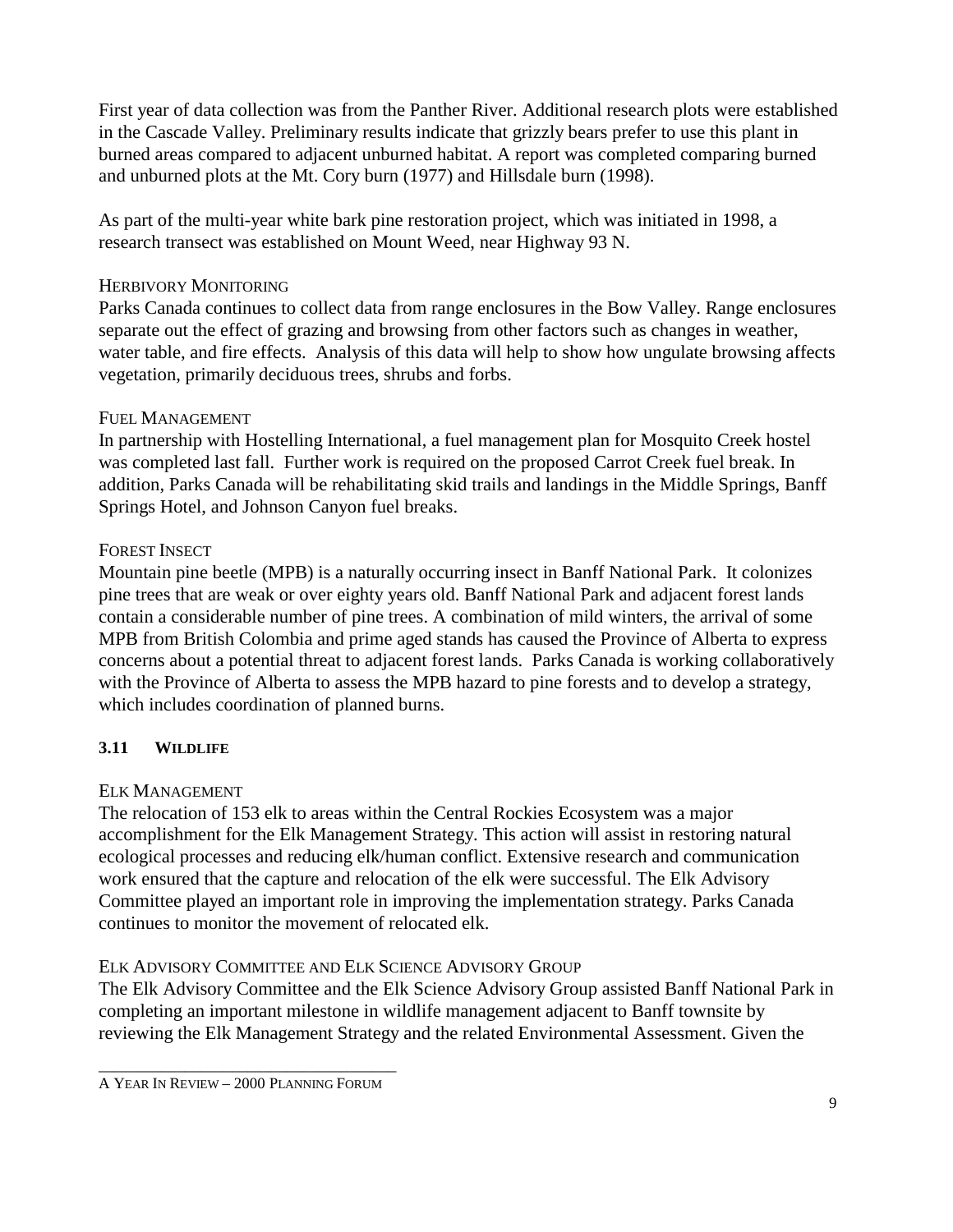possibility of unanticipated results, and the need for intensive monitoring, the advisory bodies recommended an adaptive management approach where the results were reviewed annually prior to the following year's implementation. Parks has committed to this annual review process.

#### BEAR RESEARCH AND MANAGEMENT

The East Slopes Grizzly Bear Project has completed seven years of research with one more year to go to complete the demographic analysis. Future research directions to aid in science based management of this important species will be developed and implemented over the coming years. A presentation on grizzly bear facts will be made at the Planning Forum

#### BEARS AT TWO-JACK LAKE

Six grizzly bears congregated in the Minnewanka Loop area in late summer to take advantage of an exceptional buffalo berry crop. This prompted the early closure of the Two Jack Campgrounds (Lakeside and Main), and some temporary restrictions on cycling, horseback riding, and hiking. A review of the historic movement patterns of three of the bears (a radio-collared sow with two cubs) suggested that they rarely used areas of high visitor use and that they were there because of poor berry production at higher elevations.

#### **WOLVES**

Since November 1999, two new wolves moved into the Bow Valley and formed a pack (Fairholme) east of the town of Banff. Six pups were born this past spring and with the addition of another adult there are currently nine in the pack. All Fairholme wolves and the pack use the seven wildlife underpasses around and east of Banff. The Bow Valley pack consisted of two wolves last year. Four pups were born this year. Members of this pack prefer crossing the TCH at the Healy underpass compared to all others, including 5-Mile bridge. Recently, the entire pack has crossed the TCH on the two overpasses four times. Further, monitoring of crossing structures and wolf movements indicate that two new wolves appear to reside near Castle junction. Two Cascade/Red Deer wolves were legally shot or trapped outside the park last year as well as up to eight wolves in the Clearwater River Valley. "Betty" a founding member of the Cascade pack was found dead of natural causes in the Bow Valley in November.

#### **BISON**

A meeting was held in September 1999, to discuss potential bison reintroduction with members of Alberta Natural Resources Service and the Alberta Lands and Forest Branch. It became apparent that bison restoration would not be a simple task and that it would require a cautious and stepwise approach. A process was proposed whereby three questions would need to be addressed before bison reintroduction could proceed: 1) Is bison restoration in Banff National Park an ecologically sound land management decision? 2) Can stakeholder concerns be addressed satisfactorily? 3) What would be an experimental design to test the feasibility of bison reintroduction? To initiate dialogue and research pertaining to bison re-introduction, a workshop was held on October 28, 2000. Participants included representatives of the Province of Alberta, University of Alberta, and the University of Calgary*.*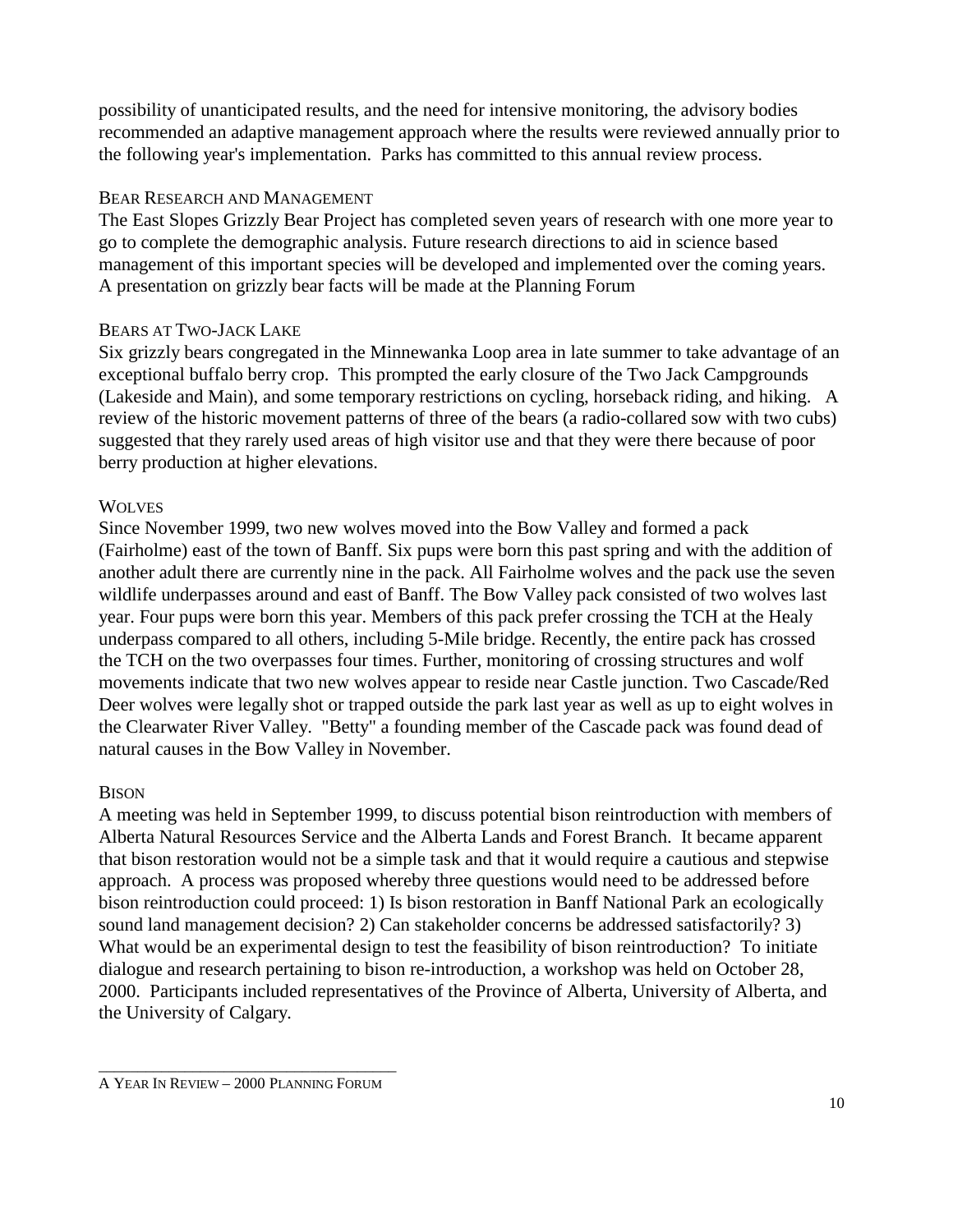#### **CARIBOU**

In recent years the population of the Siffleur caribou appears to have declined from high counts of approximately twenty-three made in the late 1980's to a low count of two made in 1999. Although caribou surveys may underestimate true population size due to low sightings, it appears likely that the absolute population size is considerably less than fifty and on a downward trend. Causes of population decline are not known. Parks Canada has scheduled a workshop to discuss the declining population with Provincial land managers and caribou biologists. A winter survey in the Siffleur drainage is schedule for February 2001, to determine minimum population size.

# LYNX

The lynx study is in its fifth year of research. Monitoring of these elusive cats continues to provide important information about local lynx populations and preferred habitat.

# **MONITORING**

Trends in carnivore, herbivore, and vegetation indicator species continue to be monitored in relation to ecological restoration actions. Community volunteers and park staff completed the second year of Monitoring Avian Productivity and Survival (MAPS) of songbirds.

# COMMUNICATION REGARDING RESEARCH AND WILDLIFE ISSUES

A research update workshop is held each spring and a newsletter produced twice a year for residents and the general public. Biannually park researchers brief other researchers, staff, environmental groups, educators and affiliated agencies about their work. The Living With Wildlife Program is in its third year. Staff visited residents and distributed literature on wildlife issues; educated campers on bear awareness, worked at 190 wildlife jams and delivered talks at outlying accommodation areas.

# **3.12 THE CASCADE WILDLIFE CORRIDOR**

Closing the army cadet camp, implementing temporary road closures, and discouraging visitor use in sensitive areas have improved wildlife movement. Monitoring of wildlife movement in the corridor continues. A presentation, on the before and after effects of restoring the Cascade Wildlife Corridor, will be made at the Planning Forum.

# **3.14 VERMILION LAKES WETLANDS**

CPR and Parks Canada collaboratively initiated the restoration of water flows and track stabilization in the Vermilion Lakes Wetlands. In September 2000, CPR installed 11 culverts beneath the track in the Vermilion Wetlands, with one more to be installed next spring. These culverts will reduce the barriers to natural water movements in the area and reduce the sources of rail-bed erosion, which will ultimately reduce the risk of derailments in this valued and fragile ecosystem. See Appendix C for more information on this project. This area is included in the Lands Adjacent to the Town of Banff planning process (see Section 5.6).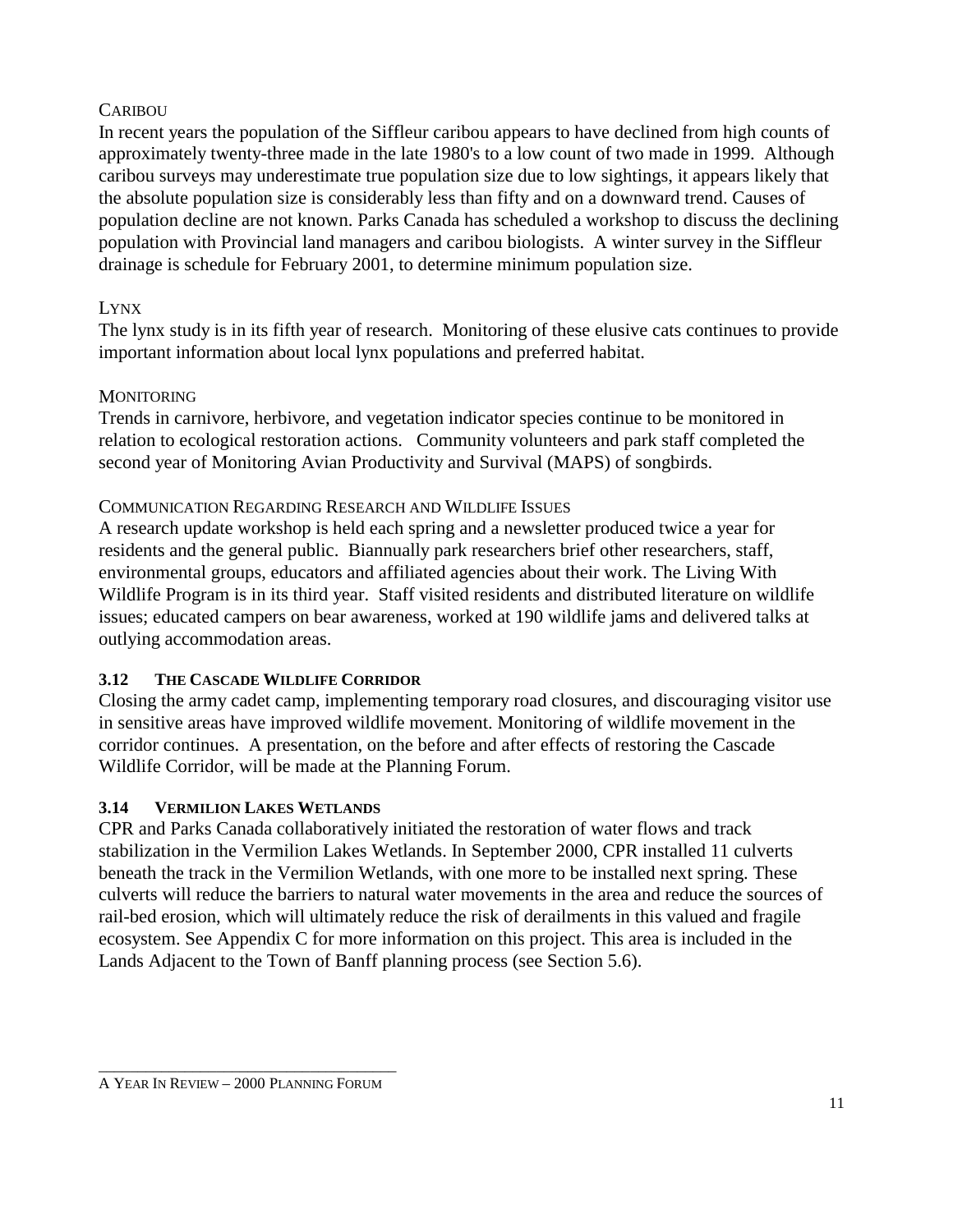# CHAPTER 4.0 A PLACE OF HISTORICAL AND CULTURAL SIGNIFICANCE

#### **4.43 BUILT HERITAGE**

A Built Heritage Resource Description and Analysis (BHRDA) of buildings associated with Banff's camping heritage has been completed. Banff's first campsite, the Rundle Campsite, began operation in 1919 on the site of the Banff Springs Golf Course. The report identifies original buildings associated with Tunnel Mountain campground dating back to 1927. In addition a BHRDA has been completed for upper and lower Lake Louise.

This year Parks Canada completed a recording of Abbot Pass Hut Refuge Cabin National Historic Site. The Park will be coordinating a Historic Sites and Monument Board Ceremony and Plaque for Abbot Pass Hut next year.

The single largest built heritage project undertaken this past year was the conservation work completed on the Superintendent's residence, a recognized Federal Heritage Building. Extensive work was done to restore the exterior finish and appearance of the building. This included new landscaping and fencing. Restoration work was also completed on Stoney Creek Warden cabin.

Parks Canada co-sponsored the completion of inventory reports of cultural resources in the Town of Banff. The grounds of the Park Administration building received a facelift including stone work and the installation of the second finely crafted burl log bridge in the Cascade Gardens. The two burl log bridges have been built to represent the original log bridges built in the gardens in the 1930's.

#### **4.44 ARCHAEOLOGICAL RESOURCES**

A comprehensive Archaeological Resource Description for Banff National Park has been completed. This report has been integrated with the GIS mapping inventory for the park and will serve as an important tool for future resource management initiatives. Other archeological work included a survey along the Canadian Pacific Railway line through Banff and Yoho to inventory features associated with the early development of the railway.

Archaeological work at Lake Minnewanka continues to provide significant materials spanning a time frame of some 11,000 years to the Clovis Point Period. These sites speak to the very earliest human occupation of the mountains.

Priorities for next year include working with the operators of Skoki Lodge to implement the conservation maintenance plan; working with the Banff Springs Hotel to complete a Commemorative Integrity Statement; installing a new membrane over the exterior decks at the Cave and Basin to address water damage from deck areas; expanding the sprinkler systems at both National Historic Sites to increase protection of these buildings, and; continuing to work with the Province of Alberta and the Banff Heritage Corporation to enhance the protection and presentation of cultural resources within the Town of Banff.

\_\_\_\_\_\_\_\_\_\_\_\_\_\_\_\_\_\_\_\_\_\_\_\_\_\_\_\_\_\_\_\_\_\_\_\_\_\_ A YEAR IN REVIEW – 2000 PLANNING FORUM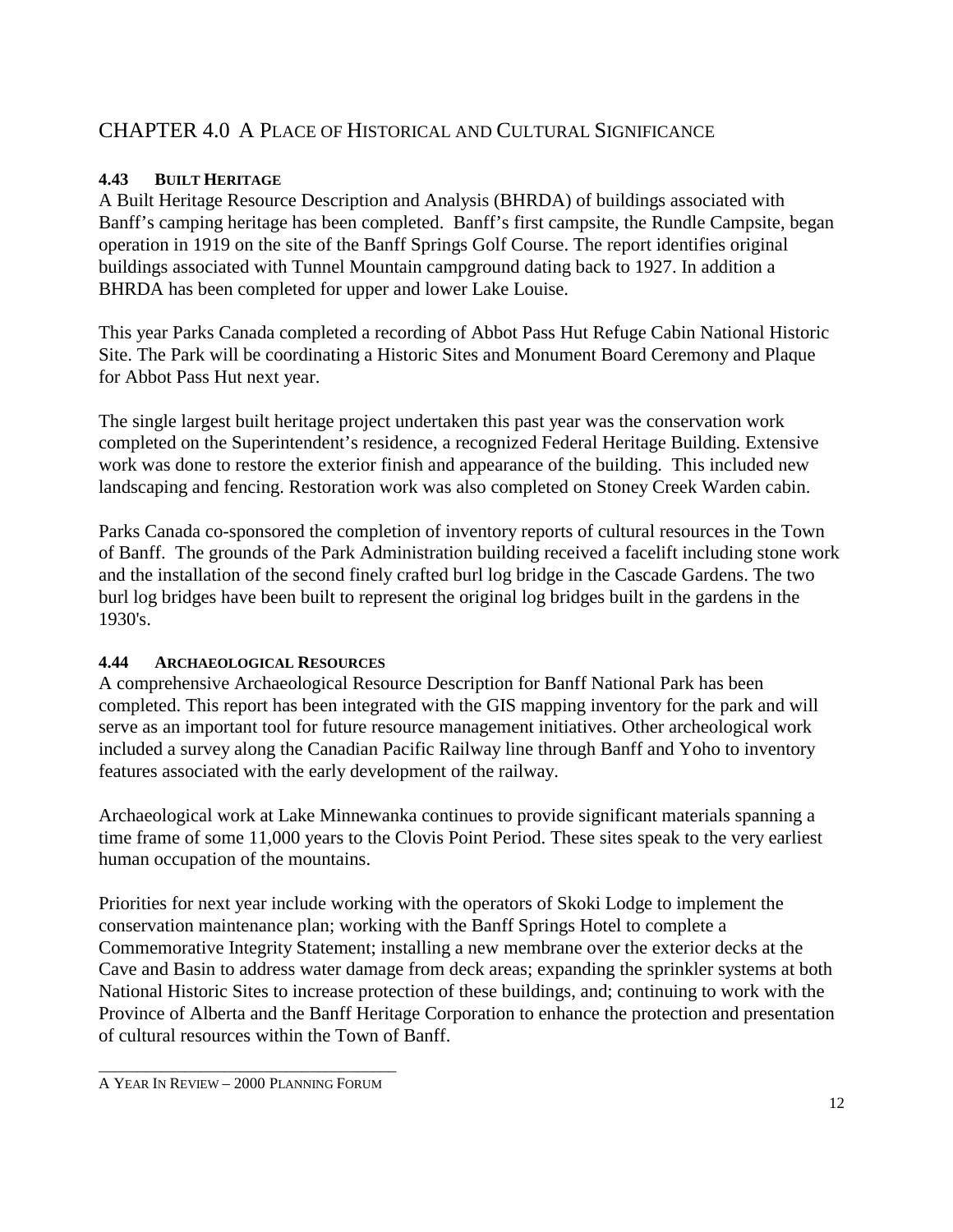# CHAPTER 5.0 A PLACE FOR PEOPLE

# **5.2 A PLACE FOR HERITAGE TOURISM**

# HERITAGE TOURISM STRATEGY

Developed in 1997, and in its third year of implementation, the Banff Bow Valley Heritage Tourism Strategy is designed to celebrate and preserve the park's ecological and cultural integrity. This past year projects included: evaluating the effectiveness of the program; presentations to local, national, and international audiences; establishing an annual Heritage Tourism Awards program; delivering additional accreditation courses, public and private, and; emphasizing messages and images relating to park values, and the nature, history and culture of this World Heritage Site. A detailed strategy for Lake Louise has been developed in collaboration with businesses for Lake Louise, which was founded on the Banff Bow Valley Heritage Tourism Strategy.

Priorities for next year include Year of the Great Bear, and in partnership with the Whyte Museum of the Canadian Rockies, host the *Bears: Imagination and Reality* exhibit from May 19 to September 20, 2001. (see Appendix D for more information).

#### BANFF'S BEST HERITAGE ORIENTATION PROGRAM

This program provides Park and private sector staff information on the natural and cultural heritage of the park, safety issues and appropriate behavior while living in the Park. This year, the ecological integrity messages were strengthened.

# 2001 YEAR OF THE BEAR

Banff National Park is a major leader of this event. More than 100 partners are working towards the development of 500 events for this celebration. This event will increase awareness and understanding of black bears and grizzly bears. A major component will be the exhibit *Bears: Imagination and Reality*.

# **5.4 AWARENESS AND EDUCATION**

# SIKSIKA INTERPRETIVE EXHIBIT

The Siksika Nation had an interpretive display at the Park Administration Building to present their culture to park visitors. Interpreters were at the site on a daily basis with dancers performing once a week.

# CANADA PLACE

On July 9, 2000 the Honourable Sheila Copps, Minister of Canadian Heritage, launched Canada Place, in Banff National Park. Banff was chosen to be the first national park to have a Canada Place as it is an icon of Canadian heritage; the birthplace of our national parks system, and; an internationally recognized landscape. This highly interactive exhibit provides Canadians and

\_\_\_\_\_\_\_\_\_\_\_\_\_\_\_\_\_\_\_\_\_\_\_\_\_\_\_\_\_\_\_\_\_\_\_\_\_\_ A YEAR IN REVIEW – 2000 PLANNING FORUM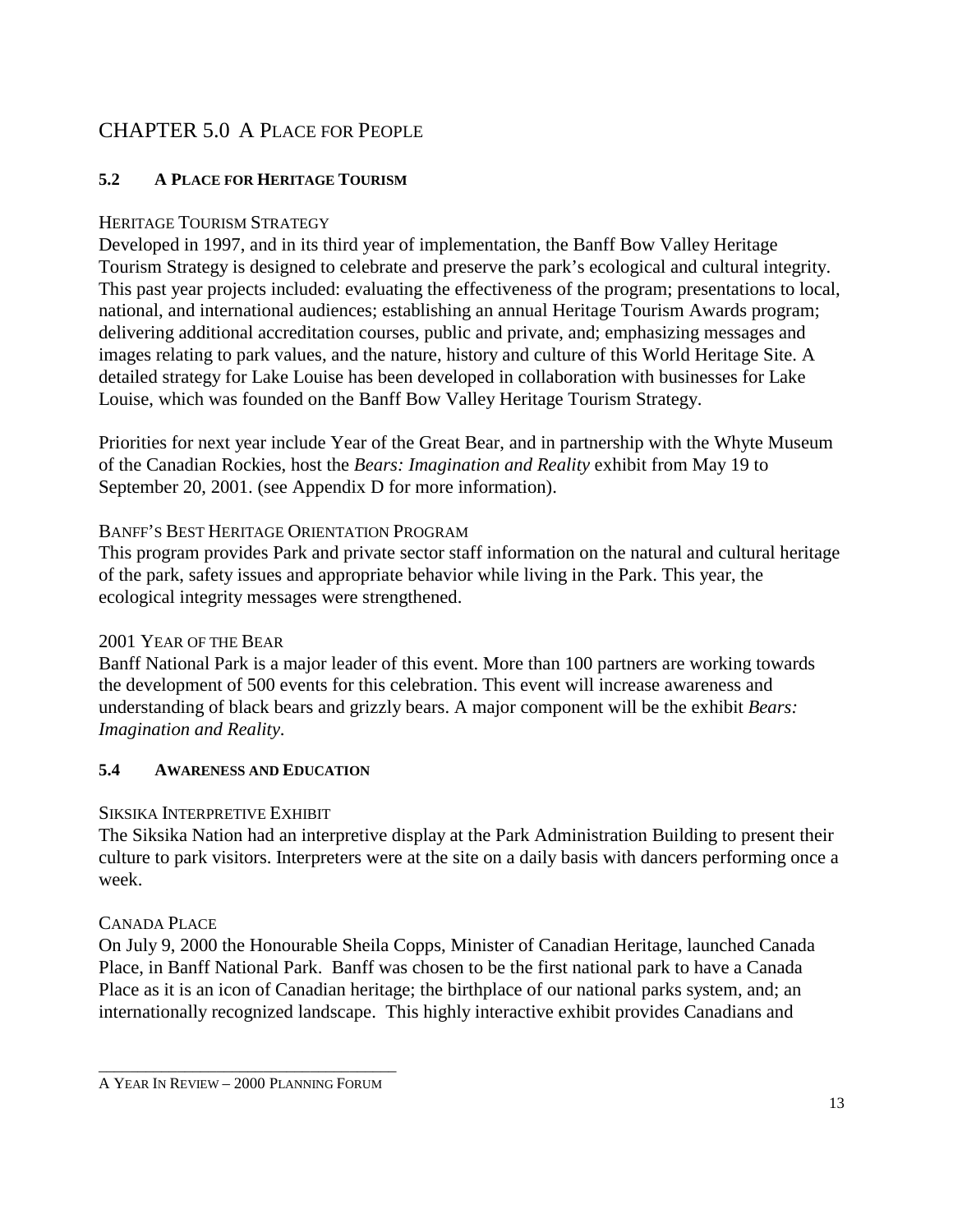international visitors an opportunity to discover more about Canada's natural and cultural heritage, and the events and people who shaped them.

#### PARTNERS IN PROMOTING CULTURAL OPPORTUNITIES

Parks Canada continues to work with the Province and other major cultural attractions to promote historic sites and share professional expertise. This initiative includes the Heritage Passport, Alberta Heritage Superpass, and the Pathways to Pastways Programs. Sales of the Heritage Passport increased by approximately 600%, resulting in over 3,600 passes sold.

#### MOUNTAIN PARKS HERITAGE INTERPRETATION ASSOCIATION (MPHIA)

An association was founded to establish standards, training and accreditation processes for Professional Interpreters. Five courses have been offered to date with four or five more planned for 2001. Approximately fifty Interpreters have been accredited to date.

Beginning in the spring of 2001, tourism operators offering interpretive guiding services in Banff National Park will need to obtain professional accreditation through the MPHIA in order to qualify for a business licence. Training programs, will be offered by MPHIA on an ongoing basis.

#### MOUNTAIN PARKS INTEGRATED COMMUNICATIONS FRAMEWORK

A draft framework is completed, the goal of which is to integrate communications activities and ensure all communications activities within the Mountain Parks are coordinated, targeted and effective.

#### YOUNG CANADA WORKS PROGRAM

Eleven students and three supervisors participated in the fifth year of this program. The program successfully brought together a diverse group of participants from across Canada to learn more about each other, enhance their professional and interpersonal skills plus gain a greater appreciation and understanding of Parks Canada's system and operations.

#### ENVIRONMENTAL EDUCATION CENTRE

On June 26, 1998, the Minister of Canadian Heritage announced that Parks Canada would secure a site on Banff Avenue that would become an Environmental Education Centre and a focal point for Parks Canada. Negotiations are proceeding with leaseholders.

# REFERENCE GUIDE FOR TOUR OPERATORS

Through the Transportation and Utilities Advisory Group, a manual for tour operators has been developed. The intent of the manual is to support park communication objectives through staff training at Laidlaw, Brewsters, and other tour companies. The manual provides accurate and appropriate information to ensure tour operators understand and practice proper protocol for visiting the park.

"CONNECTING WITH CANADIANS" STRATEGY See section 3.5 and Appendix B.

\_\_\_\_\_\_\_\_\_\_\_\_\_\_\_\_\_\_\_\_\_\_\_\_\_\_\_\_\_\_\_\_\_\_\_\_\_\_ A YEAR IN REVIEW – 2000 PLANNING FORUM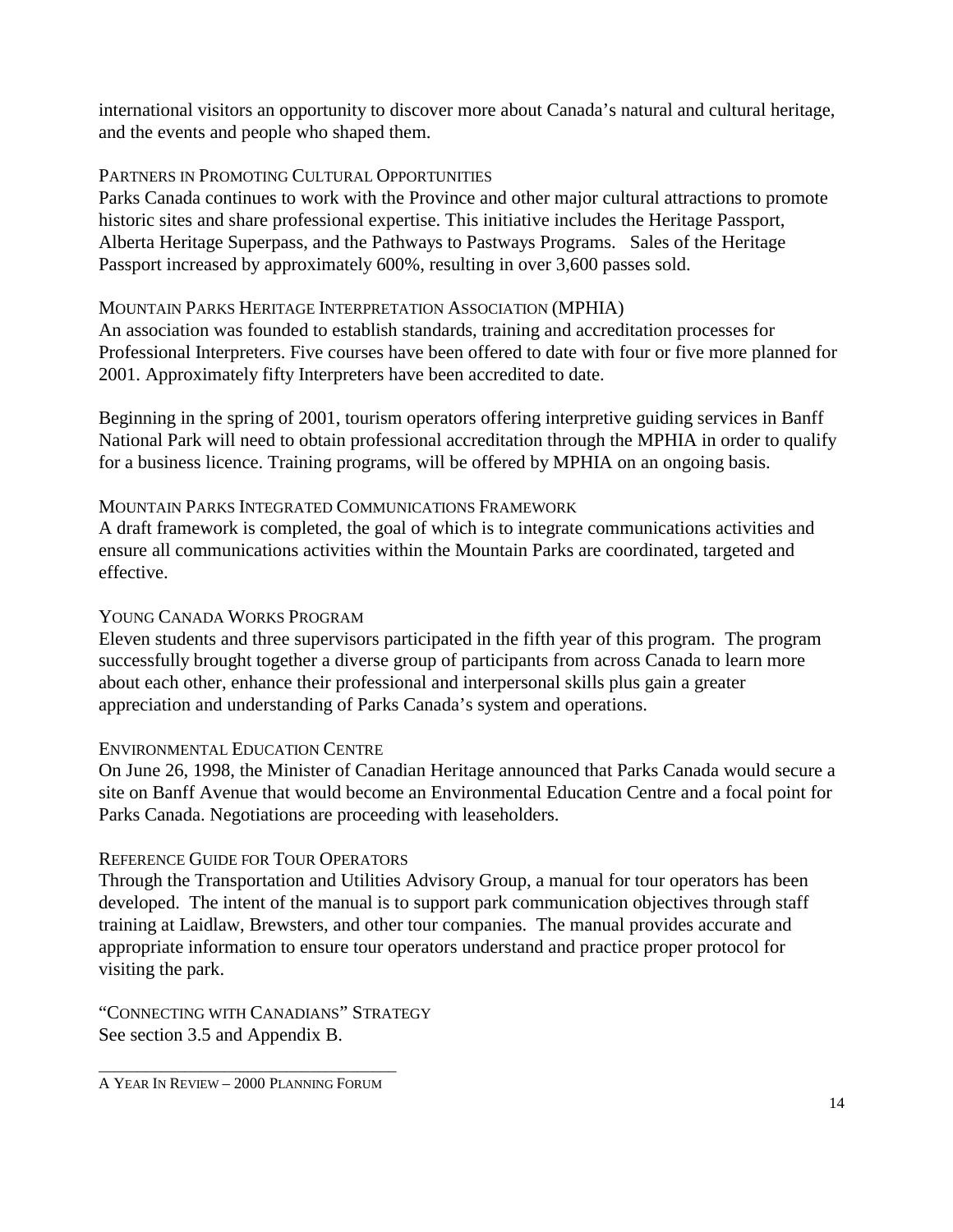#### **5.5 FROUNTCOUNTRY VISITOR ACCOMMODATION OUTSIDE THE COMMUNITIES**

#### HOSTELS AND OUTLYING COMMERCIAL ACCOMMODATIONS (OCA)

Parks Canada staff have reviewed and discussed with Hostelling International and each OCA operator the recommendations contained in the OCA Review Panel's report on *Outlying Commercial Accommodations and Hostels in the Rocky Mountain National Parks*. This document was made public by the Minister responsible for Parks Canada in April, 2000. Parks Canada will be using the Panel's report as the basis for developing Parks Canada Guidelines for Hostels and OCAs. The panel's report has also been reviewed in light of the recommendations of the *Panel on the Ecological Integrity of Canada's National Parks*, which was also released this spring. Parks Canada is finalizing site specific recommendations. When this review is complete Parks Canada will be advising individual operators.

#### **5.6 EFFECTIVE HUMAN USE MANAGEMENT**

#### HUMAN USE MANAGEMENT STRATEGY FOR BANFF NATIONAL PARK

A human use management strategy is being developed for Banff National Park. This strategy will define and integrate ecological, social, and cultural goals for Banff National Park and will be based on the principles identified in the management plan, the best available science, and principles of adaptive management. A presentation will be held at the forum to review and discuss the proposed strategy.

#### LANDS ADJACENT TO THE TOWN OF BANFF

At last year's planning forum, a planning framework for lands adjacent to the Town of Banff was presented. At that time, several round table sector participants indicated that specific and realistic goals and clear objectives be established before the planning process begins. It was also suggested that the scope of the study be expanded to include lands north of the TransCanada Highway. Based on this direction, Parks Canada has revisited this planning initiative by applying the same principles and objectives identified for the Human Use Management Strategy and redefining the study area boundary. Public consultation will be an important aspect in developing the strategy.

#### MORAINE LAKE HUMAN USE STRATEGY

Work continues to address ecological and social issues in the Moraine Lake area. For the second year, restricted access was implemented when grizzly bear activity created public safety concerns. This required hikers to travel in a tight group of six or more on trails in the following areas: Larch Valley, Paradise Valley, Eiffel Lake area, Consolation Lakes Valley and on the Moraine Lake Highline trail (parallel to the road). Parks Canada monitored compliance during the restricted access period. In addition, surveys of Moraine Lake users were conducted to receive feedback on this management initiative. Preliminary research was conducted on the Highline trail as the first step in developing a strategy to assess the appropriateness of mountain biking on the trail. Parks Canada will continue to work with the external advisory group to develop short and long-term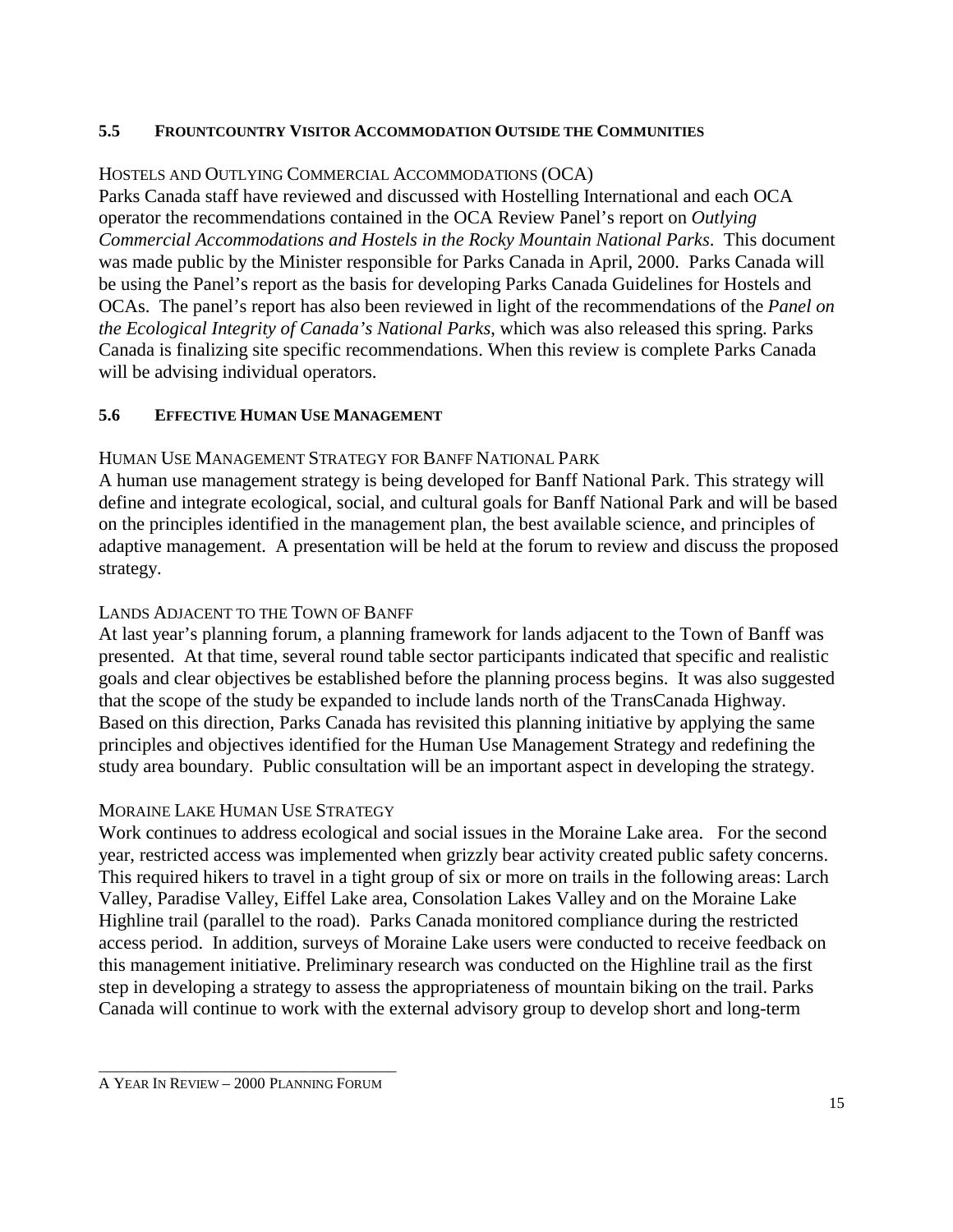solutions for managing use at Moraine Lake. A presentation on Moraine Lake planning initiatives will be made at the Planning Forum.

#### SKOKI AREA HUMAN USE STRATEGY

Initial background information for the Skoki strategy has been collected. Development of this strategy will commence next year after the Moraine Lake strategy is completed and a human use management strategy for Banff National Park is identified.

#### MANAGING BIKE TRAILS ON NORQUAY AND STONY SQUAW

Last summer, unofficial mountain biking trails on the south sides of Mount Norquay and Stoney Squaw were closed for rehabilitation. Signs informing cyclists of the closure have been posted and a trail map has been produced for the area. Mountain biking continues to be permitted on Mount Norquay Road, Stoney Squaw Summit Trail, and Lower Stoney Squaw Trail.

#### TRANSCANADA TRAIL

Parks Canada has identified a potential route in the Spray Valley, from Spray Lakes south. Trail organizers in British Colombia and Alberta are not in agreement on location of the trail in their respective provinces. Until the location of the trail on adjacent provincial lands has been ratified, Parks Canada will not be officially designating a trail in Banff National Park.

#### SURVEYS-SUMMER 2000

A number of surveys were conducted over the summer. In particular, an extensive Patterns of Visitor Use Study was conducted from June to October 2000 (see Section 3.4). A representative from Parks Canada, the local Motel/Hotel Association, and Alberta Economic Development will be presenting the preliminary findings of the survey at the forum. Other initiatives that were conducted in Banff National Park throughout the summer of 2000 include:

- Moraine Lake restricted access survey;
- Banff Bow Valley Heritage Tourism Strategy Evaluation;
- Banff Campground Survey;
- Friends of Banff Radio Station Survey;
- Canada Place Visitor Survey;
- Backcountry Trail Human Use Monitoring (i.e. trail counters), and;
- VISTA survey and traffic analysis in the Lake Louise area.

# **5.7 SULPHUR MOUNTAIN**

This area is part of the 'Banff Town' carnivore management unit, which will be reviewed in the Human Use Management Strategy being developed for the park and the planning process for the lands adjacent to the town of Banff.

# **5.8 SKI AREAS**

\_\_\_\_\_\_\_\_\_\_\_\_\_\_\_\_\_\_\_\_\_\_\_\_\_\_\_\_\_\_\_\_\_\_\_\_\_\_ A YEAR IN REVIEW – 2000 PLANNING FORUM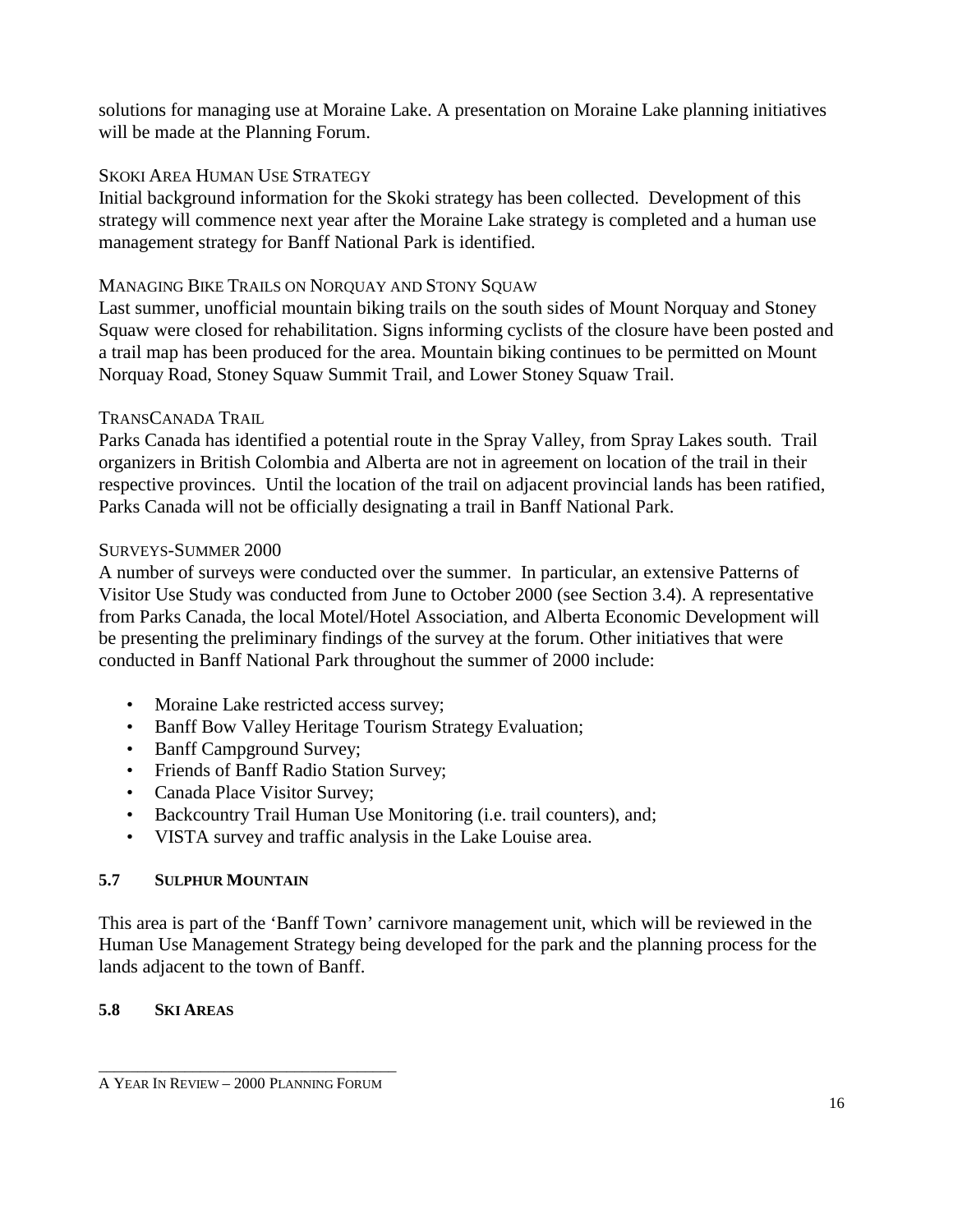On October 19, 2000, the Honourable Sheila Copps, Minister of Canadian Heritage, released decisions for the planning and management of ski areas in national parks. The decisions provide clear and consistent approaches in order for ski areas in the Rocky Mountain national parks to operate in a manner that will not impair the ecological integrity of the parks. At the same time, the ski areas will be able to change how they operate to better serve skiers through the development of new long range plans (see Appendix E for details on the October 19<sup>th</sup> Ministerial announcement).

#### **5.9 BANFF SPRINGS GOLF COURSE AREA**

The golf course road continues to be closed from November  $1<sup>st</sup>$  to May  $1<sup>st</sup>$  and year round after 11 p.m. Wildlife and human use monitoring of the golf course wildlife corridor has indicated increased predation of elk by cougars and wolves.

# **5.10 FENCING COMMUNITIES AND FACILITIES**

Parks Canada continues to examine the feasibility and appropriateness of wildlife fencing in the Lake Louise area. Input from Lake Louise residents will be an important aspect in assessing feasibility, appropriateness, and developing any concepts for fencing and other techniques associated with reducing human/wildlife conflicts in the community.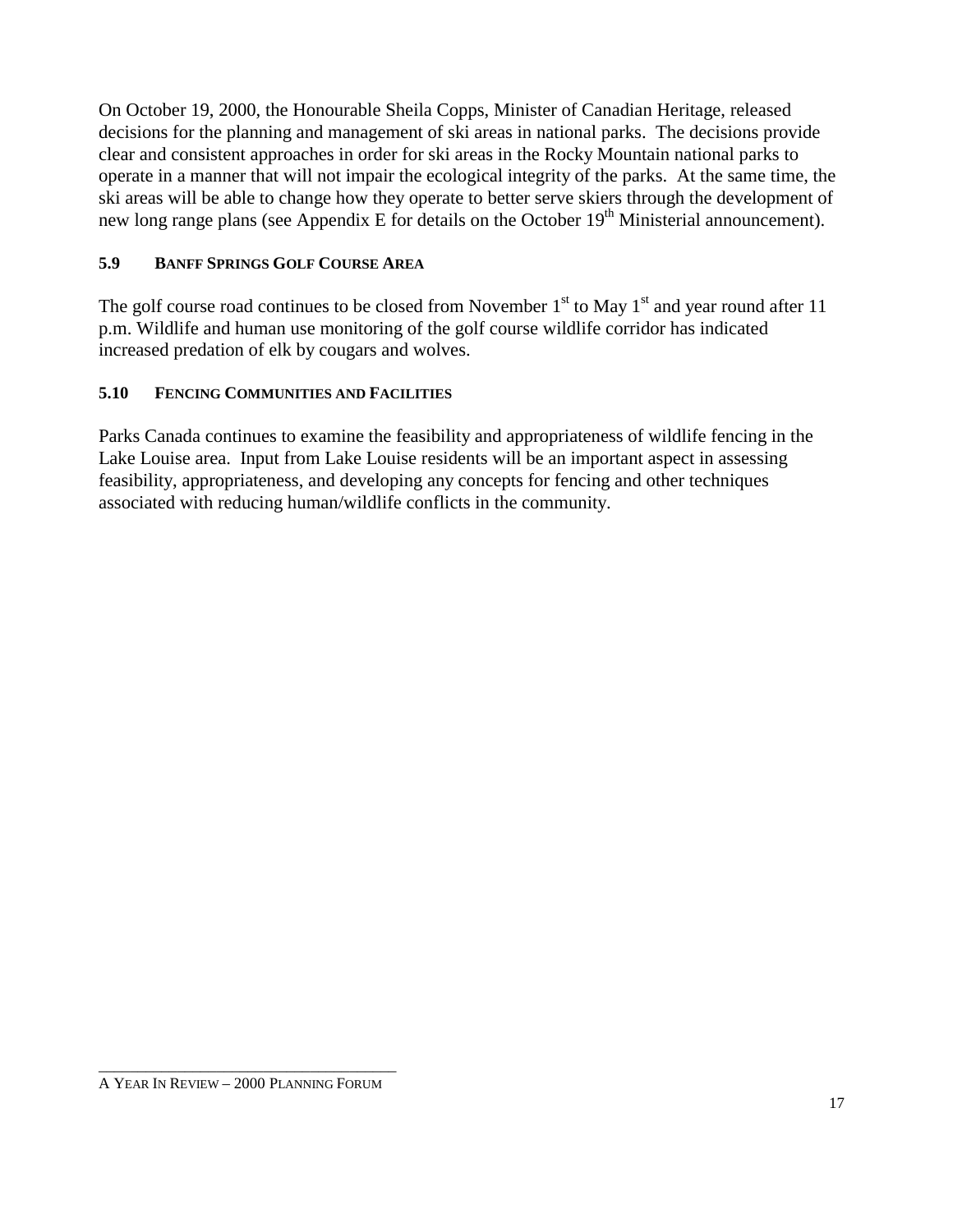# CHAPTER 6.0 TRANSPORTATION

#### **6.1 GROUND TRANSPORTATION**

#### TRANSPORTATION AND UTILITIES ADVISORY GROUP (T&UAG)

The T&UAG was established following the approval of the management plan. In the past year, the group addressed many of the issues identified in the management plan including: improving interpretation along park roads, in particular the Bow Valley Parkway; and producing a reference guide for tour operators using park roads. A paper was prepared that clarifies the application of CEAA in emergencies situations. The group hosted the Banff National Park Wildlife Transportation Workshop that took place in February 2000.

BANFF NATIONAL PARK WILDLIFE TRANSPORTATION WORKSHOP- FEB.  $8^{TH}$  and  $9^{TH}$ , 2000 The workshop was initiated to address the following questions: a) What are the species or wildlifegroups of particular concern? b) What are the ecological processes of particular concern? c) What are the consequences of mitigation choices across a range of mitigation options? and d)What approaches might be taken in addressing the unknowns? Assessment of the magnitude of present ecological impacts varied among participants, depending on individual disciplines and perspectives. There was general agreement that ecological integrity was the goal, and that there was a need to co-ordinate research. Overall, the workshop generated interesting discussion and identified a number of good ideas that will assist in the Regional Transportation Study. A report is available that outlines the discussion.

#### REGIONAL TRANSPORTATION STUDY

A commitment was made in the management plan to study regional transportation needs and issues. To initiate this management objective, a working group was established in the fall of 1999. Participants include various government agencies and representatives from the Town of Banff, Town of Canmore, MD of Bighorn, and the City of Calgary. This study will examine the issues, trends and options for dealing with increasing traffic into and through the Bow Valley. A Terms of Reference is being developed jointly to define the study area, goals, and objectives. Existing information and data gaps are being identified. The working group continues to meet to advance this initiative.

#### BOW VALLEY PARKWAY

The night voluntary travel restrictions continue on the Parkway from Johnston Canyon east to the TransCanada Highway junction from March to June.

# TCH WILDLIFE CROSSING STRUCTURES (WCS)

Since the fall of 1996, Parks Canada has been funding research to assess the ecological effects of roads in Banff National Park. This study focuses primarily on the TransCanada Highway, its permeability for wildlife and effects in terms of wildlife mortality, movements, and habitat connectivity in the Bow River Valley. A presentation of this research will be made at the Planning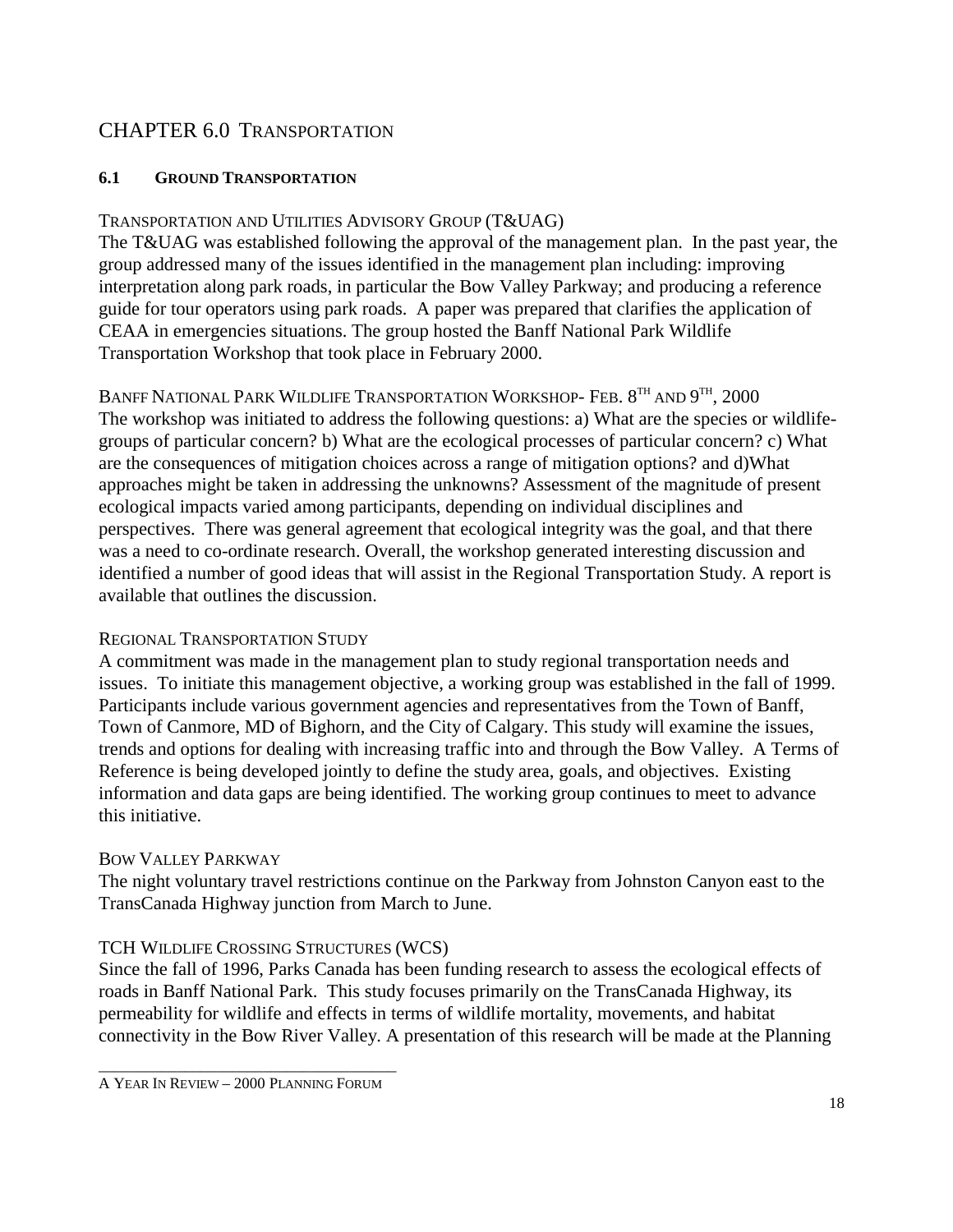Forum by Dr. Tony Clevenger, an independent research scientists and adjunct professor at the University of Calgary and University of Tennessee, Knoxville (see Appendix F).

#### LAKE LOUISE TRANSPORTATION STUDY AND VISTA

This study was completed in March 2000. The purpose was: to assess the transportation situation in the Hamlet of Lake Louise, Upper Lake Louise, and the Moraine Lake area; to provide an overview of transportation trends in other tourism/protected areas around the world, and; to set out the process to select, evaluate and implement a suggested series of short, medium, and long-term actions. Actions suggested in the report require further evaluation by Parks Canada. Planning will be undertaken in the next year to identify and select appropriate staging areas, determine viable modes of transportation, and to review the logistics and viability of a visitor transportation system. Last summer, Parks Canada introduced VISTA as a pilot project to reduce traffic and parking lot congestion. A presentation will be made on Lake Louise transportation initiatives at the Planning Forum.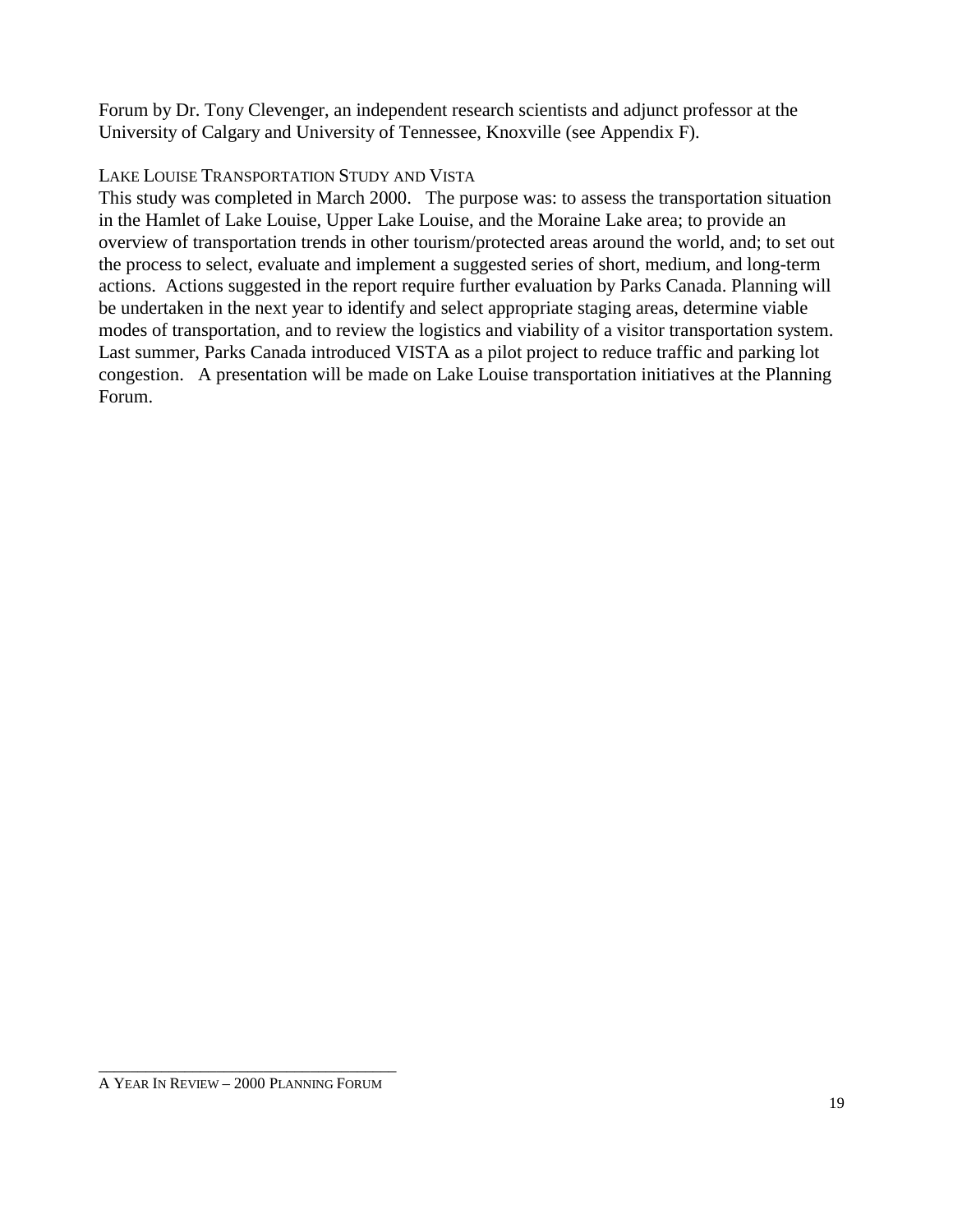# CHAPTER 7.0 A PLACE FOR COMMUNITY

# **7.1 OVERVIEW**

# FRAMEWORK FOR PARK COMMUNITIES

The new *Canada National Parks Act* (Bill C-27) received Royal Assent in October 2000. This *Act* enables the setting of legal boundaries for each park community, the establishment of permanent caps on commercial development in park communities, and the statutory requirement to use no net negative environmental impact principles for all future community plans.

#### **7.2 TOWN OF BANFF**

#### TOWN OF BANFF COMMUNITY PLAN

Since the approval of the Community Plan in 1998, the Town has been managing a commercial growth scheme, which allocates new commercial growth, and is formulated to achieve build out in 2005. A census taken in June 2000 indicated that the permanent resident population (i.e. 7,716) remains under the 10,000-person cap set in the Community Plan.

#### ECO-EFFICIENT COMMUNITY PROJECT

The Town of Banff's No Net Negative Environmental Impact (3NEI) Project is an environmental management program, which includes a recently completed Community Energy Plan (CEP) and the cooperative development of Sustainable Buildings and Site Guidelines.

#### ELIGIBLE RESIDENCY

Parks Canada continues to monitor all transactions related to mortgages and other lease related matters. Parks Canada is promoting increased coordination with the Town of Banff in the issuance of Home Occupation Permits to further address eligible residency.

# **7.3 HAMLET OF LAKE LOUISE**

#### LAKE LOUISE AREA

There are a number of important decisions that need to be made regarding the Lake Louise area. Parks Canada is particularly concerned about the protection of grizzly bears and their habitat. The inter-relationship between grizzly bears and human use needs to be fully understood before a decision is made on summer use at the ski area.

The Lake Louise Community Plan has been forwarded to the Minister's office for review. The supporting Implementation Guidelines have been drafted and reviewed by the community and will be finalized when the Plan is approved. The Plan and Guidelines have been prepared in collaboration with the Lake Louise Advisory Board and are based on the 3NEI principle. The Guidelines identify strategies that respond to the Eco-community concept.

\_\_\_\_\_\_\_\_\_\_\_\_\_\_\_\_\_\_\_\_\_\_\_\_\_\_\_\_\_\_\_\_\_\_\_\_\_\_ A YEAR IN REVIEW – 2000 PLANNING FORUM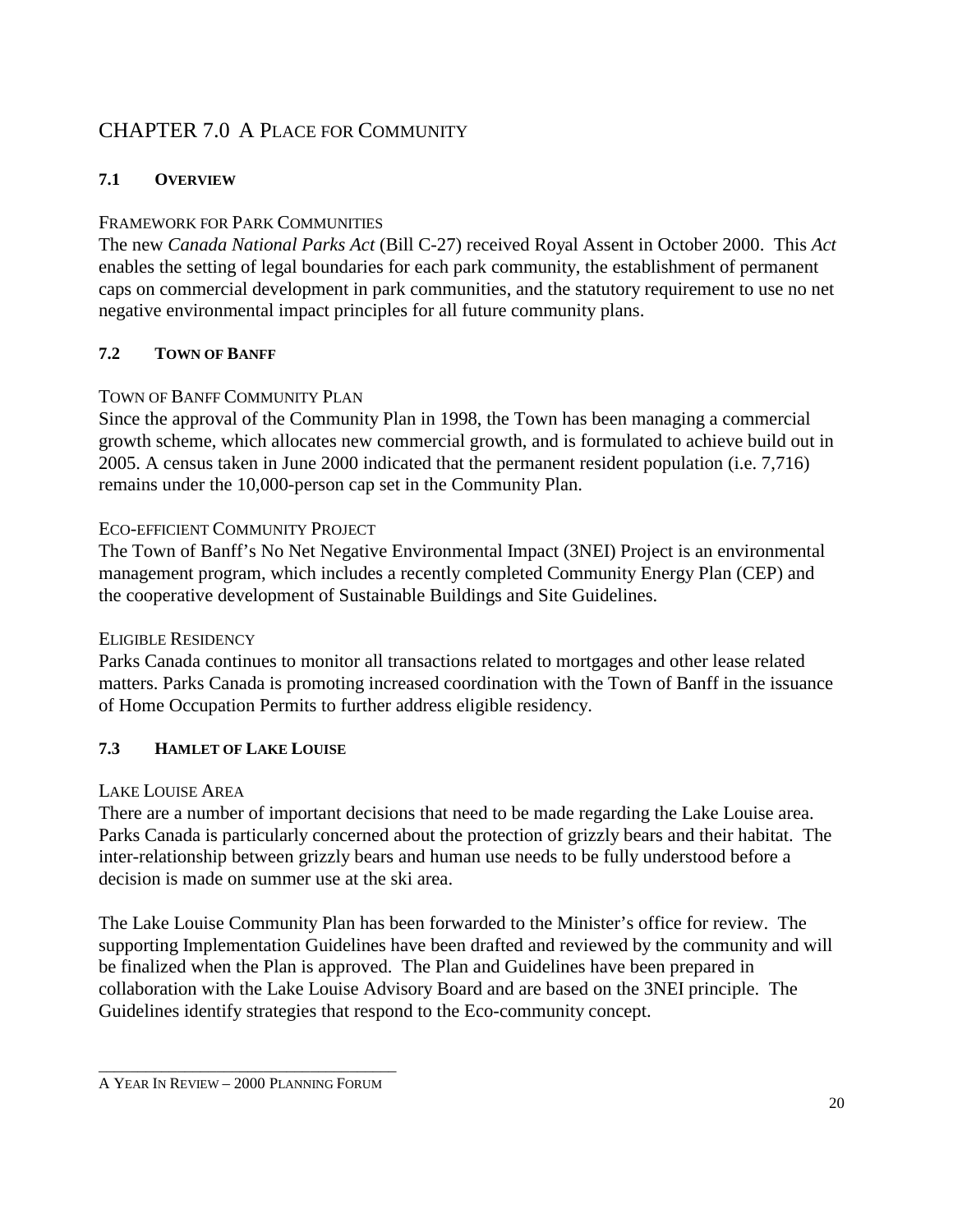# CHAPTER 8.0 A PLACE FOR OPEN MANAGEMENT

#### **8.2 PUBLIC INVOLVEMENT**

#### ANNUAL PLANNING FORUM

At the 1999 planning forum, it was decided that Parks Canada would conduct public meetings, either every other year or every five years, in a number of urban centres in Western Canada. The intent is to allow the public an opportunity to understand and comment on how Parks Canada is implementing the management plans for the mountain parks. This initiative has been postponed to the winter of 2001 since the plans for Jasper, Waterton, Yoho, and Kootenay National Parks were just recently released.

#### ENGAGING THE PUBLIC

Various groups and individuals continue to assist Parks Canada in the implementation of recommendations in the management plan. This participation consists of advisory groups, open houses, or working groups. Some of the groups that continue to play an important role in management plan initiatives include the following:

- Cultural Resource Management Working Committee;
- Aquatic Ecosystem Advisory Group;
- Townsite Elk Advisory Committee;
- Heritage Tourism Council
- Transportation & Utilities Advisory Group;
- Advisory Development Board;
- Banff Business' Breakfast Meeting;
- Lake Louise Advisory Board;
- Moraine Lake Human Use Advisory Board;
- Regional Transportation Study Working Group;
- Lake Louise Utility Board, and;
- Lake Louise Transportation Study Committee.

# **8.3 DEVELOPMENT REVIEW PROCESS**

#### ADVISORY DEVELOPMENT BOARD (ADB)

The role of the ADB continues to become more refined with experience. The ADB functions as a vehicle for the public to directly participate in the review of development applications through advertised public meetings. In January 2001, three new members will join the ADB for a two-year term.

#### **8.4 APPROPRIATE USE**

\_\_\_\_\_\_\_\_\_\_\_\_\_\_\_\_\_\_\_\_\_\_\_\_\_\_\_\_\_\_\_\_\_\_\_\_\_\_ A YEAR IN REVIEW – 2000 PLANNING FORUM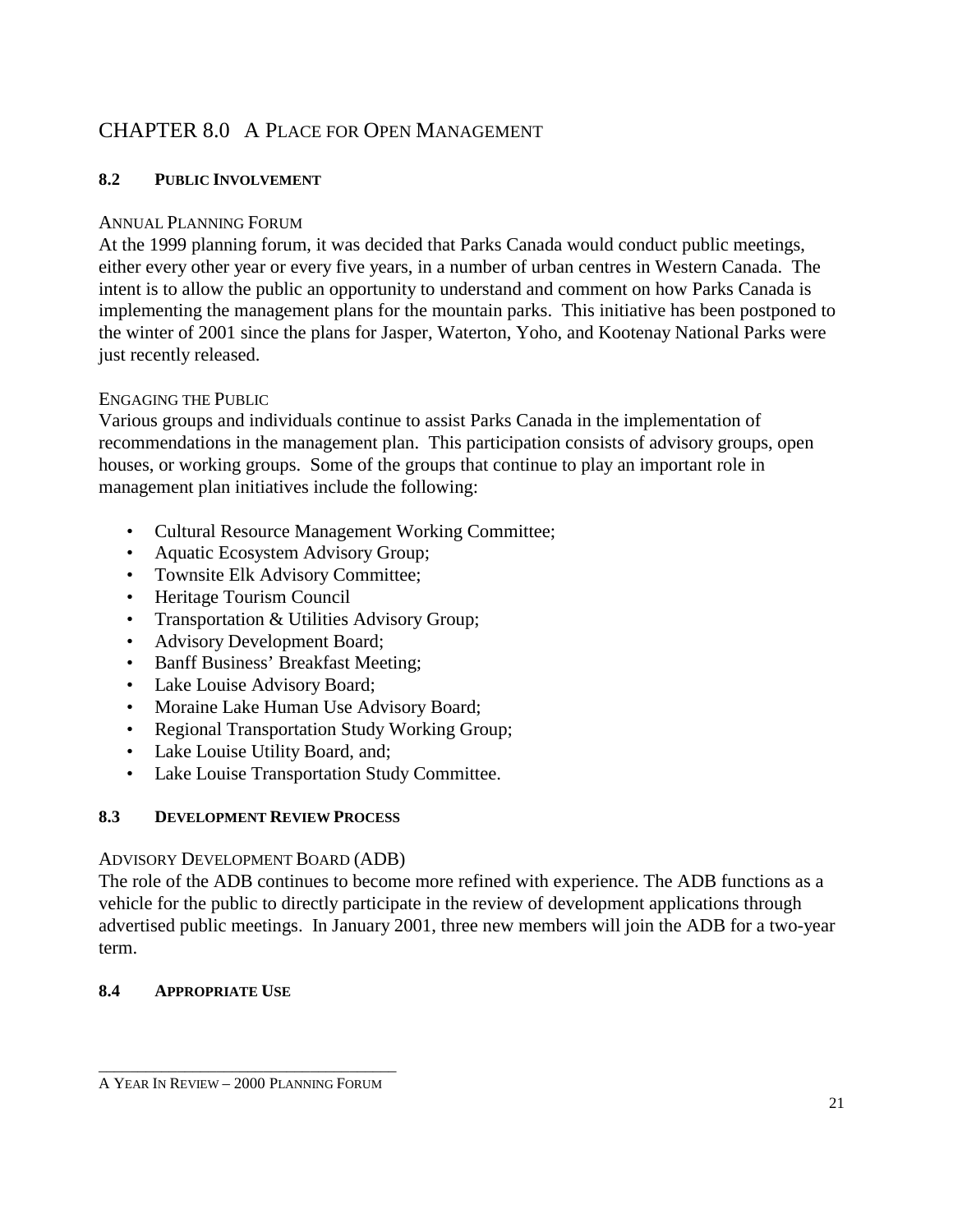Appropriate use continues to be addressed on a number of fronts. In particular, an appropriate framework has been prepared by the Town of Banff. Discussions continue with the Town on how best to implement the strategy. The Human Use Management Strategy (see Section 5.6), provides a process for reviewing and evaluating types and levels of use so that it better reflects the Park's mandate, addresses increases in use, and incorporates public involvement.

#### **8.5 REGIONAL COORDINATION**

#### REGIONAL LAND USE PLANNING INITIATIVES

Parks Canada is working with adjacent land managers on a number of initiatives including a joint approach with the Province of Alberta and Sunpine Wood Products to link management plans along the eastern slopes of the Rockies. This program will address issues of common concern such as fire, fish and wildlife, and insect and disease management. The benefits of this program include co-ordination of resource and environmental management, enhanced social, economic and ecological wealth and cost effectiveness. A Terms of Reference will be jointly developed in the near future. In cooperation with partners in BCEAG, a regional transportation study is being initiated. This study will examine the issues, trends and options for dealing with increasing traffic into and through the Bow Valley (see Section 6.1). Ecological research to examine the feasibility of reintroducing bison was also initiated this year in the upper Red Deer River area. Parks Canada is part of a research project to examine elk responses to relocation in the Ram River area.

Parks Canada expressed concern to the Province of Alberta about proposed large-scale recreational developments adjacent to the park's southeastern boundary and participated in the preparatory stages of the environmental assessment process. The area has since been designated as a park by the Province of Alberta and the development has been removed from further consideration. Wildlife that move in and out of the park in this area will benefit from increased protection as a result of the Province of Alberta's decision.

# REGIONAL COORDINATION AND COMMUNICATION

Parks Canada continues to work with adjacent jurisdictions to encourage a coordinated and integrated approach to managing scientific research, land use, human activities and economic initiatives. The Park is involved with a number of agencies and organizations to ensure ecological integrity, protection and presentation of cultural resources, human use management and heritage tourism. Some of these organizations include:

**Bow Corridor Ecosystem Advisory Group (BCEAG):** The Province of Alberta chairs this group. In the past year work has continued on a coordinated mapping and data base system. Guidelines for managing human use in the identified wildlife corridors have been developed. A coordinated approach to fire management has been developed. **The Biosphere Institute of the Bow Valley (BIBV):** The main efforts this year have been workshops with experts in particular specialties to identify the strengths of the existing information on the Bow Valley and where there are information gaps.

\_\_\_\_\_\_\_\_\_\_\_\_\_\_\_\_\_\_\_\_\_\_\_\_\_\_\_\_\_\_\_\_\_\_\_\_\_\_ A YEAR IN REVIEW – 2000 PLANNING FORUM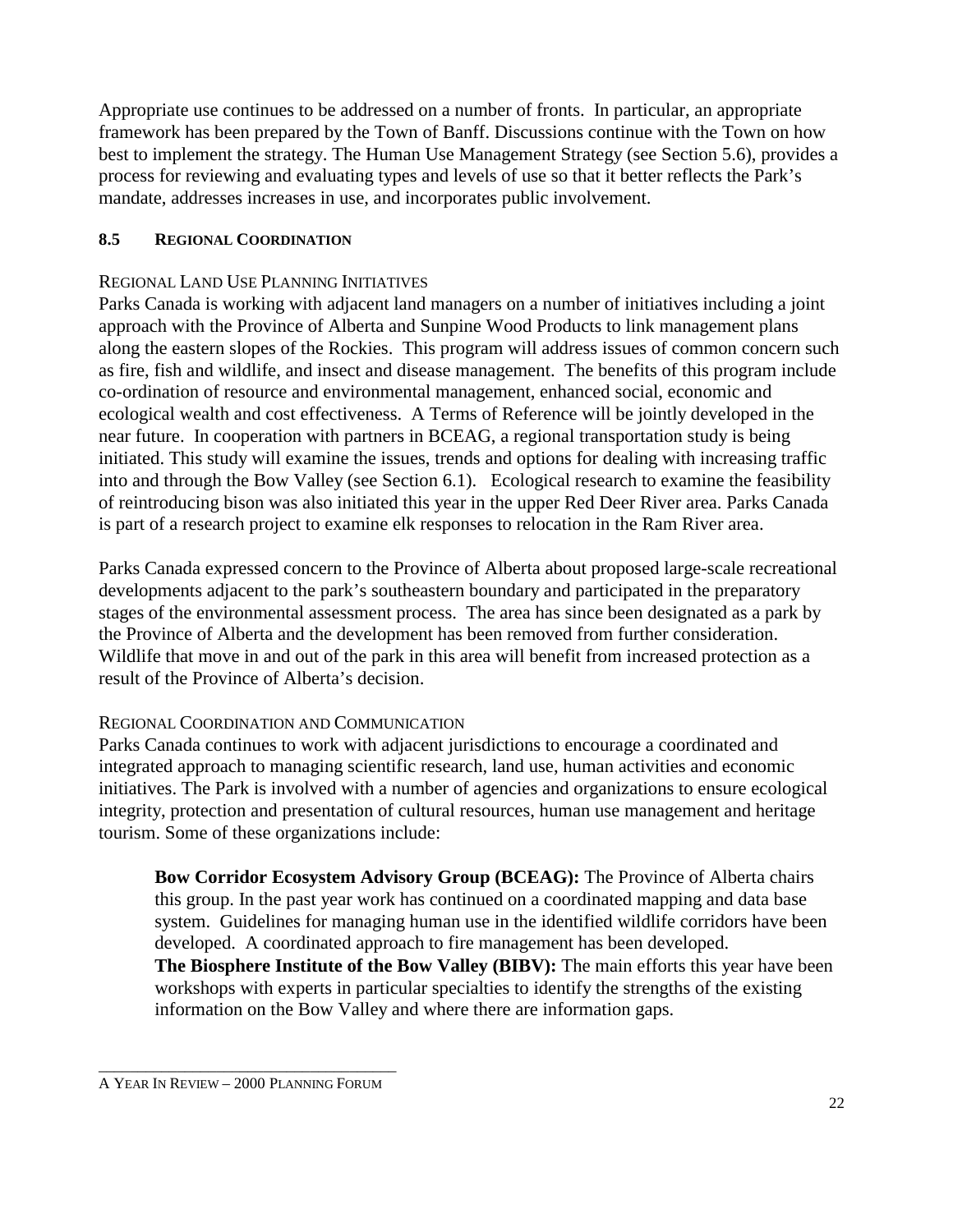**Central Rockies Ecosystem Interagency Liaison Group (CREILG):** The priority for this year was looking at human access in a coordinated manner. Access to backcountry areas from adjacent lands will be addressed.

**The British Columbia Interagency Management Committee:** Land use issues between the Province and Parks Canada have been discussed. Workshops were held to discuss forest health, fire management, access and wildlife management.

**Rocky Mountain Grizzly Bear Planning Committee:** The group focuses on the management of grizzly bears in the Intermountain Region from the Wilmore Wilderness area to Montana.

**East Slopes Grizzly Bear Project (ESGBP)**: This group has completed seven years of research with one more year to go to complete the demographic analysis.

**Alberta Economic Development Authority's New Provincial Tourism Committee.** Parks Canada has a representative on the committee.

**Town of Banff Heritage Building Strategy:** Parks participates in a partnership with the Town and Province to protect heritage buildings.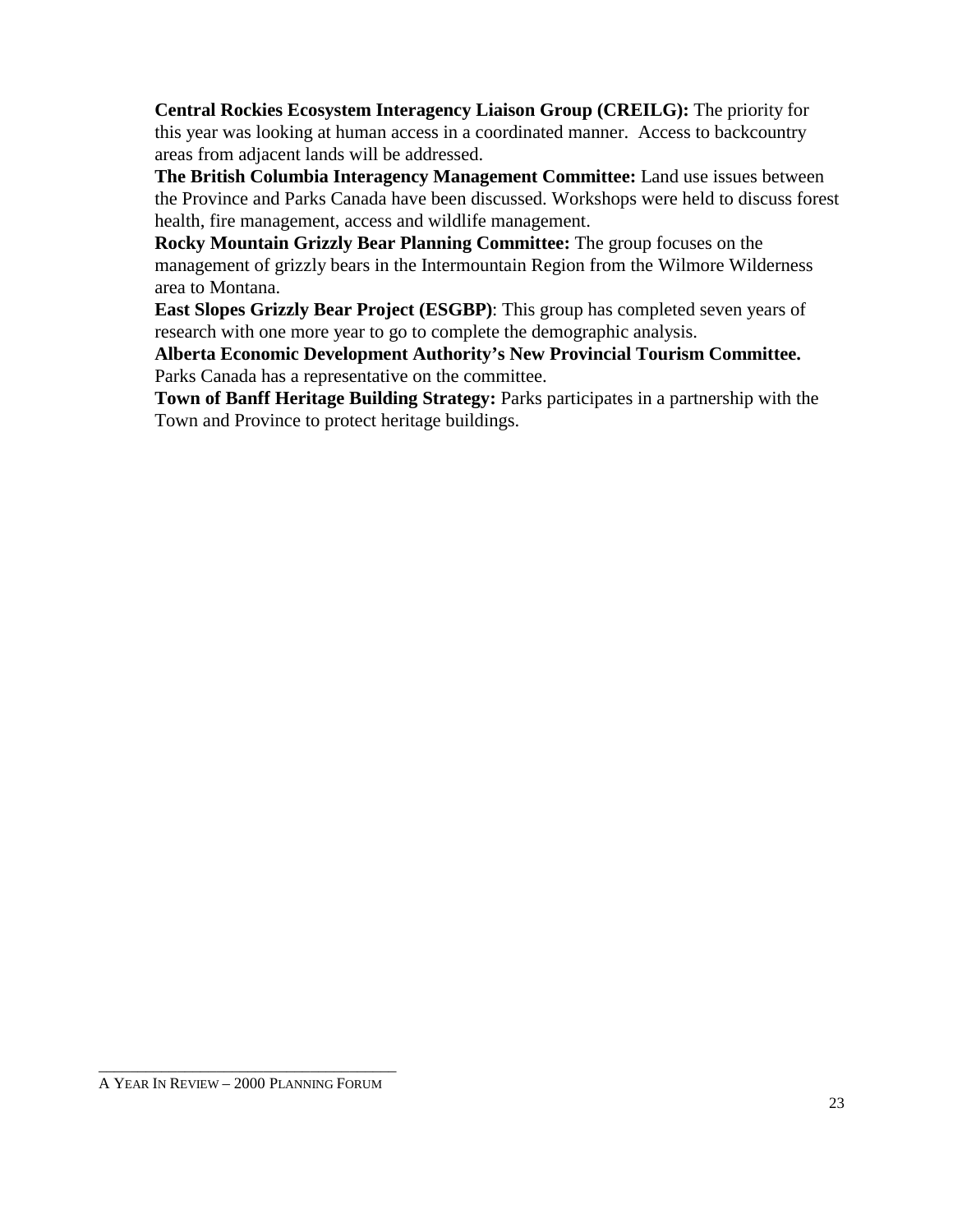# CHAPTER 9.0 A PLACE FOR ENVIRONMENTAL STEWARDSHIP

# **9.2 ENVIRONMENTAL MANAGEMENT**

#### ENVIRONMENTAL MANAGEMENT SYSTEM (EMS)

EMS is an important tool that can help integrate environmental considerations into day-to-day decisions and practices, as well as improve both environmental and economic performance. Priorities for Banff National Park for the next year include:

- preparing an EMS Action Plan;
- completing baseline data collection for the fourteen environmental aspects identified in the Department's Sustainable Development Strategy;
- investing in the Federal Buildings Initiatives (a Natural Resources Canada program);
- implementing a composting program for the Lake Louise area;
- continuing recycling programs that include systems to capture and remove hazardous waste, and;
- ensuring the inclusion of energy and water conservation in the design of all new development or redevelopment projects.

# **9.3 TERTIARY SEWAGE TREATMENT AND PHOSPHATE REMOVAL**

#### TERTIARY SEWAGE TREATMENT

Upgrades have been proposed for the two wastewater treatment plants (WWTP) in Banff National Park. Improvement will be made to the Banff and Lake Louise WWTP that will restore water quality to a high standard and reduce the amount of phosphorus in the Bow River. Due to high costs, the improvements to the Lake Louise WWTP will likely be phased in over time, with the first priority being to increase its capacity. Both projects require an environmental assessment and review by the Advisory Development Board.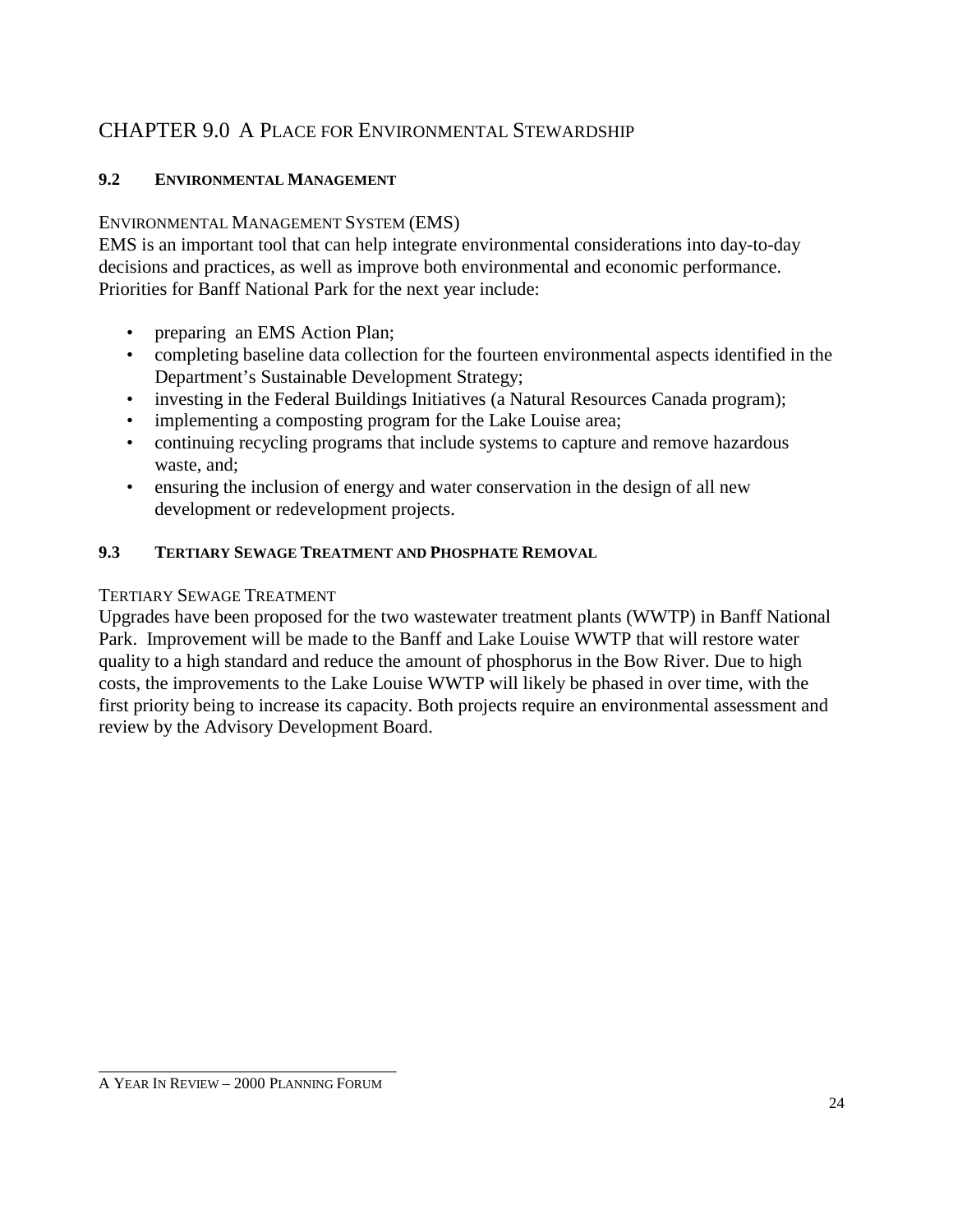# CHAPTER 10.0 PARK ZONING

#### **10.3 ZONE II – WILDERNESS**

#### WILDERNESS DECLARATION

The four contiguous Rocky Mountain National Parks are the first parks to receive wilderness declaration. The intent of this provision is to enhance the protection accorded to national park lands. It does not change the type of public use permitted in backcountry areas, but does prevent some uses such as motor vehicles.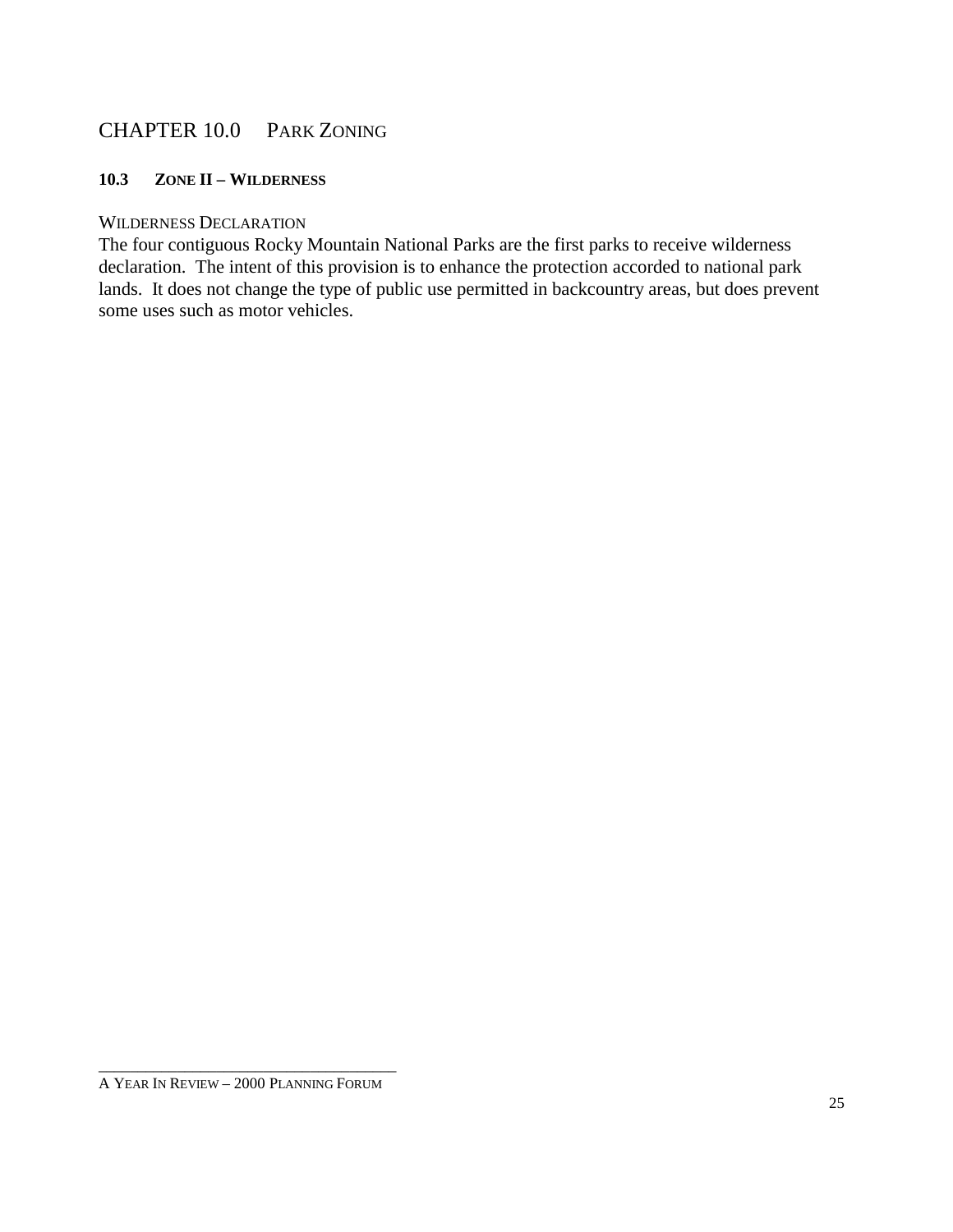# APPENDICES:

#### **APPENDIX A) KEY ACTIVITIES TO IMPLEMENT MINISTER'S ACTION PLAN IN RESPONSE TO THE REPORT OF THE PANEL ON THE ECOLOGICAL INTEGRITY OF CANADA'S NATIONAL PARKS**

This appendix lists the key activities to implement the immediate and longer-term actions from the Minister's Action Plan (attached below).

MAKING ECOLOGICAL INTEGRITY OUR CENTRAL CONSIDERATION:

- Χ Continue to move ahead with the implementation of the *1997 Banff National Park Management Plan*.
- Χ Maintain, and where possible improve, the integrity of the areas in Banff National Park that recently received wilderness area designation.
- Χ Prepare an Environmental Management System (EMS) Action Plan.

#### BUILDING PARTNERSHIPS FOR ECOLOGICAL INTEGRITY

- Χ Continue to pursue cooperative research and information management initiatives and to coordinate the management of land use, human activities, and ecological initiatives with neighbouring jurisdictions and Canadian Universities.
- Χ Work with those who promote and use national parks to ensure an understanding of the ecological integrity mandate so that Parks Canada can attract park visitors to the right place, at the right time, in the right numbers, and with the right expectations.
- Χ Work to establish clear partnerships with interested Aboriginal peoples to increase knowledge and understanding of ecological integrity in national parks and historic sites.
- PLANNING FOR ECOLOGICAL INTEGRITY
- Χ Prepare a State of the Park Report for Banff National Park prior to the 2002 management plan review.
- Χ Prepare a Human Use Management Strategy that identifies and integrates ecological, social, and cultural goals.
- Χ Work with partners in Provincial and Municipal systems to study regional transportation needs and issues in the Bow Valley.

SCIENCE IN DECISION MAKING

Χ Ensure that adequate scientific advice is provided in decision-making.

# **MINISTER OF CANADIAN HERITAGE ACTION PLAN IN RESPONSE TO THE REPORT OF THE PANEL ON THE ECOLOGICAL INTEGRITY OF CANADA'S NATIONAL PARKS**

One of the federal government's important Red Book commitments in 1997 was to establish an expert panel to provide advice on maintaining the ecological integrity in Canada's national parks.

\_\_\_\_\_\_\_\_\_\_\_\_\_\_\_\_\_\_\_\_\_\_\_\_\_\_\_\_\_\_\_\_\_\_\_\_\_\_ A YEAR IN REVIEW – 2000 PLANNING FORUM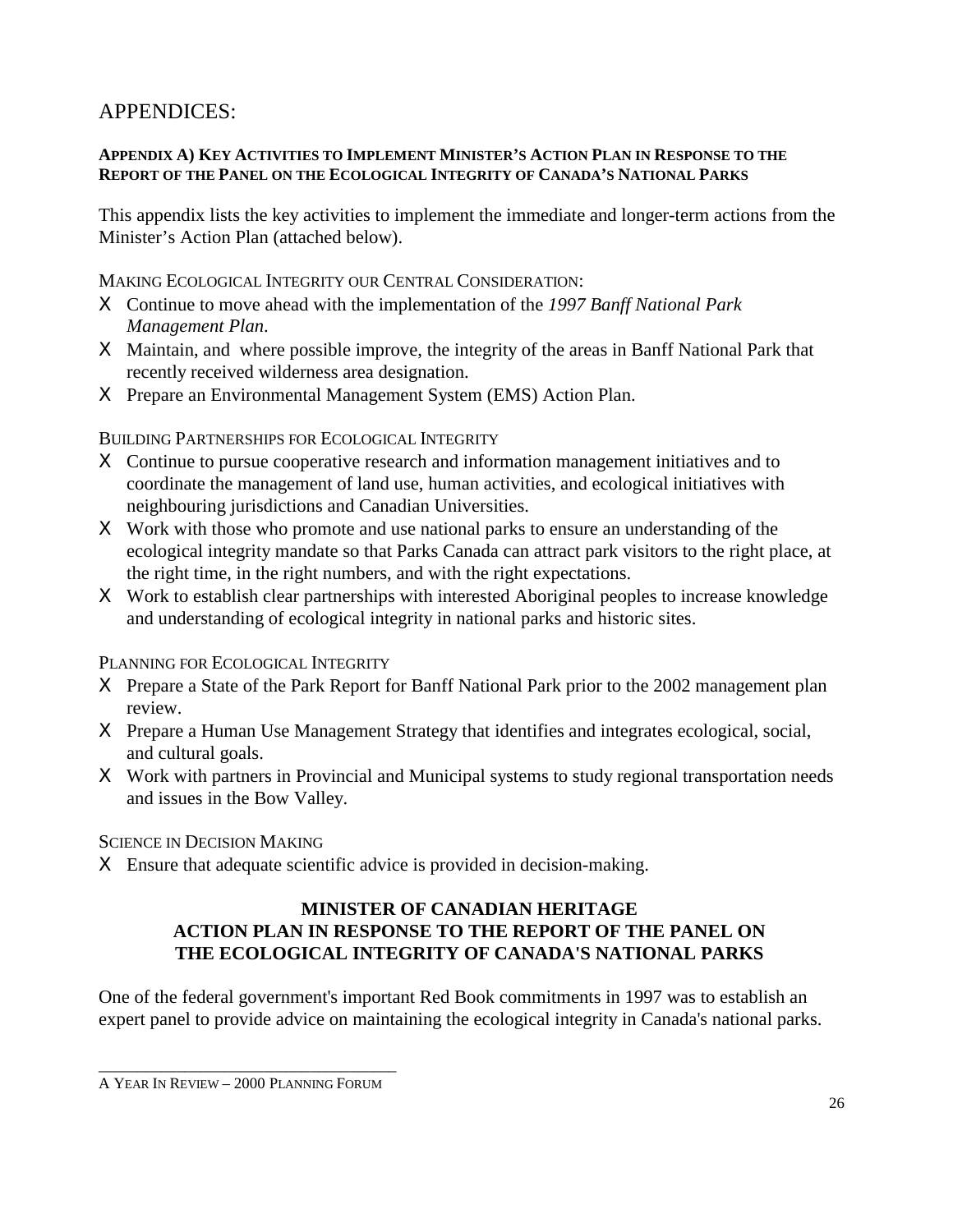After the lessons of the Banff-Bow Valley Study and the subsequent strong actions taken in the Banff Community Plan and the Banff National Park management plan, a national review was clearly needed.

The panel has concluded that our national parks are under serious threat from stresses originating both inside and outside the parks, and that unless action is taken now, deterioration across the whole park system will continue.

This landmark report is a call to action for Parks Canada and for all Canadians to live up to our collective responsibility to protect the existing national parks and to expand the parks system.

In response to the Panel's report, the following immediate and longer-term actions are being announced to make ecological integrity our clear priority. This is the best way to ensure that current and future generations of Canadians and other visitors can continue to enjoy a natural experience in our national parks and derive the many social, environmental and economic benefits they provide.

# **Making Ecological Integrity Central in Legislation and Policy**

• We will move ahead with Parliamentary consideration of proposed amendments in the *Canada National Parks Act*, introduced on March 1<sup>st</sup>, to reconfirm that maintaining ecological integrity is the first priority.

– The Act will also formally establish seven new national parks (Wapusk, Aulavik, Gros Morne, Grasslands, Quttinirpaaq, Sirmilik and Auyuittuq) and one park reserve (Pacific Rim) and streamline the process for establishing new national parks.

• We will work with Parks Canada employees and other partners to develop a Charter for the Parks Canada Agency that sets out the core values of the organization centred around protection of ecological integrity in national parks.

– A draft of the Charter will be completed for review at the Parks Canada Round Table to be held before the end of this year.

• We will ensure that ecological integrity is central to the reports to Parliament which are required under the *Parks Canada Agency Act*.

– The next State of the Parks Report will be tabled in Parliament later this year.

• We will accelerate the legal designation of wilderness areas in national parks across the system.

– The designation of wilderness areas in the Banff, Jasper, Yoho and Kootenay national parks will be completed by June 2000.

# **Building Partnerships for Ecological Integrity**

\_\_\_\_\_\_\_\_\_\_\_\_\_\_\_\_\_\_\_\_\_\_\_\_\_\_\_\_\_\_\_\_\_\_\_\_\_\_ A YEAR IN REVIEW – 2000 PLANNING FORUM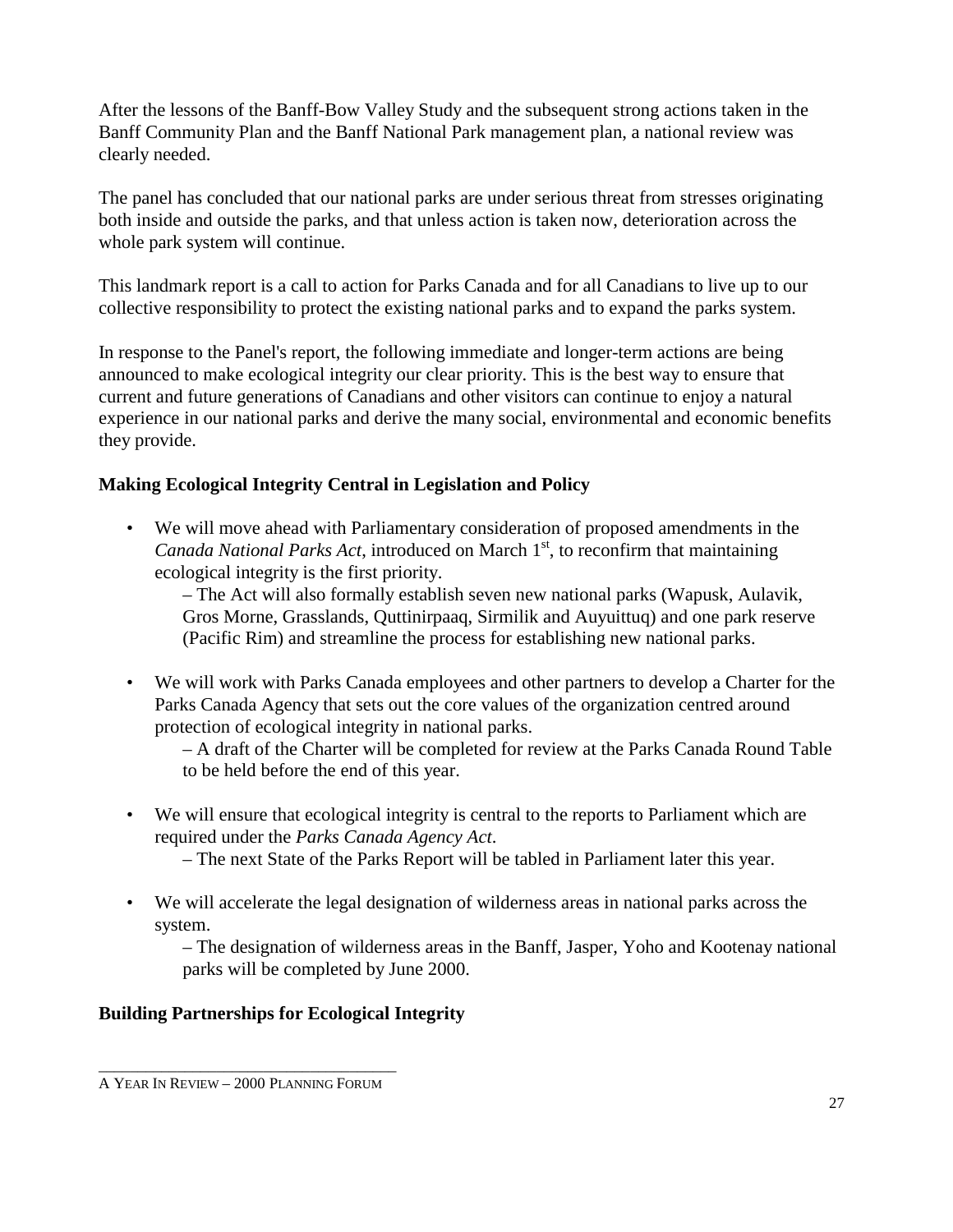• We will work to improve relationships and cooperative activities with Aboriginal people, particularly at the local level; continue to respect existing Aboriginal and treaty rights; and find new ways to work with Aboriginal people toward common goals of conservation, education and economic development.

– The Agreement signed this week with the Smith Landing First Nation regarding Treaty Land Entitlement in Wood Buffalo National Park of Canada is one example.

• We will work collaboratively with federal, provincial, territorial and Aboriginal government agencies to build partnerships for effective ecosystem-based management by participating in regional planning processes, biosphere reserves, model forests and World Heritage initiatives.

– Pacific Rim National Park Reserve will be a core protected area in the recently announced UNESCO biosphere reserve in the Clayoquot Sound region.

• We will advance park values more actively by participating in local and regional processes which may affect the ecological integrity of national parks, and by building partnerships and cooperative arrangements that respect constitutionally-defined jurisdictions.

– Parks Canada has recently been asked by the Province of Newfoundland and Labrador to participate in the environmental assessment of proposed forestry activities adjacent to Gros Morne National Park.

- We will work with those who market and use national parks to ensure an understanding of the ecological integrity mandate so that we attract park visitors to the right place, at the right time, in the right numbers and with the right expectations.
- We will seek the required funding to expand the national parks system in collaboration with provincial/territorial governments, Aboriginal organizations, local communities, industries, private citizens and NGO's.

– The Agreement signed last August with Nunavut and the Qikiqtani Inuit Association establishing three national parks in Nunavut is an example.

• We will collaborate with provinces and territories toward the completion of Canada's family of parks and protected areas.

&150; Canada's Parks Ministers have agreed to make a public report this summer on the implementation of their 1992 Statement of Commitment and the next steps to be taken.

# **Planning for Ecological Integrity**

- We will revise the Parks Canada Guide for Management Planning:
	- to clearly define ecological integrity as the core of national park management plans;
	- to require a 5-year State of the Park Report for each park; and
	- to provide for an Annual Management Plan Implementation Report.

\_\_\_\_\_\_\_\_\_\_\_\_\_\_\_\_\_\_\_\_\_\_\_\_\_\_\_\_\_\_\_\_\_\_\_\_\_\_ A YEAR IN REVIEW – 2000 PLANNING FORUM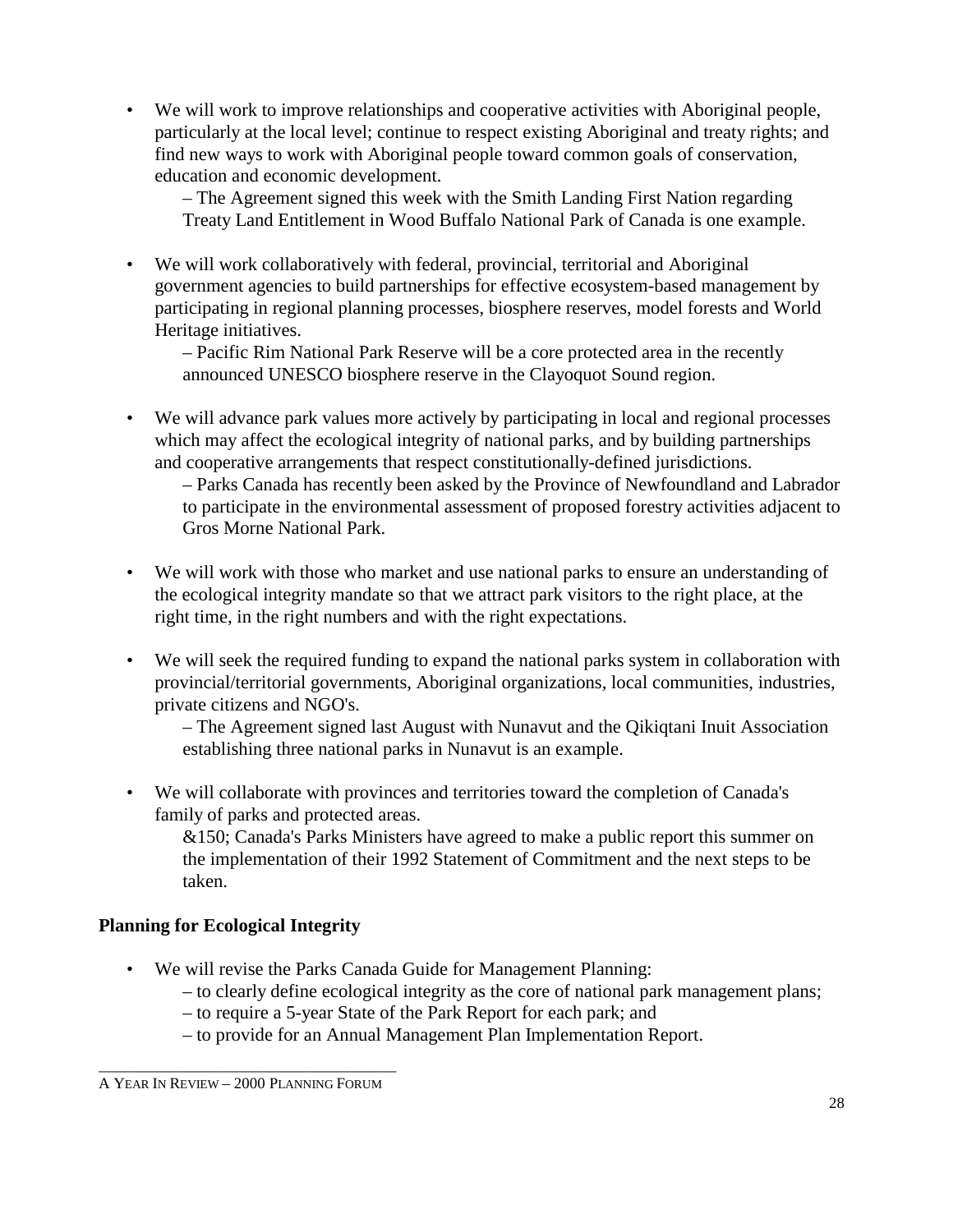• We will review the appropriateness of visitor activities during the park management planning process with public consultation.

– We will continue to encourage Canadians to visit, appreciate and enjoy their national parks – in ways that leave them unimpaired for future generations.

– There is no intention of removing historic uses such as existing golf courses and ski hills; they will be carefully managed to mitigate and reduce their impacts.

• New management plans for Jasper, Yoho, Kootenay and Waterton Lakes National Parks, as well as community plans for each of the park communities, will be approved in the near future.

– There have been extensive public consultations in the preparation of these plans and they will be consistent with the Panel recommendations.

- The report of the Panel on Outlying Commercial Accommodations in the mountain national parks will be released in the near future and will be reviewed in the context of the Ecological Panel Report.
- We will ensure that maintenance of ecological integrity is the primary consideration in Parks Canada's assessment of any capital redevelopment of facilities, accommodations and infrastructure belonging to both Parks Canada and to private or commercial operators. Accordingly, capital redevelopments should:

– be consistent with Park Management Plans, Community Plans and park establishment agreements;

– be based on a needs analysis for that facility, accommodation and/or supporting infrastructure and be acceptable in the context of current ecological understanding; – respect clearly-established limits on development and contain the facility footprint within these limits;

- contribute to visitor appreciation and understanding of national parks;
- protect cultural heritage;
- demonstrate leadership in environmental management;
- provide adequate staff accommodation; and

– comply with environmental assessment obligations including consideration of cumulative effects and environmental management systems (EMS) to achieve no net negative environmental impact.

# **Renewal of Parks Canada to Support the Ecological Integrity Mandate**

• We will establish the position of Executive Director, Ecological Integrity.

– This will be a full member of the Parks Canada Executive Board; will be the national functional leader for ecological integrity across the organization; will recommend the national science strategy; and will make regular reports on ecological integrity to the Board.

\_\_\_\_\_\_\_\_\_\_\_\_\_\_\_\_\_\_\_\_\_\_\_\_\_\_\_\_\_\_\_\_\_\_\_\_\_\_ A YEAR IN REVIEW – 2000 PLANNING FORUM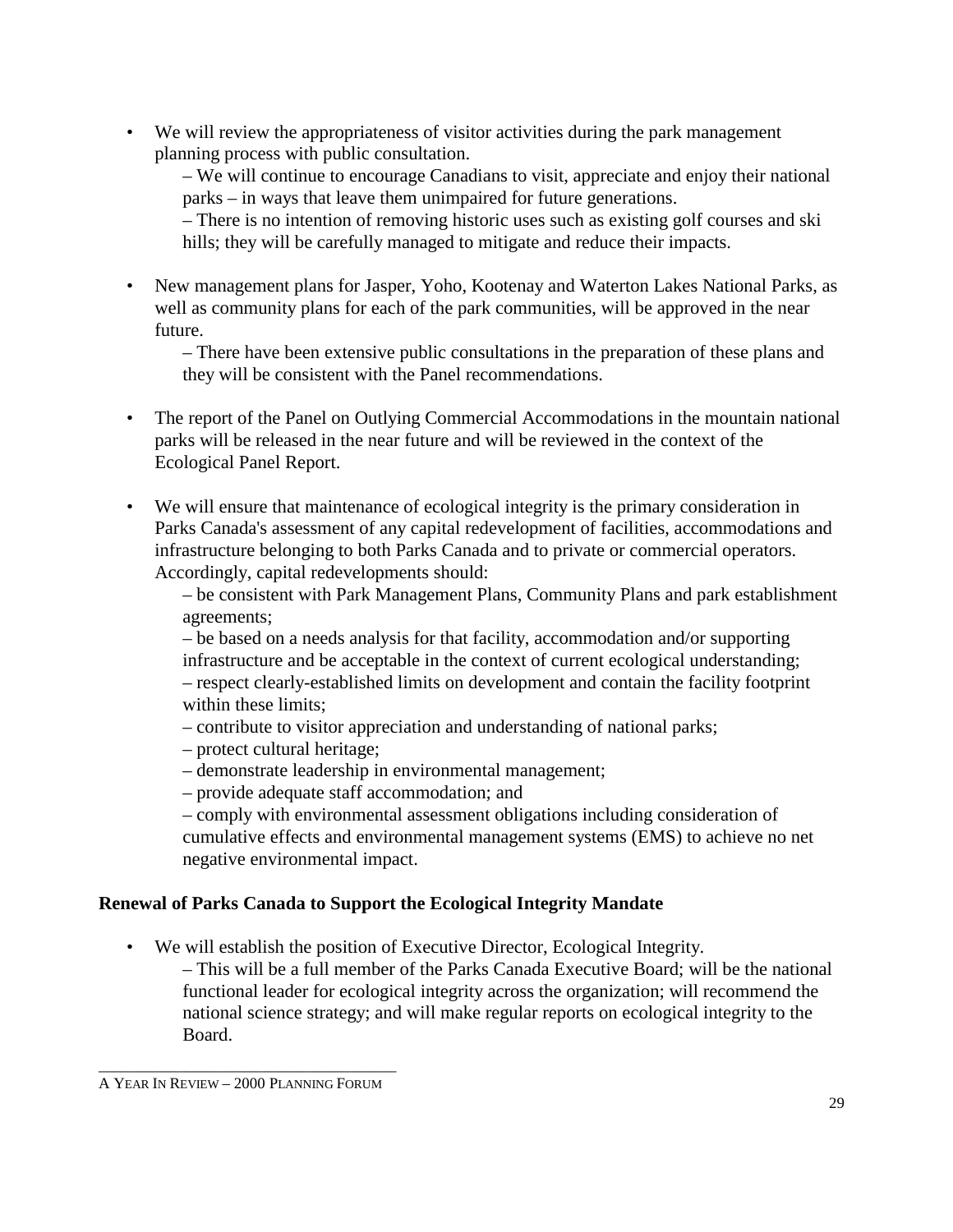- We will ensure that adequate scientific advice is provided in decision-making at all management levels in Parks Canada.
- We will reinforce the responsibilities and accountability of Parks Canada managers with respect to ecological integrity.
- We will develop a national training and orientation program in ecological integrity for Parks Canada staff, managers and partners.
	- This program will be implemented over the next two years.
- Parks Canada managers will facilitate an open discussion with staff about the implementation of this response to the Panel report.
	- The ecological integrity training program will build on this dialogue.

#### **Next Steps**

• We will evaluate the Panel's detailed recommendations and develop longer term implementation strategies and related funding requirements for government consideration. – This will include a national science strategy focussing on organizational and staffing requirements within Parks Canada and formal connections with universities and other science-based agencies.

– Implementation will require committed, long term funding beyond Parks Canada's current budget.

• The Chief Executive Officer, Parks Canada, will report publicly on Parks Canada's responses to the Panel Report at the Parks Canada Round Table to be held before the end of this year.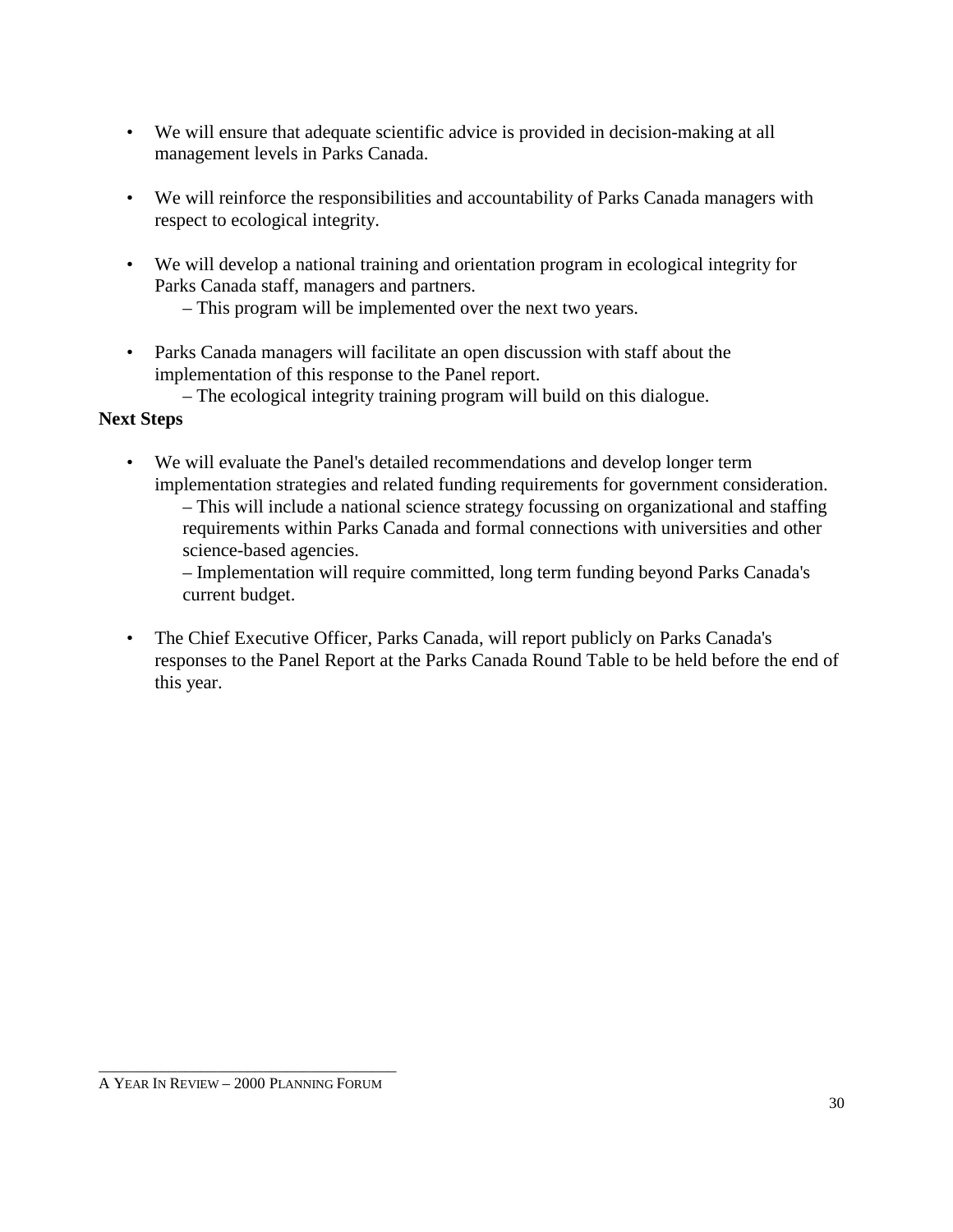#### **APPENDIX B) "CONNECTING WITH CANADIANS" STRATEGY**

A number of initiatives are being undertaken in upcoming years to better align communications with ecological and commemorative integrity objectives. These initiatives include the following:

#### ON-SITE INTERPRETATION PROGRAMMING

- The existing level of interpretive programming offered by Parks Canada staff will be sustained, and where possible, enhanced through partnerships with the Friends of Banff, the Mountain Parks Heritage Interpretation Association, the Siksika Nation, the Heritage Tourism Council, the Whyte Museum of the Canadian Rockies, and the research community.
- National, regional and local messages related to ecological and commemorative integrity, national significance, and sustainable use will be incorporated into programs delivered by in-house staff and third party communicators.
- Educational programs associated with Canada Place, Banff's Best, Research Updates, the Bears: Imagination and Reality exhibition, the International Conference on Human Use Management, and the new Whyte Museum theater and signature film will extend the reach of on-site programs.
- Replace theater facility at the Lake Louise Campground.

#### **PUBLICATIONS**

• AB/Eastern BC Vacation Planner (45,000 copies) and Mountain Park Visitor Guide (800,000 copies) will be used to convey national, regional and local messages related to ecological and commemorative integrity and human use management.

MASS MEDIA

- Proactive media relations will be used.
- The new AB/eastern BC video will be shown on flights coming into Calgary and Edmonton.

#### **INTERNET**

- The web-site will be redesigned to meet new federal guidelines and to function more effectively as an awareness, outreach and public safety tool.
- Develop and implement campground reservation systems, improved 1-800 service, and interactive Internet forums**.**

#### HERITAGE-BASED TOURISM

- The Banff/Bow Valley Heritage Tourism Strategy and the Strategic Marketing Plan continue to guide sustainable tourism and heritage presentation.
- Canada Place, the Calgary Airport exhibits, the Bears: 2000 and Beyond traveling exhibit, For All Time communications products, the Ya Ha Tinda museum exhibits, and the Year of the Great Bear Legacy program provide opportunities to reach priority outreach audiences.

\_\_\_\_\_\_\_\_\_\_\_\_\_\_\_\_\_\_\_\_\_\_\_\_\_\_\_\_\_\_\_\_\_\_\_\_\_\_ A YEAR IN REVIEW – 2000 PLANNING FORUM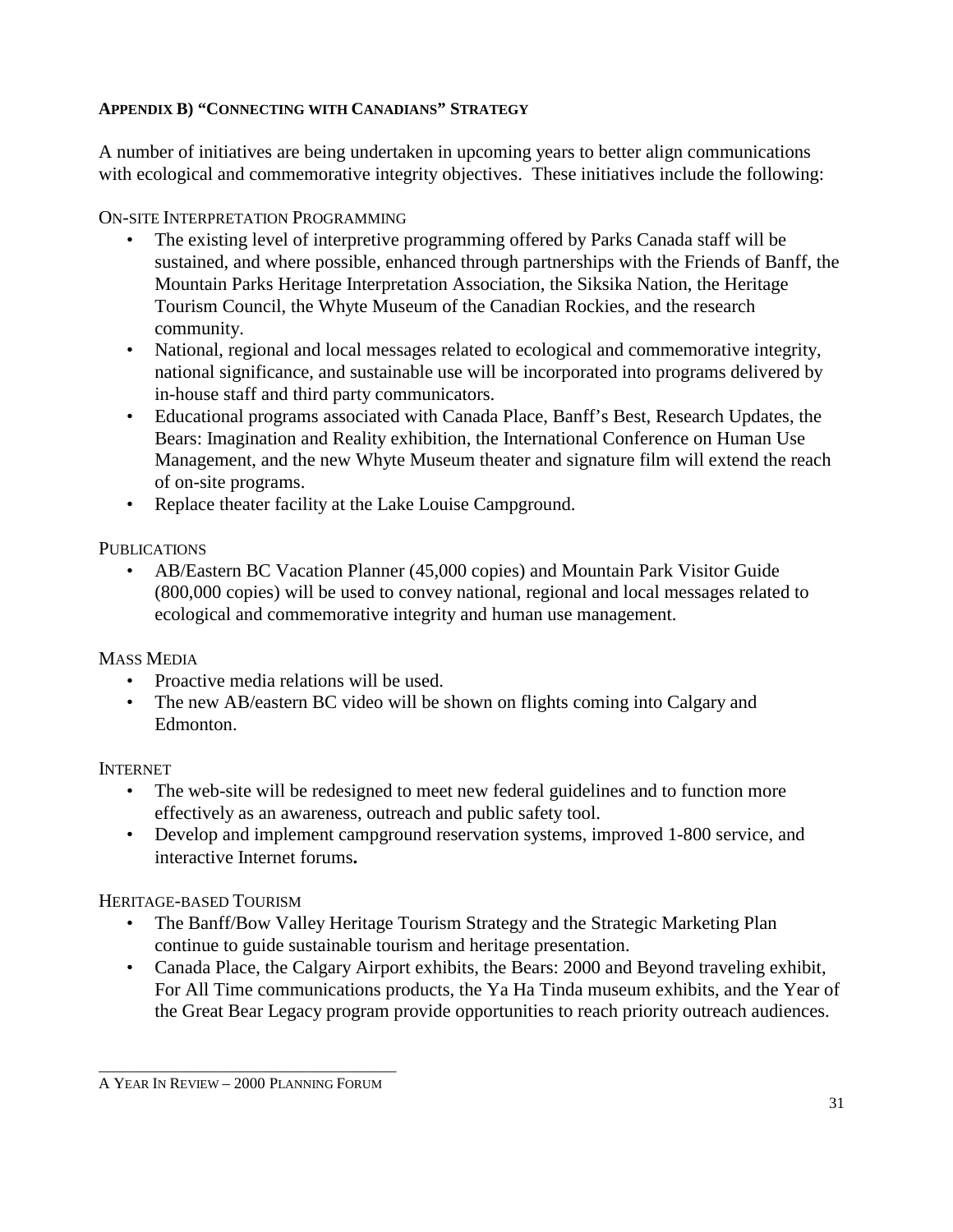- Media kits, best bets brochures, updates and trade show participation will be used to inform, influence and involve the tour industry in achieving integrity and human use management goals.
- A new "Road Scholar" itinerary will be introduced in partnership with Saga Holidays**.**

DISCOVERY CENTRE

• Modules will be incorporated into the planning process for the Environmental Education Centre**.**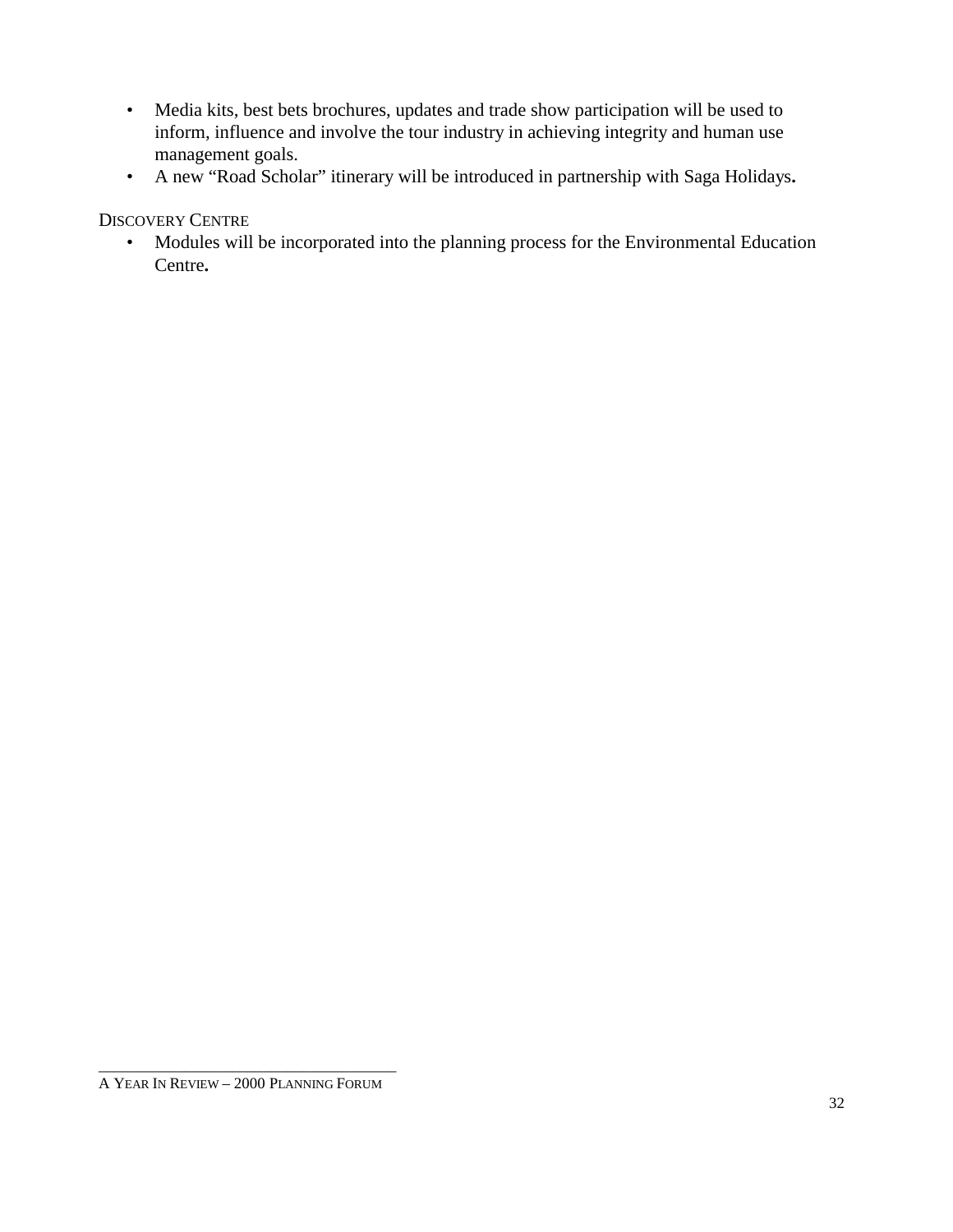#### **APPENDIX C) VERMILION LAKES WETLANDS: RESTORATION OF WATER FLOW AND CPR TRACK STABILIZATION**

For over 100 years, the Canadian Pacific Railway (CPR) line has bisected the Vermilion Wetlands, one of the most biological rich areas in the park. Water levels and plant communities differ from one side of the tracks to the other. The build up water on the north side of the track is a problem for the railway at various times of the year. The lack of water moving from one side of the tracks to the other aggravates the annual freeze and thaw cycle, which compromise the stability of the CPR rail-bed and increases the potential for a train derailment.

The immediate need to address the rail safety issue provided an opportunity for Parks Canada to achieve a strategic ecological goal for Vermilion Wetlands as outlined in the Banff Park Management Plan (1997):

• The restoration of water levels and flows and natural biodiversity, age and distribution of vegetation in a way that reflects the influence of natural processes while still allowing public use and enjoyment.

CPR and Parks Canada share the goal to restore natural water flows and ensure track stability throughout the Vermilion Wetlands. A proposal was brought forward this spring to allow water to flow back and forth from the Vermilion Wetlands to the Bow River basin. It will also ensure railbed safety, allow nutrient enrichment throughout the wetlands and the natural regime of vegetation succession, will maintain wildlife habitat and bio-diversity.

Key actions undertaken this fall:

- nine culverts installed at seven locations (at least one more will be installed next spring)
- Bow River levee stabilized
- old road segment west of Second Lake removed
- monitoring programs initiated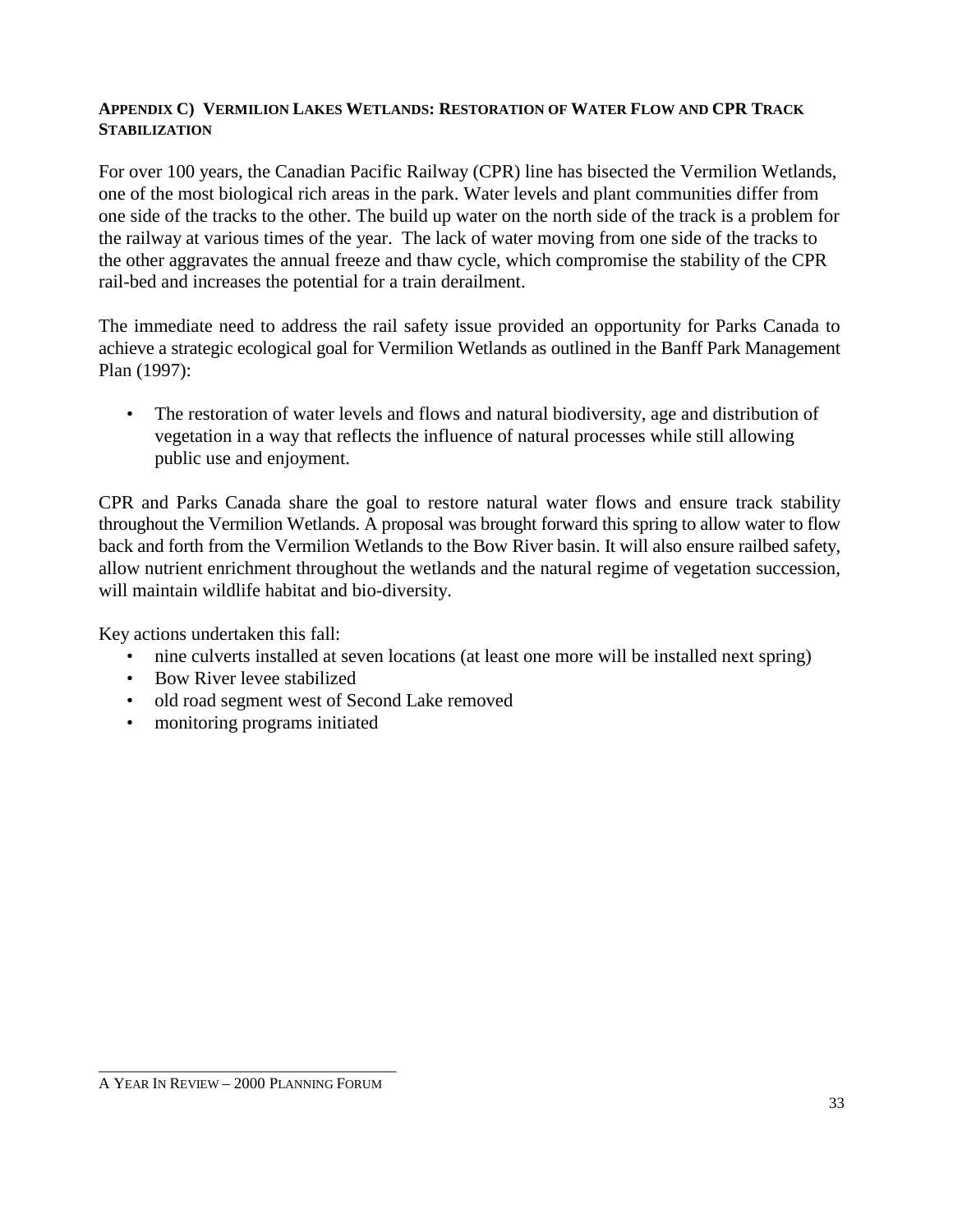#### **APPENDIX D) HERITAGE TOURISM**

#### **BACKGROUND**

Developed in 1997 and in its fourth year of implementation, the Banff/Bow Valley Heritage Tourism Strategy is designed to balance tourism and use with park protection in order to sustain tourism and protect Banff National Park for all time.

The Heritage Tourism Strategy complements the Park Management Plan and the Banff Community Plan by working to sustain the health of the tourism industry within the national park context. It supports a view of Banff that focuses specifically on heritage values compatible with landscape and heritage appreciation. The Heritage Tourism Strategy assures that the objectives of the tourism industry are consistent with changing ecological circumstances in the national park.

The Banff Bow Valley Heritage Tourism Council is a volunteer board composed of representatives of the Banff Lake Louise Tourism Bureau, the Banff-Lake Louise Hotel Motel Association, the Whyte Museum of the Canadian Rockies, the Banff Centre, the Town of Banff, the Mountain Parks Heritage Interpretation Association, the Lake Louise tourism community, outlying commercial accommodation, Tourism Canmore and Parks Canada.

In order to realize the Heritage Tourism Strategy it is necessary to fulfil four linked objectives. The objectives of the Banff Bow Valley Heritage Tourism Strategy are to:

- 1. Make all visitors and residents aware they are in a national park and World Heritage Site by actively fostering appreciation and understanding of the nature, history and culture of Banff National Park and surrounding areas;
- 2. Encourage, develop and promote opportunities, products and services consistent with heritage and environmental values;
- 3. Encourage environmental stewardship initiatives upon which sustainable heritage tourism depends, and;
- 4. Strengthen employee orientation, training and accreditation programming as it relates to sharing heritage understanding with visitors.

#### 1999/2000 ACCOMPLISHMENTS

Objective 1: Making Visitors Aware of Park Values

• Close association with the Banff-Lake Louise Tourism Bureau and businesses to refocus marketing and advertising initiatives on National Park and World Heritage Site values.

\_\_\_\_\_\_\_\_\_\_\_\_\_\_\_\_\_\_\_\_\_\_\_\_\_\_\_\_\_\_\_\_\_\_\_\_\_\_ A YEAR IN REVIEW – 2000 PLANNING FORUM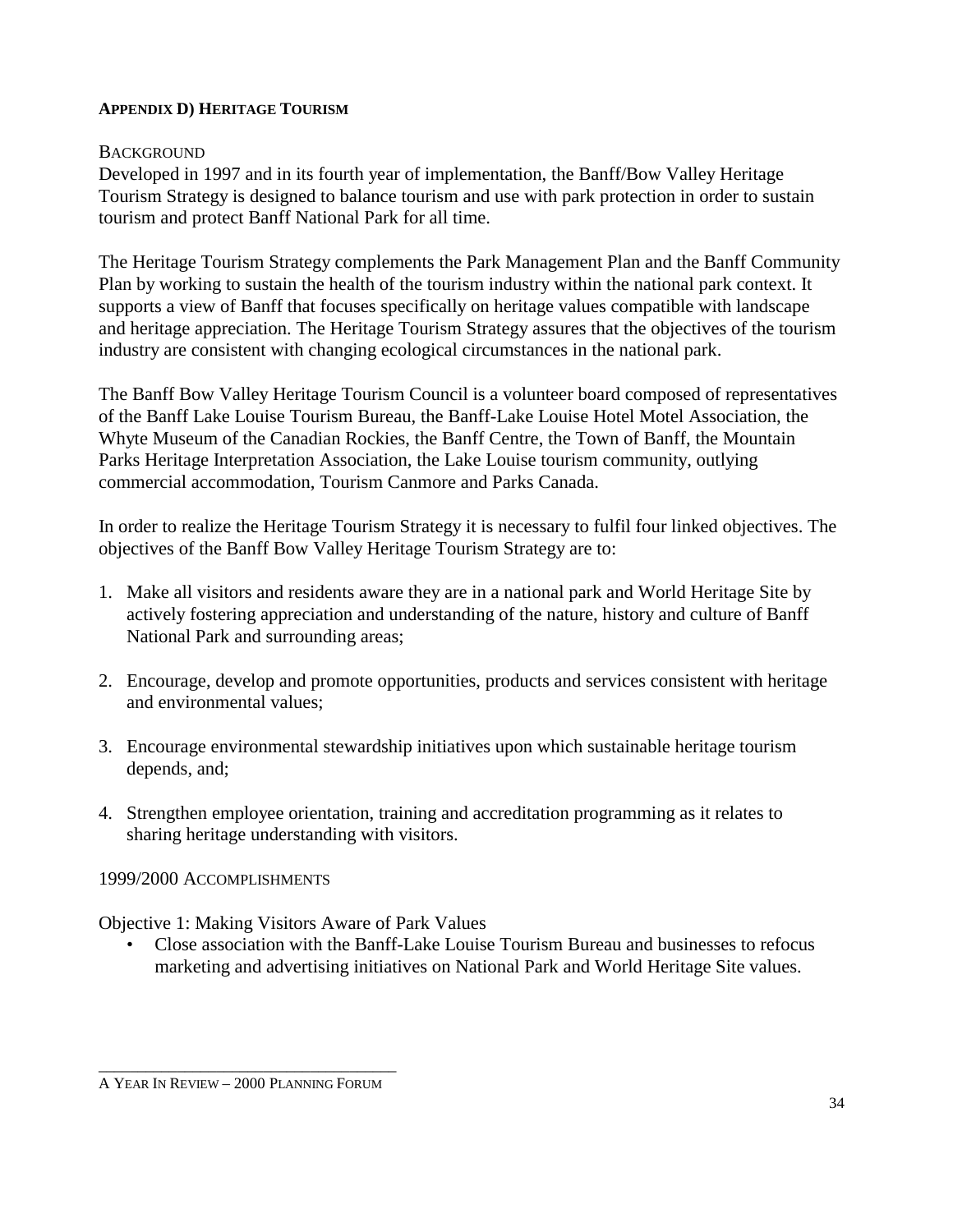- Encouragement of partner businesses to develop products and services consistent with national park heritage through direct consultation and evolving advertising guidelines in the Mountain Guide.
- Promotion of heritage tourism principles and initiatives through key note speeches to regional conferences and a series of half-day/full-day guided excursions for 350 travel writers and publicists from around North America during the Society of American Travel Writers Annual Convention in October 1999.
- Incorporation of heritage tourism themes into Parks Canada's Alberta/eastern BC Vacation Planner, the Mountain Park Visitor Guide and other promotional materials representing the Banff and Lake Louise area.
- Emphasis on park values, and the nature, history and culture of this World Heritage destination during travel trade familiarization tours and trade shows, such as Kanata, the National Tour Association Convention, Spotlight Canada UK, and Rendez-vous Canada.

Objective 2: Encouraging Products and Services Consistent with Heritage

- Continued offering of the heritage passport program in Banff.
- Work with Lake Louise businesses to incorporate heritage tourism principles in their facilities, programs, and activities.
- Establishment of an annual heritage awards programs that recognizes individuals, businesses, and institutions for their commitment to the Heritage Tourism Strategy.

Objective 3: Encouraging Stewardship Initiative Consistent with Heritage Values

- Development of *The Year of the Great Bear*, the first eco-system based heritage tourism strategy event that will feature 5000 interpretive and educational events in the mountain national parks celebrating the role the bear plays as an indicator of ecosystem health in the mountain west.
- Expansion of the heritage tourism concept beyond Banff, Jasper, Yoho and Waterton-Glacier International Peace Park, resulting in establishment of an international heritage tourism council in North America.

Objective 4: Strengthening Orientation, Training and Accreditation

- Promotion and delivery of the Heritage Tourism Orientation Program to 884 employees in Banff and 1277 in Lake Louise this past summer.
- Evaluation of the effectiveness of the heritage tourism program, beginning this past year with surveys and focus groups related to Banff's Best Heritage Orientation Program.

\_\_\_\_\_\_\_\_\_\_\_\_\_\_\_\_\_\_\_\_\_\_\_\_\_\_\_\_\_\_\_\_\_\_\_\_\_\_ A YEAR IN REVIEW – 2000 PLANNING FORUM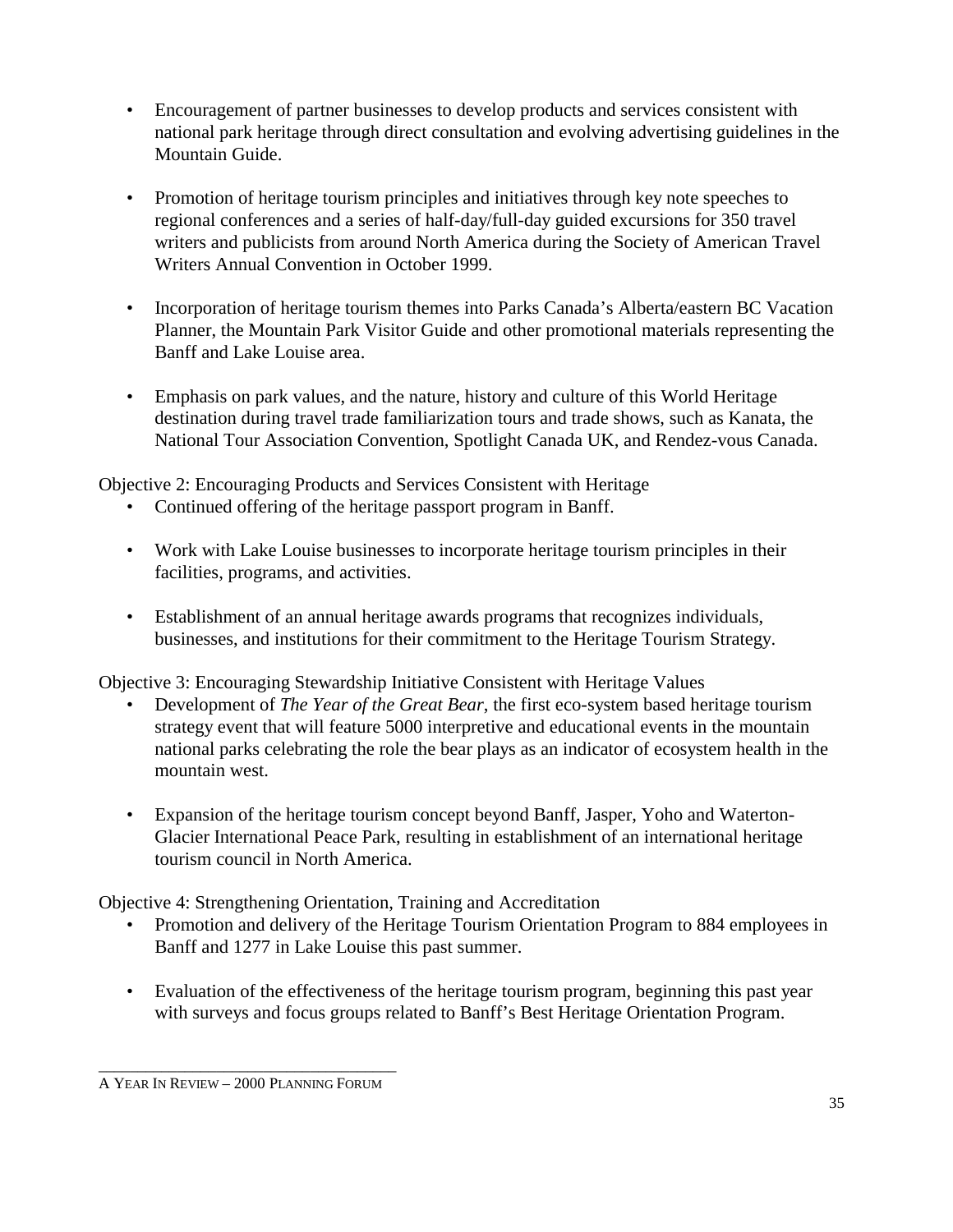- Individual consultation with partner businesses on mechanisms for improved interpretation and stewardship of national park landscapes and culture resulting in the new training programs and publications.
- Delivery of additional courses towards accreditation in private and public sector interpretation through the Mountain Parks Heritage Interpretation Association.

#### MAJOR PRIORITIES FOR 2000/2001

**Reorganization of the Banff Bow Valley Heritage Tourism Council:** Though the partners and many leading edge tourism operators have embraced the Heritage Tourism Strategy, a great deal more work has to be done to ensure broader involvement. In order to meet its own promise to fulfil the objectives of the strategy, the Banff Bow Valley Heritage Tourism Council will be reorganized to achieve greater volunteer commitment to the process.

Year of the Great Bear: In 2001, the mountain national parks and surrounding areas will celebrate the Year of the Great Bear, a heritage tourism partnership aimed at expanding local and regional understanding of the value of intact ecosystems inside and outside our national parks to our tourism future. More than 100 tourism partners have come together to demonstrate their commitment to heritage tourism and ecological integrity, by offering programs on bear behaviour and ecology.

**Accreditation**: Beginning in the spring of 2001, tourism operators offering interpretive guiding services in Banff National Park will need professional accreditation through the Mountain Parks Heritage Interpretation Association (MPHIA) to qualify for a business licence. Training programs will be offered by MPHIA on an ongoing basis.

**Banff's Best Heritage Tourism Program:** Banff's Best Heritage Orientation Program will be revitalized in the spring of 2001 to incorporate ecosystem messages associated with the goals of The Year of the Great Bear.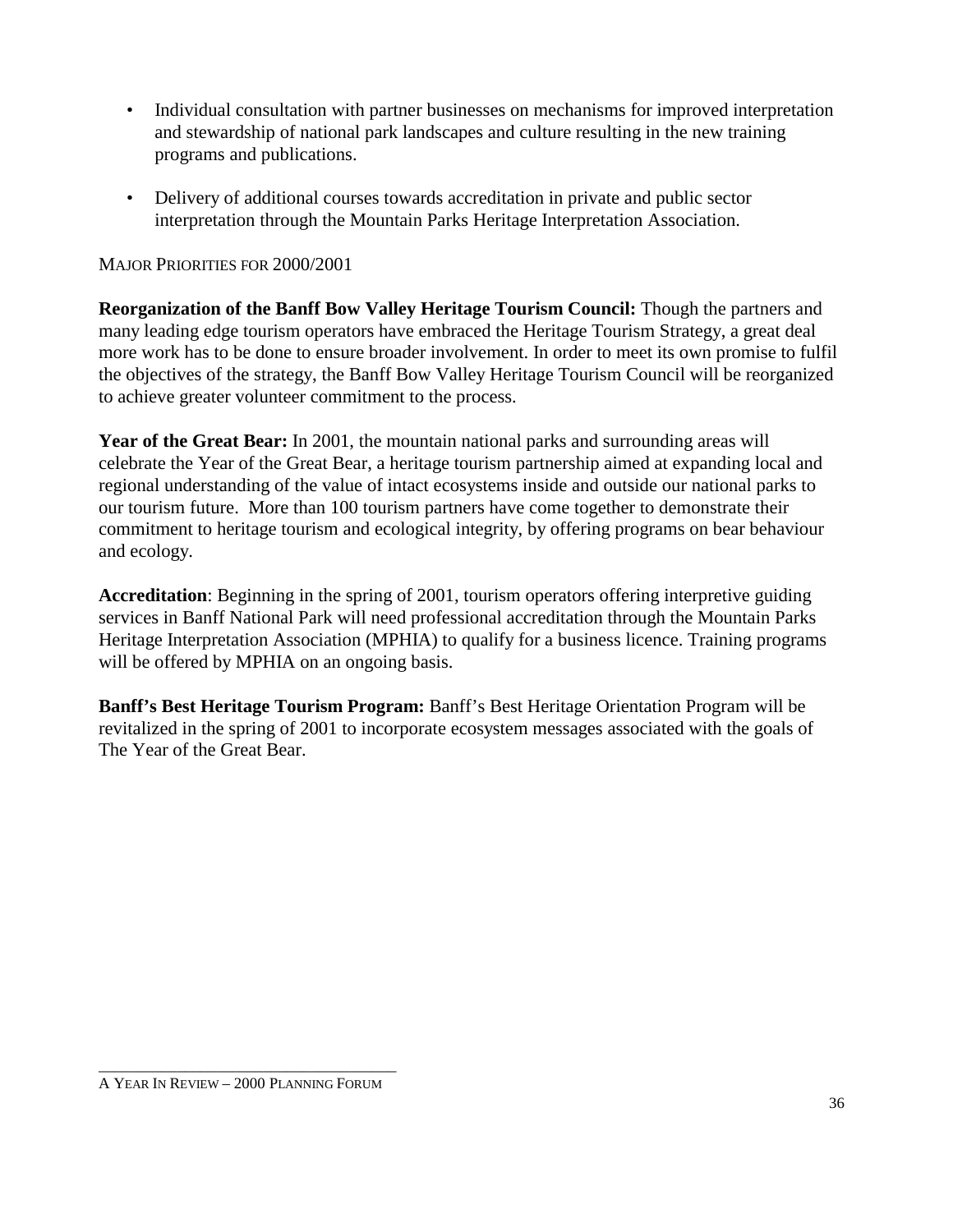#### **APPENDIX E) OCTOBER 19TH, 2000 - MINISTERIAL ANNOUNCEMENT**

#### **Minister Copps Announces Decisions to Ensure National Parks will Remain a Legacy for all Canadians**

OTTAWA, OCTOBER 19, 2000 – Sheila Copps, Minister of Canadian Heritage, today announced that the new *Canada National Parks Act* (Bill C-27) has been passed by the Senate and will be moving forward to receive Royal Assent. It is through this new Act that Parks Canada will deliver on its mandate for the protection of Canada's natural heritage in our world-renowned national parks system.

The new Act moves ecological integrity to the top of the parks' management agenda. It will formally establish seven new national parks, provide greater protection for wildlife, flora and cultural resources within the parks, and control commercial development in park communities.

"Our national parks are a national treasure and among the best loved symbols of Canadian identity," said Minister Copps. "They must be properly protected and wisely managed. The new Act will help us preserve the ecological integrity of Canada's national parks, and leave them unimpaired for future generations to enjoy."

In the new *Canada National Parks Act*, penalties for wildlife poaching have been raised significantly, bringing them in line with other federal legislation. The new Act also makes it illegal to traffic in protected wildlife, rare plants and fossils.

The Canada National Parks Act establishes a legislative framework for park communities for the first time. The boundaries of all communities within the national parks will be fixed, and commercial development within them capped.

Completion of the national parks system will be facilitated, because the new Act simplifies and accelerates the process of establishing or enlarging parks in the future. Seven national parks of Canada will be formally established (Gros Morne, in Newfoundland; Wapusk, in Manitoba; Grasslands, in Saskatchewan; Aulavik in the Northwest Territories; and Auyuittuq, Sirmilik and Quttinirpaaq in Nunavut), together with one national park reserve (Pacific Rim, in British Columbia).

In addition, Minister Copps announced the release of several key decisions affecting national parks in western Canada, particularly the Rocky Mountain national parks, including the release of Park Management Plans for Jasper, Waterton Lakes, Yoho and Kootenay national parks, and Parks Canada completion of regulations declaring over 90 per cent of the Rocky Mountain national parks as wilderness areas. In addition, the Minister released decisions for the planning and management of ski areas in national parks.

\_\_\_\_\_\_\_\_\_\_\_\_\_\_\_\_\_\_\_\_\_\_\_\_\_\_\_\_\_\_\_\_\_\_\_\_\_\_ A YEAR IN REVIEW – 2000 PLANNING FORUM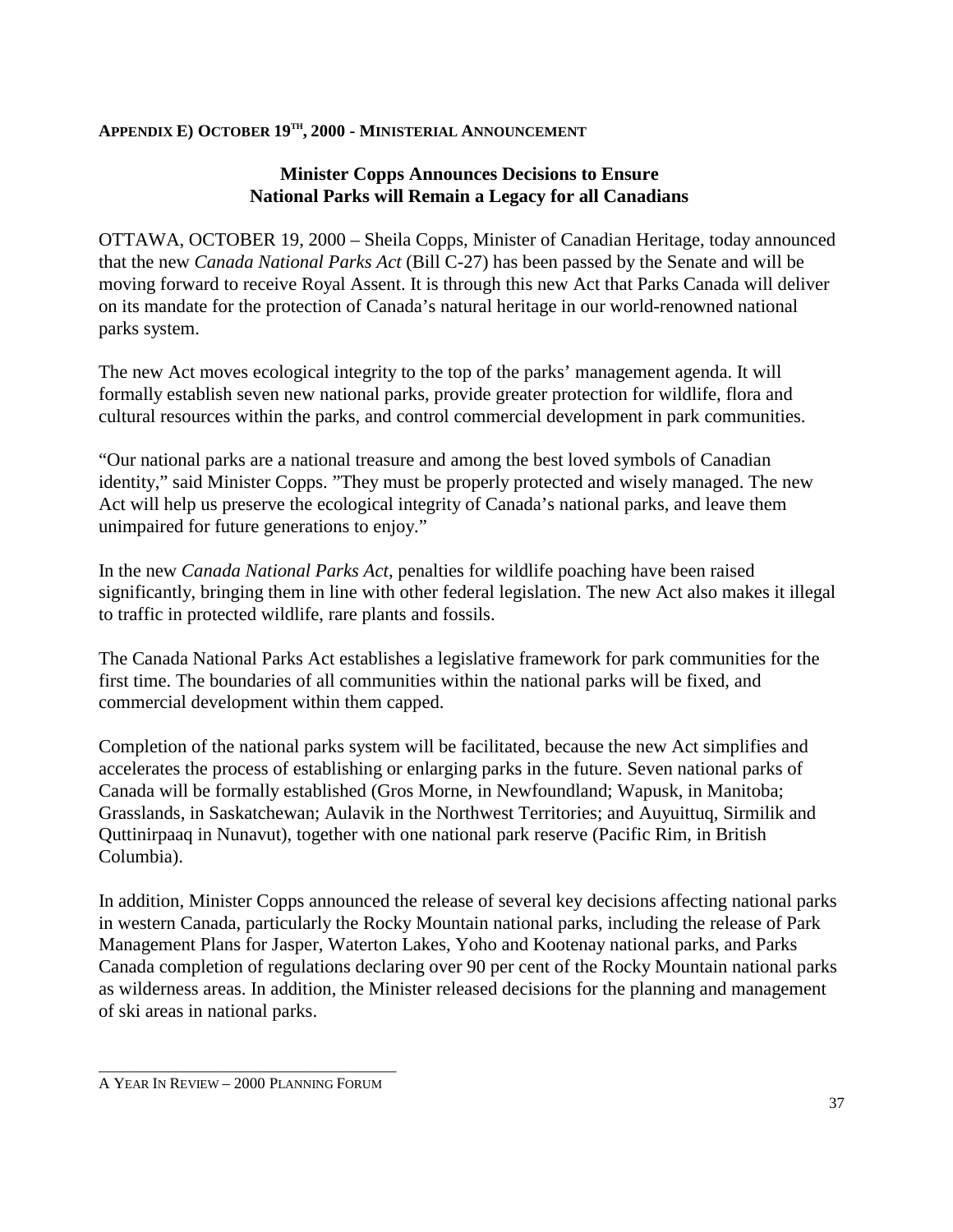"Today's decisions complete the work I started in 1996 with the release of the Banff - Bow Valley Study," Ms. Copps said. "Today, we are announcing decisions that confirm ecological integrity is the number one priority of these national parks and ensure a quality visitor experience for generations to come."

The management plans for Jasper, Waterton Lakes, Yoho and Kootenay national parks of Canada adhere to the principles and themes of the Government's response to the Ecological Integrity Panel report announced on March 23, 2000 and reflect the key themes and principles of the *Banff National Park Management Plan* (1997).

Maintaining wilderness area values has always been a priority for Parks Canada. Banff, Jasper, Yoho and Kootenay national parks are the first to include wilderness area declarations. These regulations will subsequently be extended to other national parks upon completion of management plans and subsequent wilderness area plans. Parks Canada has completed these regulations and they have been submitted to Cabinet for approval.

"The wilderness character of Canada's national parks has become an important symbol of our heritage and is uniquely Canadian," said Ms. Copps. "Canadians and future generations of Canadians are the heirs to this precious land resource – it is a legacy for all Canadians. With today's decisions, we have chosen a course that will secure, in perpetuity, these special places and ultimately, our heritage."

Decisions on the planning and management of national park ski areas provide clarification for ski area operators, ski area design consultants and Parks Canada staff. The decisions provide clear and consistent approaches in order for ski areas in the Rocky mountain national parks to operate in a manner which will not impair the ecological integrity of the parks. At the same time, the ski areas will be able to change how they operate to better serve skiers through the development of new long range plans.

"This Government is committed to protecting our national parks through clear action. I am now asking tourism operators, residents and all Canadians to join us in meeting this challenge. Canadians take much pride in our national parks; they are symbols of Canada and of our collective identity as a nation. We must work together as guardians of these important symbols of our national and international heritage."

# **Backgrounder: Management Plans for Waterton Lakes, Jasper, Yoho, and Kootenay National Parks of Canada**

In the fall of 1998, Parks Canada began a coordinated revision of the management plans for Jasper, Kootenay, Yoho and Waterton Lakes national parks of Canada. To ensure a consistent management philosophy is applied in planning for all Canada's Rocky Mountain national parks, the revised plans reflect the key themes and principles of the *Banff National Park Management Plan* (1997).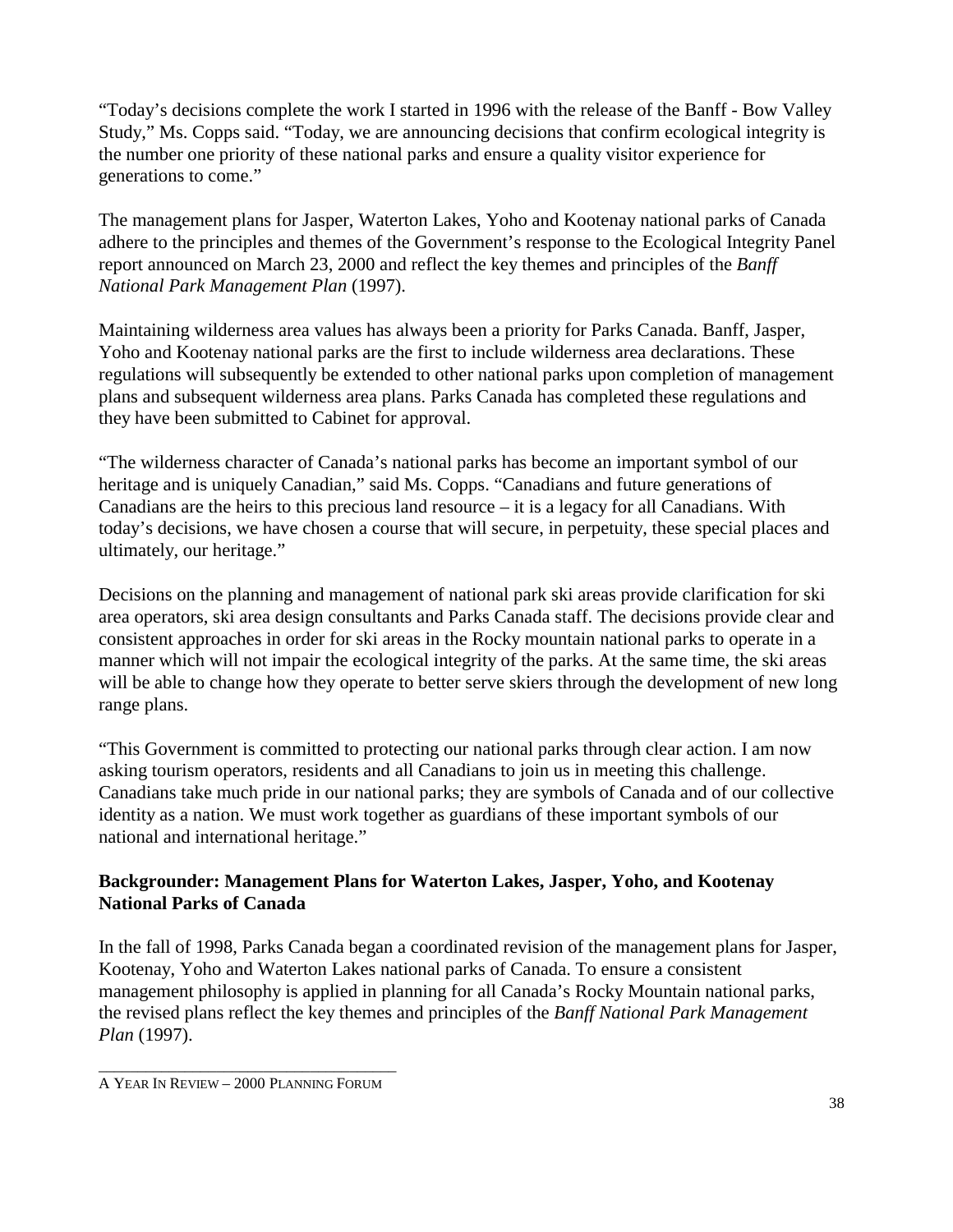Jasper, Kootenay and Yoho national parks, together with Banff National Park and the British Columbia provincial parks of Hamber, Mount Robson and Mount Assiniboine, are recognized internationally as a UNESCO World Heritage Site. The Canadian Rocky Mountain Parks World Heritage Site is one of the largest protected areas in the world.

Waterton Lakes National Park is a core protected area in a biosphere reserve established by the World Conservation Union (IUCN). In addition, Waterton Lakes, together with Glacier National Park in Montana, forms the Waterton-Glacier International Peace Park, which was commemorated in 1932 and was recognized internationally as a UNESCO World Heritage Site in 1995.

These management plans are the key tools to meet the challenges of these special places. They are a blueprint for action and they ensure public involvement and science are integrated into the decision making process. Parks Canada is making firm commitments to incorporate environmentally sound practices in its own operations and encouraging others to do the same.

The key themes and principles presented in these management plans include:

- National parks are first and foremost a place for nature. Maintaining ecological integrity is the cornerstone of these national parks and the key to their future health.
- National parks will continue to be a place for people to visit, to experience and to learn.
- National parks are a place for environmental stewardship.
- National Parks are a place for open management, where decisions are open and transparent.

The management plans for Jasper, Yoho, Kootenay and Waterton Lakes adhere to the principles and themes of the Government's response to the Ecological Integrity Panel report announced on March 23, 2000. Through these plans, Parks Canada will:

- ensure ecological integrity is the overriding priority,
- establish a long-term vision for the parks in the greater ecosystem,
- incorporate ecosystem-based planning,
- provide feedback on the state of the ecosystem through monitoring and evaluation,
- establish visitor management with ecologically appropriate limits,
- establish measurable objectives and performance indicators,
- be held accountable through annual implementation reports and individual state-of-the-park reports every five years.

# **Backgrounder: Planning and Management of National Park Ski Areas**

Downhill skiing has a long history in Canada's national parks. The Banff Ski Club was formed in 1917 and the first commercial ski facility began operations in 1934. Downhill skiing is a cornerstone of winter tourism in the Rocky Mountain national parks. Banff and Jasper national parks of Canada are international ski destinations attracting hundreds of thousands of skiers each

\_\_\_\_\_\_\_\_\_\_\_\_\_\_\_\_\_\_\_\_\_\_\_\_\_\_\_\_\_\_\_\_\_\_\_\_\_\_ A YEAR IN REVIEW – 2000 PLANNING FORUM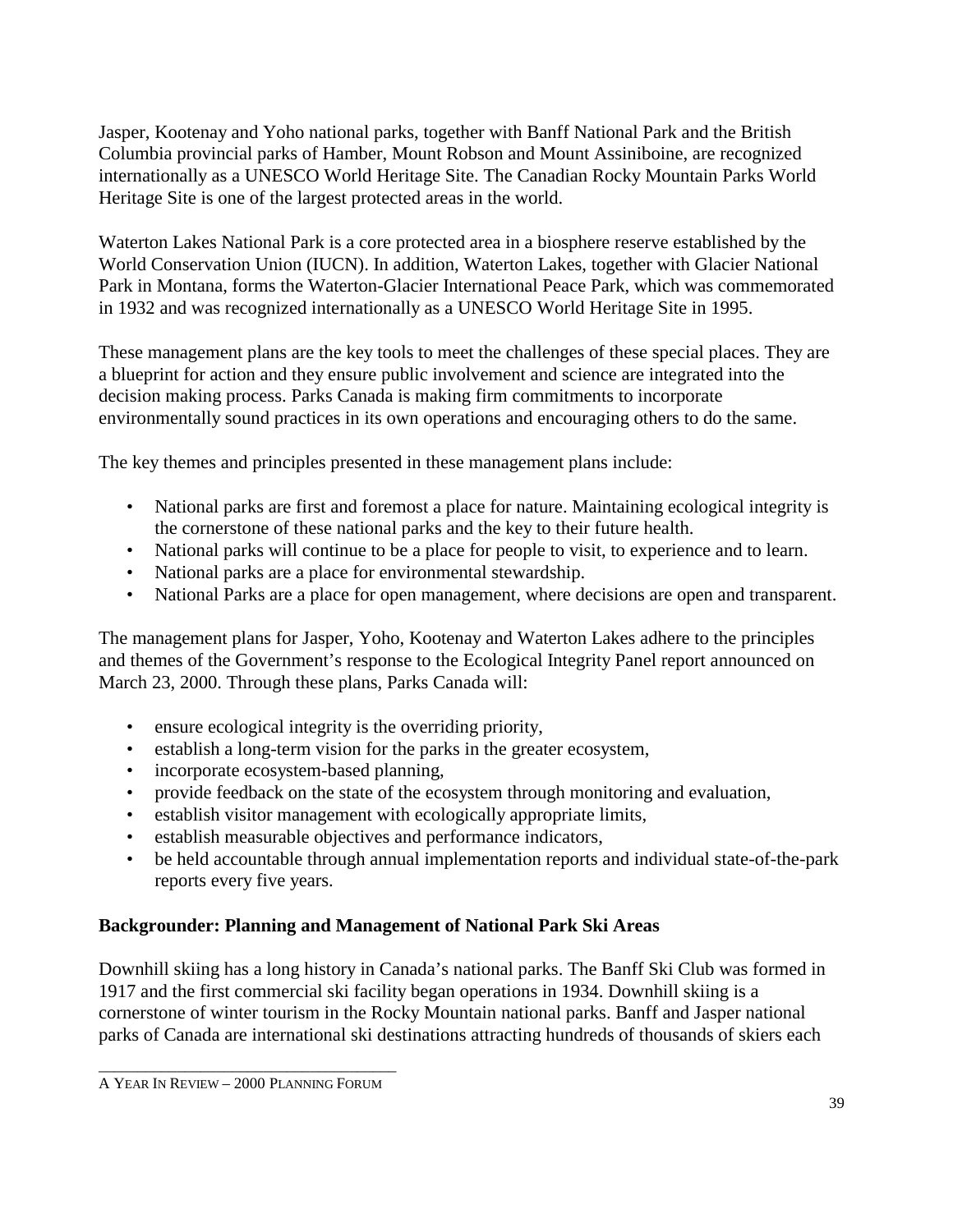year. Due to the pressures placed on alpine and subalpine environments, the 1988 National Parks Act amendments prohibited developing new commercial ski areas inside the national parks.

The nature of skiing and skier expectations, as well as national parks policies have changed considerably since the initial Long Range Plans were approved for Skiing Louise, Sunshine Village, Marmot Basin and Banff Mount Norquay in the early 1980s. In order for these ski areas to operate in a manner which will not impair the ecological integrity of the parks, new clear and consistent approaches are needed.

In keeping with the recommendations of the Panel on the Ecological Integrity of Canada's National Parks, Minister Copps today announced four key decisions which will direct the future planning and management of ski areas in the mountain national parks:

- capacity limits will be permanently capped through updated long range plans finalized with ski area operators within two years. Any consideration of capacity increases will be limited by industry standards and the principle of no net negative environmental impact;
- there will be no new ski runs or expansion of existing runs, and no significant terrain modification, including glading. Replacement or upgrading of ski lifts will be considered provided capacity limits are not exceeded and tree removal is minimized;
- no expansion beyond existing parking lot footprints will be considered. Offsetting parking pressures through public transit for skiers will be required;
- no new facilities will be considered. The commercial areas will be permanently capped through updated long range plans, to be finalized within two years. Prior to finalizing new long range plans, consideration for replacement or upgrading of existing facilities will be limited to existing footprints;

In addition, the following conditions will apply to all ski area proposals:

- ski area policy will be regulated under the *Canada's National Parks Act* and the management of ski areas will continue to be screened through the principle of no net negative environmental impact, and;
- any expansion of existing facilities considered through a long range plan will be restricted to previously disturbed areas, permit no tree cutting, uphold the highest environmental management systems standards, and basic design standards appropriate for the approved ski area capacity limit.

This planning and management policy will be further enhanced through ski area specific regulations, finalization of detailed planning and operational guidelines and through new long range plans for each ski area. Long range plans will be subject to a comprehensive study set out in the *Canadian Environmental Assessment Act* and must adhere to the principle of no net negative

\_\_\_\_\_\_\_\_\_\_\_\_\_\_\_\_\_\_\_\_\_\_\_\_\_\_\_\_\_\_\_\_\_\_\_\_\_\_ A YEAR IN REVIEW – 2000 PLANNING FORUM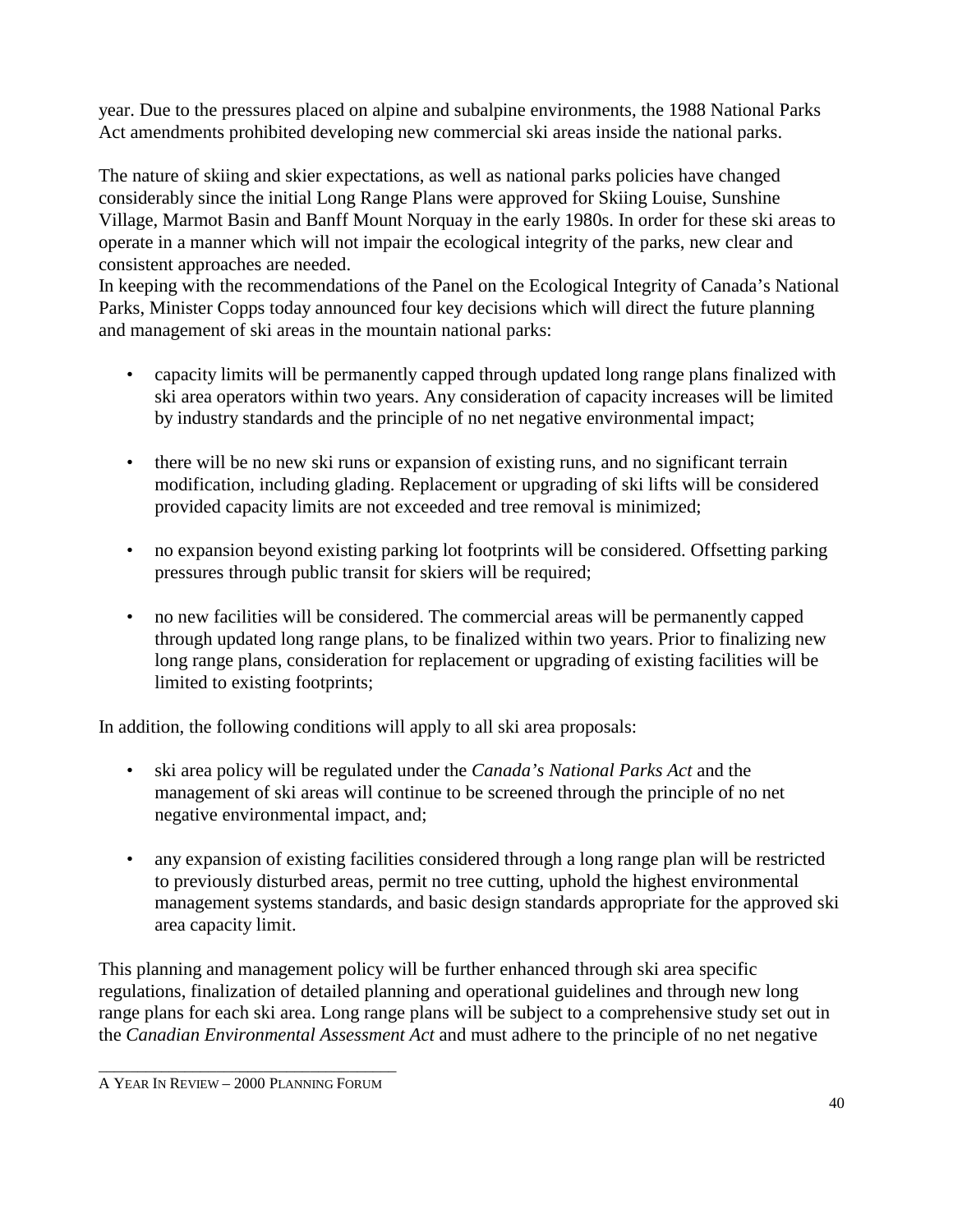environmental impact and demonstrate leadership in environmental stewardship. Approved long range plans will be appended to the park management plan.

Today's decisions will protect the natural landscape of the national parks of Canada. Through new long range plans, the ski areas will be able to propose adjustments to meet the needs of skiers.

Three projects are at an advanced stage of environmental assessment and review; Eagle Ridge at the Marmot Ski area in Jasper, World Cup Course Improvements at Skiing Louise, and the Goats Eye Day Lodge at the Sunshine ski area in Banff. Eagle Ridge and the Lake Louise Men's Downhill have been approved. Goat's Eye Day Lodge is subject to a comprehensive study, as required under the Canadian Environmental Assessment Act, and it will be reviewed in accordance with previous interim guidelines in place when this project was put forward.

#### **Backgrounder: Wilderness Area Declarations**

Amendments made in 1988 to the *National Parks Act* stipulate that the Governor in Council may, by regulation, declare any region of a park that exists in a natural state or is capable of returning to a natural state to be a wilderness area.

The declaration of wilderness areas was first provided for in the 1988 amendments to the National Parks Act and was confirmed in the Banff-Bow Valley Study (1996) and the Banff National Park Management Plan (1997). In response to the report of the Panel on the Ecological Integrity of Canada's National Parks released on March 23, 2000, Minister Copps' *Action Plan* committed to accelerate the legal declaration of wilderness areas in national parks across the system.

Parks Canada has completed regulations declaring over 90 per cent of the Rocky Mountain national parks as wilderness areas. Minister Copps has submitted these regulations to Cabinet for approval.

Banff, Jasper, Yoho and Kootenay national parks of Canada are the first to include this declaration. The regulations will subsequently be extended to other national parks upon completion of management plans and subsequent wilderness area plans.

The Act does not preclude public use of declared wilderness areas, it does specify that any activity likely to impair the natural character may not be permitted. The intent of this provision is to enhance the protection accorded to national park lands. Uses will be managed in accordance with the management plans for the individual parks.

Maintaining wilderness area values has always been a priority for Parks Canada. This regulatory initiative will enhance protection and ensure that these lands will continue to be preserved in their natural state for public appreciation and enjoyment.

\_\_\_\_\_\_\_\_\_\_\_\_\_\_\_\_\_\_\_\_\_\_\_\_\_\_\_\_\_\_\_\_\_\_\_\_\_\_ A YEAR IN REVIEW – 2000 PLANNING FORUM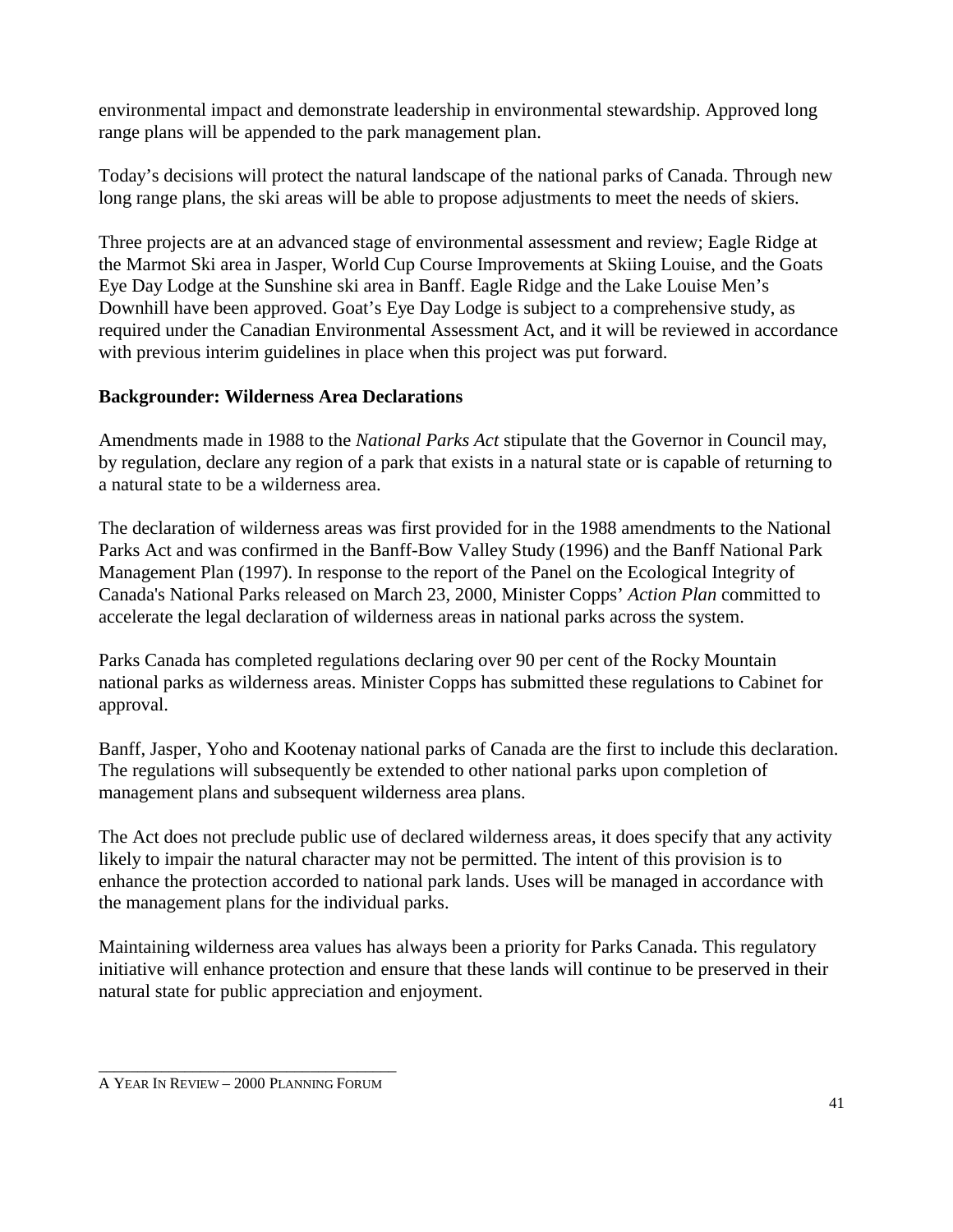\_\_\_\_\_\_\_\_\_\_\_\_\_\_\_\_\_\_\_\_\_\_\_\_\_\_\_\_\_\_\_\_\_\_\_\_\_\_ A YEAR IN REVIEW – 2000 PLANNING FORUM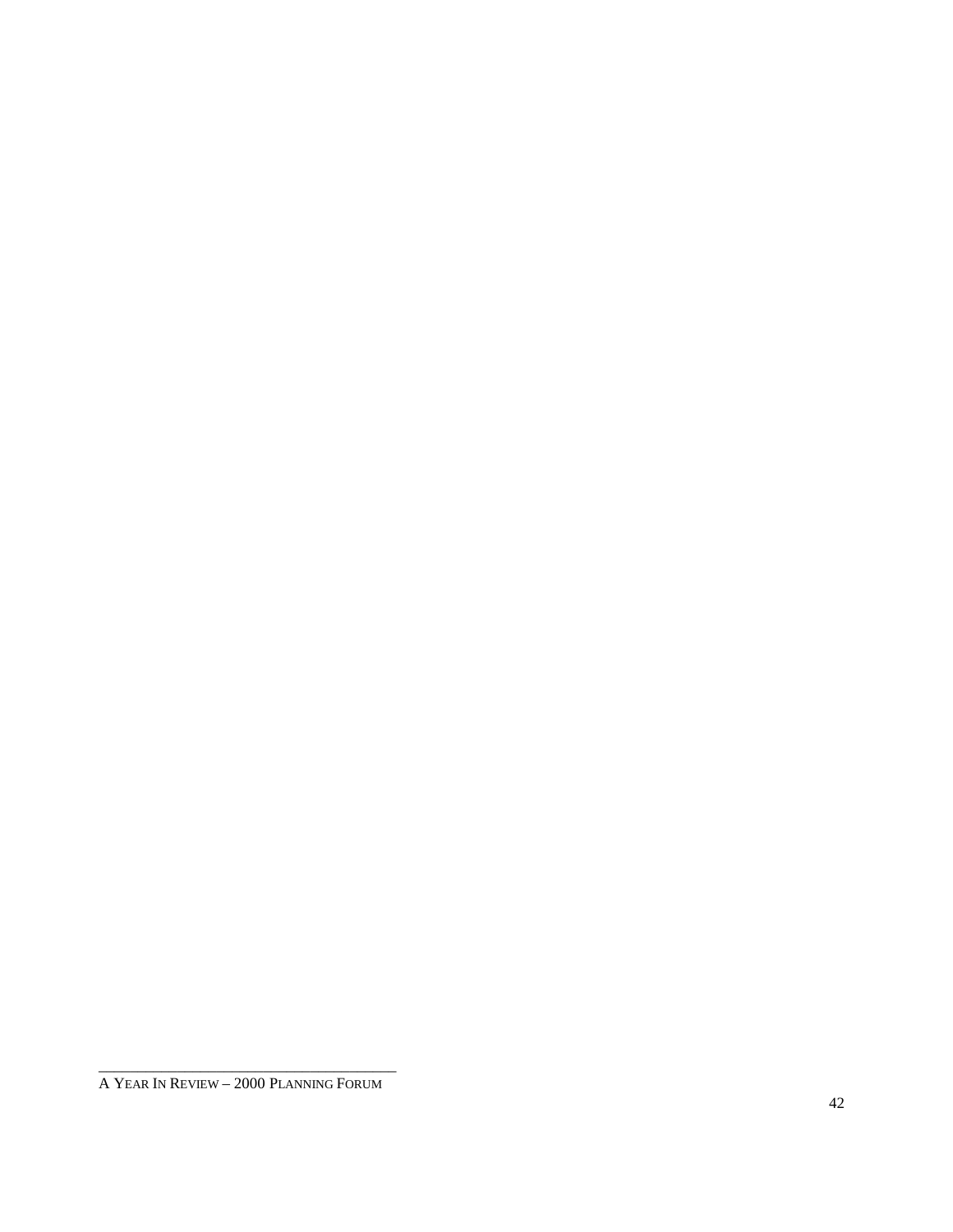#### **APPENDIX F) RESEARCH AND MONITORING THE EFFECTIVENESS OF TRANS-CANADA HIGHWAY MITIGATION MEASURES IN BANFF NATIONAL PARK**

#### *Background Information for Banff National Park Planning Forum, December 2000 prepared by:* **Anthony P. Clevenger, Ph.D.**

Faculty of Environmental Design, University of Calgary, Calgary, Alberta T2N 1N4 *and* Department of Forestry, Wildlife and Fisheries, The University of Tennessee, Knoxville, Tennessee 37901-1071, USA.

Banff and Yoho have the distinction of being the only national parks in North America (perhaps the world) to have a major transportation corridor running through them. A major motorway like the Trans-Canada highway (TCH) can have a significant impact on the park ecosystem. Mitigating the effect of the TCH on the park environment makes good ecological sense. Our research began in November 1996 and was designed to address two main functions of roads that have major impacts on wildlife: mortality and habitat connectivity. This study focuses primarily on the TCH, its permeability for wildlife and effects in terms of wildlife mortality, movements, and habitat connectivity in the Bow River Valley.

#### BACKGROUND INFORMATION ON HIGHWAY MITIGATION IN BANFF NATIONAL PARK

Eleven wildlife underpasses were built between the east gate and Sunshine interchange in 1984-86 (phase 1&2). In November 1997, 11 wildlife underpasses and two overpasses were installed between Sunshine and Castle junction (phase 3A). On the 45 km of mitigated highway there are a total of 24 crossing structures spaced on average every 1.9 kms.

#### CRITERIA FOR MITIGATION EFFECTIVENESS: MORTALITY

Criteria for determining how effective mitigation measures are at reducing wildlife road-kill is straightforward. These measures are intended to reduce wildlife-vehicle collisions. Therefore, there should be a significant difference in the number of road-kills between pre-mitigation and postmitigation. The number of wildlife road-kills after installing fencing and crossing structures has been reduced by more than  $80\%$  in Banff<sup>1</sup>.

Mortality of a few individuals can have dramatic effects on maintaining carnivore populations locally. Where do road-related mortalities occur with respect to highway mitigation? Since 1981, 44 large carnivores were killed on the TCH in Banff National Park. Road-kills are three times greater on the unmitigated, unfenced section of highway than mitigated, fenced sections: 13 of 17 (76%) wolves and 16 of 22 (73%) black bears died on unmitigated TCH. Overall 70% of all large carnivore road-kills occurred on unfenced, unmitigated TCH.

#### CRITERIA FOR MITIGATION EFFECTIVENESS: BARRIER EFFECTS

How might a land manager go about determining whether wildlife crossing structures are effective? This will depend on the managers intended purpose of the passage(s), the focal species or group of concern, the level of commitment, and post-construction funding available for monitoring and research. The criteria we have developed are clear-cut and simple in terms of how